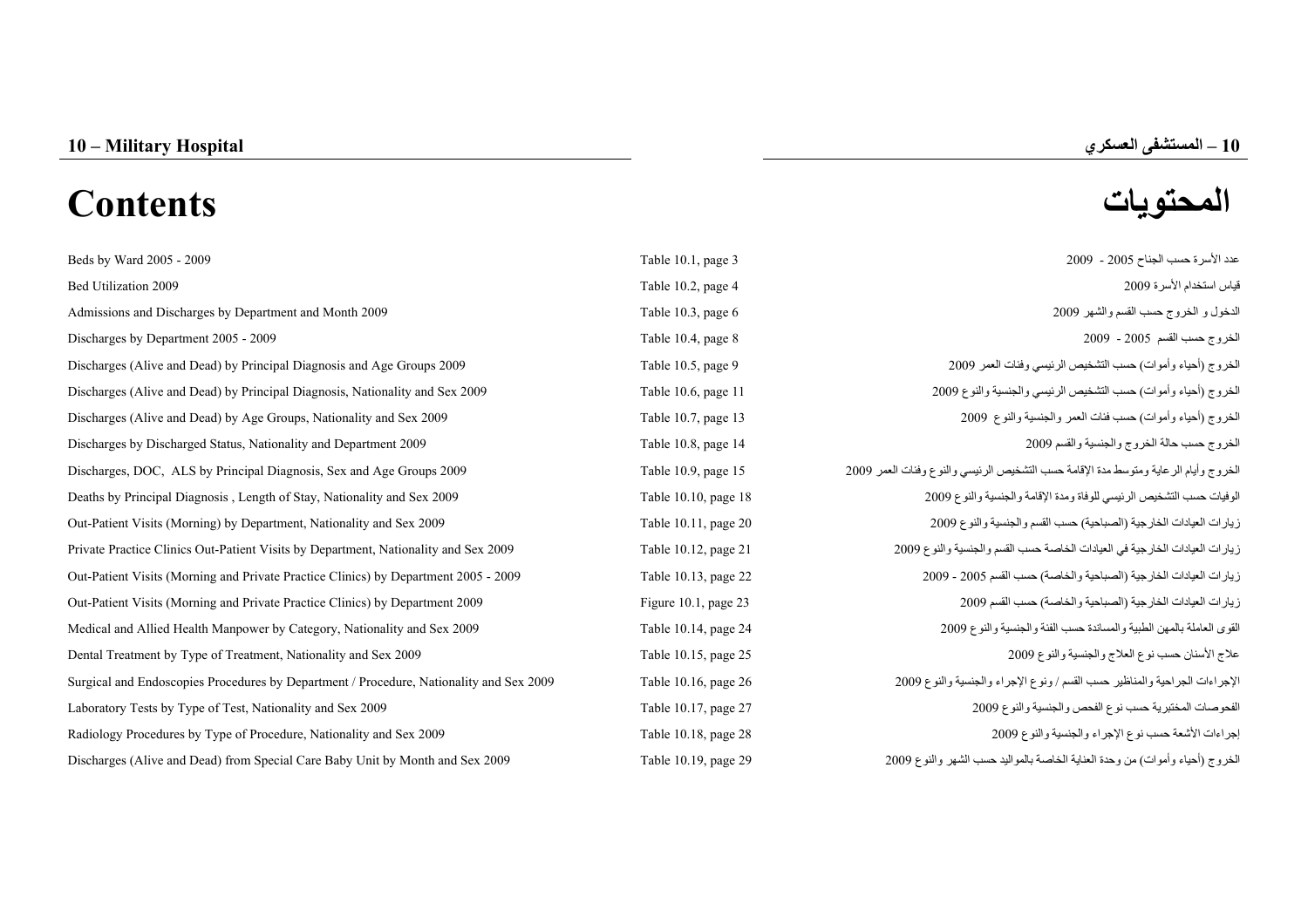## **جدول 10.1 Table عدد الأسرة حسب الجناح 2005 - 2009 Beds by Ward 2005 - 2009**

<span id="page-1-0"></span>

| Ward                                  | 2009                    | 2008           | 2007           | 2006           | 2005           | الجناح                                           |
|---------------------------------------|-------------------------|----------------|----------------|----------------|----------------|--------------------------------------------------|
| <b>Military Hospital</b>              |                         |                |                |                |                | المستشفى العسكرى                                 |
| <b>Overnight Beds</b>                 | 237                     | 234            | 234            | 230            | 238            | الأسرة (24 ساعة فأكثر)                           |
| <b>VIP</b>                            | 5                       | 5              | 5              | $\overline{7}$ | 7              | الجناح الخاص                                     |
| Officers                              | 12                      | 12             | 12             | 12             | 12             | الضباط                                           |
| Medical                               | 44                      | 44             | 38             | 38             | 40             | الأمراض الباطنية                                 |
| Orthopedics                           | 26                      | 26             | 26             | 20             | 26             | العظام                                           |
| Paediatrics                           | 26                      | 26             | 26             | 26             | 26             | أمراض الأطفال                                    |
| Obstetrics & Gynaecology              | 51                      | 51             | 57             | 57             | 57             | الولادة / أمراض نساء                             |
| General Surgery / Urology             | 30                      | 30             | 30             | 30             | 30             | جر احة عامة / المسالك البولية                    |
| Intensive Care Unit (ICU)             | 8                       | 8              | 8              | 8              | 8              | وحدة العناية المركزة                             |
| ENT / Ophthalmology / Dental          | 30                      | 27             | 27             | 27             | 27             | أنف وأذن وحنجرة / العيون / الأسنان               |
| Private ward                          | 5                       | 5 <sup>5</sup> | 5              | 5              | 5 <sub>5</sub> | الجناح الخاص                                     |
| <b>Short Stay Beds</b>                | 32                      | 32             | 32             | 32             | 32             | أسرة الإقامة القصيرة                             |
| Day Case Unit                         | 16                      | 16             | 16             | 16             | 16             | وحدة الأقامة القصير ة                            |
| <b>Kidney Dialysis</b>                | 16                      | 16             | 16             | 16             | 16             | الغسيل الصناعي لمرض الكلى                        |
| Sub-Total                             | 269                     | 266            | 266            | 262            | 270            | الجملة                                           |
| Shaikh Mohammed Bin Salman Al-Khalifa |                         |                |                |                |                | مركز الشيخ محمد بن سلمان آل خليفة للقلب          |
| <b>Cardiac Center</b>                 |                         |                |                |                |                |                                                  |
| Cardiac Intensive Care Unit           | 4                       | $\overline{4}$ | 4              | 4              | 4              | وحدة العنابة المركز ة لجر احة القلب              |
| Cardiac Care Unit                     | 12                      | 12             | 12             | 12             | 12             | وحدة العناية بالقلب                              |
| Cardiac Ward                          | 49                      | 49             | 49             | 49             | 49             | جناح القلب                                       |
| <b>Chest Pain Clinic</b>              | 6                       | 6              | 6              | 6              | 6              | عيادة ألام الصدر                                 |
| Amiri Suit                            | $\overline{\mathbf{c}}$ | $\overline{a}$ | $\overline{2}$ | <b>NA</b>      | <b>NA</b>      | الجناح الأميري                                   |
| Sub-Total                             | 73                      | 73             | 73             | 71             | 71             | الجملة                                           |
| <b>Grand Total</b>                    | 342                     | 339            | 339            | 333            | 341            | الجملة الكلية                                    |
| <b>Other Beds</b>                     |                         |                |                |                |                | أسرة أخرى                                        |
| Accident & Emergency                  | 19                      | 16             | 16             | 16             | 16             | الحو ادث و الطو ار ئ                             |
| Recovery Ward                         | 8                       | 8              | 6              | 6              | 6              | غرفة الانتعاش (بعد التخدير)                      |
| Neonatal / Special Care Baby Unit     | 24                      | 24             | 24             | 24             | 24             | الأجنة المبكر ة / وحدة العناية الخاصة بالمو اليد |

ملاحظة : تم توزيع الأسرة في هذا الجدول حسب الأجنحة . .Wards by table this in distributed are Beds :Note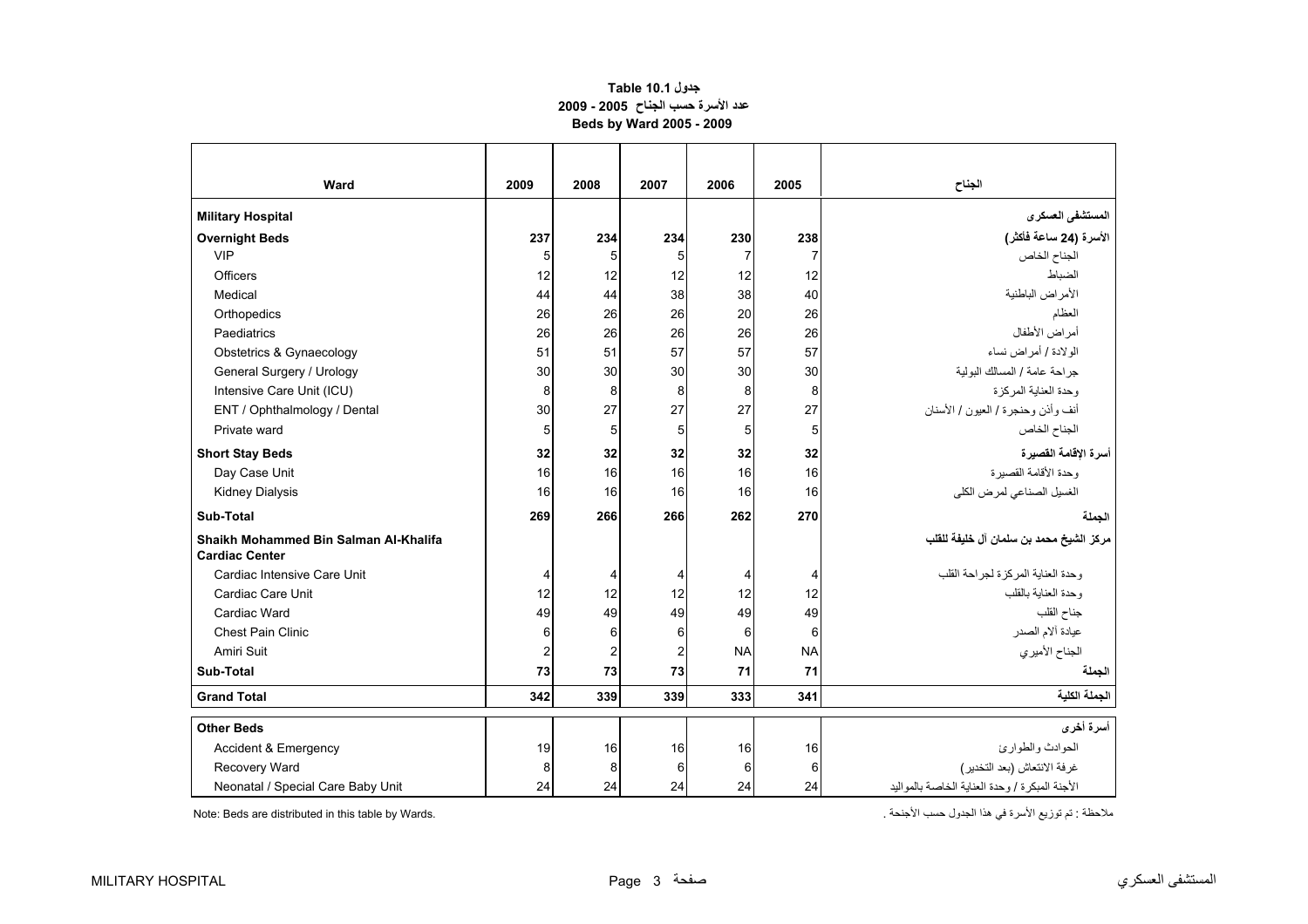# **جدول 10.2 Table قياس استخدام الأسرة <sup>2009</sup> Bed Utilization 2009**

<span id="page-2-0"></span>

| وحدة<br>العناية                    |                        | جراحة<br>القلب      | أمراض<br>الفلب            | الأسنان       | العيون             | أنف<br>وأذن             | أمراض<br>الأطفال | أمراض<br>نساء             | جر احة<br>العظام | أمراض<br>المسالك   | الأمراض<br>العصبيه | الجر احة       | الباطنية       |                                               |
|------------------------------------|------------------------|---------------------|---------------------------|---------------|--------------------|-------------------------|------------------|---------------------------|------------------|--------------------|--------------------|----------------|----------------|-----------------------------------------------|
| الخاصة<br>بالمواليد<br><b>SCBU</b> | الجملة<br><b>Total</b> | Cardiac<br>Surgical | Cardiac<br><b>Medical</b> | <b>Dental</b> | Ophthal-<br>mology | وحنجرة<br><b>E.N.T.</b> | Paed-<br>iatrics | وولادة<br>Obs. &<br>Gyne. | Ortho<br>pedic   | البولية<br>Urology | Neuro-<br>logy     | <b>Surgery</b> | <b>Medical</b> | البيان<br><b>Description</b>                  |
| 560                                | 20,827                 | 422                 | 3,198                     | 87            | 113                | 1,162                   | 1,878            | 7,099                     | 1,364            | 500                | 444                | 1,718          | 2,842          | اجمالي الدخول<br>Total admissions             |
| 549                                | 20,423                 | 399                 | 3,138                     | 83            | 111                | 1,145                   | 1,874            | 7,098                     | 1,352            | 467                | 357                | 1,650          | 2,749          | اجمالي الخروج<br>Total discharges             |
| 24                                 | 302                    | 21                  | 45                        |               | $\overline{2}$     | 12                      | 26               | 58                        | 20               | 8                  | 14                 | 30             | 65             | عدد الأسرة<br>No. of beds                     |
| 8,760                              | 110,230                | 7,665               | 16,425                    | 365           | 730                | 4,380                   | 9,490            | 21,170                    | 7,300            | 2,920              | 5,110              | 10,950         | 23,725         | أيام الأسرة<br>Bed days available             |
| 4,740                              | 73,864                 | 4,223               | 11.103                    | 131           | 289                | 1.785                   | 8,362            | 16,164                    | 4,253            | 1,266              | 2,682              | 4,721          | 18,885         | أيام المرضى<br>Patient-days overnight         |
| 19                                 |                        |                     |                           |               |                    |                         |                  |                           |                  |                    |                    |                |                | ايام المرضى ح يوم<br>Patient days < 1 day     |
| 4,759                              | 73,864                 | 4,223               | 11,103                    | 131           | 289                | 1,785                   | 8,362            | 16,164                    | 4,253            | 1,266              | 2,682              | 4,721          | 18,885         | جملة أيام المرضى<br><b>Total Patient days</b> |
| 54.3                               | 67.0                   | 55.1                | 67.6                      | 35.9          | 39.6               | 40.8                    | 88.1             | 76.4                      | 58.3             | 43.4               | 52.5               | 43.1           | 79.6           | معدل أشغال السرير<br>Bed occupancy rate       |

ملاحظة : تم توزيع الأسرة حسب حاجة كل قسم لذلك تختلف عن التوزيع المنافسم لذلك تختلف عن التوزيع عن التوزيع المنافسم لذلك تختلف عن التوزيع المنافس لتوزيع الأسرة حسب حاجة كل قسم لذلك تختلف عن التوزيع

it is different than the actual beds shown in table 10.1.

 .10.1الفعلي للأسرة كما هو موضح في جدول 10.1.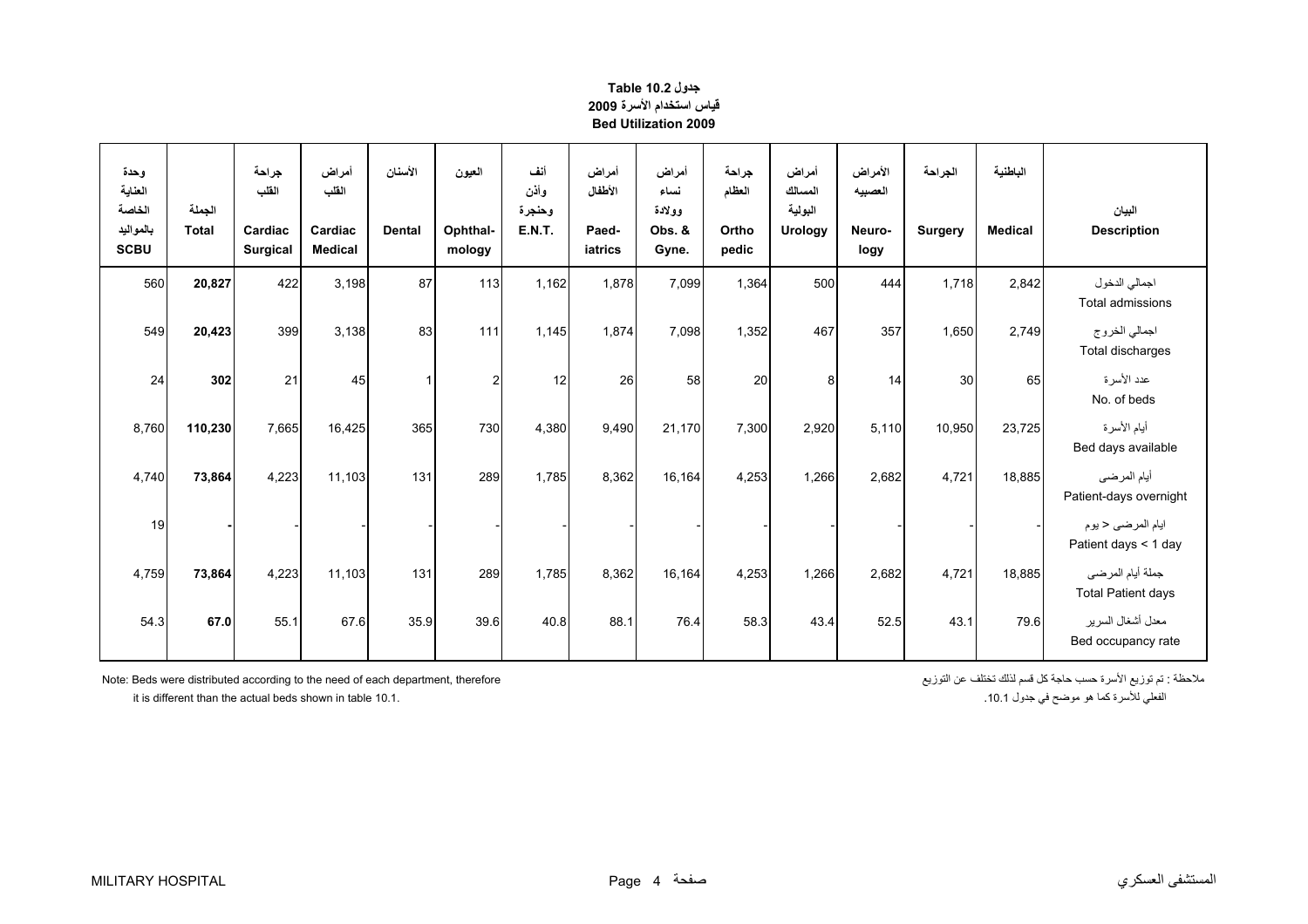| وحدة<br>العناية<br>الخاصة<br>بالمواليد<br><b>SCBU</b> | الجملة<br><b>Total</b> | جراحة<br>الفلب<br>Cardiac<br><b>Surgical</b> | أمراض<br>القلب<br>Cardiac<br><b>Medical</b> | الأسنان<br><b>Dental</b> | العيون<br>Ophthal-<br>mology | أنف<br>وأذن<br>وحنجرة<br><b>E.N.T.</b> | أمراض<br>الأطفال<br>Paed-<br>iatrics | أمراض<br>نساء<br>وولادة<br>Obs. &<br>Gyne. | جراحة<br>العظام<br>Ortho<br>pedic | أمراض<br>المسالك<br>البولية<br><b>Urology</b> | الأمراض<br>العصبيه<br>Neuro-<br>logy | الجراحة<br><b>Surgery</b> | الباطنية<br><b>Medical</b> | البيان<br><b>Description</b>                   |
|-------------------------------------------------------|------------------------|----------------------------------------------|---------------------------------------------|--------------------------|------------------------------|----------------------------------------|--------------------------------------|--------------------------------------------|-----------------------------------|-----------------------------------------------|--------------------------------------|---------------------------|----------------------------|------------------------------------------------|
| 22.9                                                  | 67.6                   | 19.0                                         | 69.7                                        | 83.0                     | 55.5                         | 95.4                                   | 72.1                                 | 122.4                                      | 67.6                              | 58.4                                          | 25.5                                 | 55.0                      | 42.3                       | معدل دوران السرير<br>Turnover rate             |
| 7.3                                                   | 1.8                    | 8.6                                          | 1.7                                         | 2.8                      | 4.0                          | 2.3                                    | 0.6                                  | 0.7                                        | 2.3                               | 3.5                                           | 6.8                                  | 3.8                       | 1.8                        | فترة فراغ السرير<br>Turnover interval          |
| 1.5                                                   | 57.1                   | 1.2                                          | 8.8                                         | 0.2                      | 0.3                          | 3.2                                    | 5.1                                  | 19.4                                       | 3.7                               | 1.4                                           | $1.2$                                | 4.7                       | 7.8                        | متوسط الدخول اليومي<br>Average daily admission |
| 1.5                                                   | 56.0                   | 1.1                                          | 8.6                                         | 0.2                      | 0.3                          | 3.1                                    | 5.1                                  | 19.4                                       | 3.7                               | 1.3                                           | 1.0                                  | 45                        | 7.5                        | متوسط الخروج اليومي<br>Average daily discharge |
| 8.7                                                   | 3.6                    | 10.6                                         | 3.5                                         | 1.6                      | 2.6                          | 1.6                                    | 4.5                                  | 2.3                                        | 3.1                               | 2.7                                           | 7.5                                  | 2.9                       | 6.9                        | متوسط مدة الأقامة<br>Average length of stay    |

#### **قياس استخدام الأسرة <sup>2009</sup> Bed Utilization 2009(Cont'd) Table 10.2 جدول ) تابع(**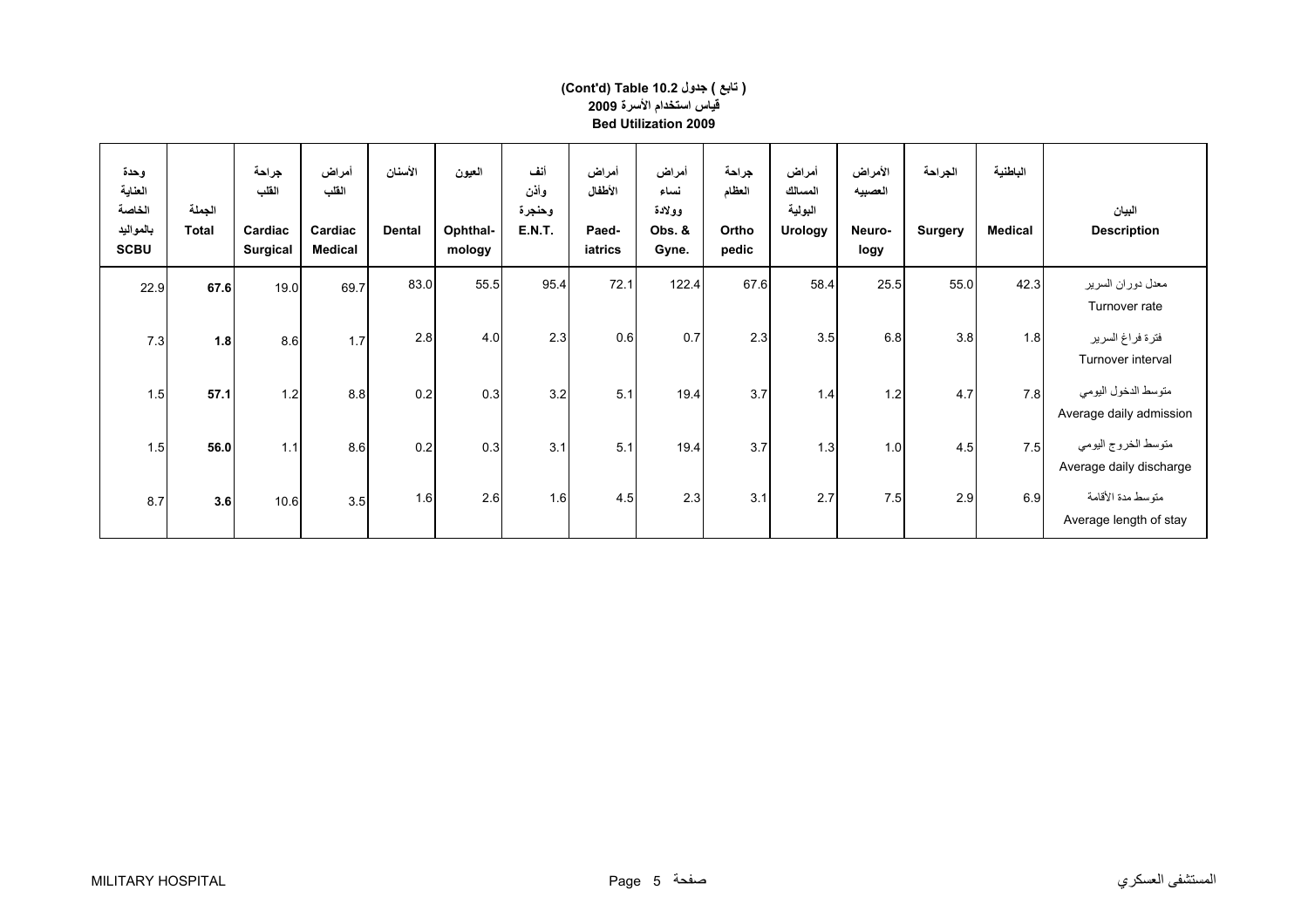| جدول Table 10.3                                        |
|--------------------------------------------------------|
| الدخول و الخروج حسب القسم والشهر 2009                  |
| Admissions and Discharges by Department and Month 2009 |

<span id="page-4-0"></span>

| Depart-              | وحدة<br>العناية                    |                        | جراحة<br>القلب             | أمراض<br>القلب            | الأسنان        | العيون             | أنف<br>وأذن             | أمراض<br>الأطفال | أمراض<br>نساء             | جراحة<br>العظام | أمراض<br>المسالك          | الأمراض<br>العصبيه | الجراحة        | الباطنية       |                |
|----------------------|------------------------------------|------------------------|----------------------------|---------------------------|----------------|--------------------|-------------------------|------------------|---------------------------|-----------------|---------------------------|--------------------|----------------|----------------|----------------|
| ment<br><b>Month</b> | الخاصة<br>بالمواليد<br><b>SCBU</b> | الجملة<br><b>Total</b> | Cardiac<br><b>Surgical</b> | Cardiac<br><b>Medical</b> | <b>Dental</b>  | Ophthal-<br>mology | وحنجرة<br><b>E.N.T.</b> | Paed-<br>iatrics | وولادة<br>Obs. &<br>Gyne. | Ortho<br>pedic  | البولية<br><b>Urology</b> | Neuro-<br>logy     | <b>Surgery</b> | <b>Medical</b> | القسم<br>الشهر |
| January              |                                    |                        |                            |                           |                |                    |                         |                  |                           |                 |                           |                    |                |                | يناير          |
| Admission            | 51                                 | 1,862                  | 32                         | 245                       | 3              | 9                  | 93                      | 173              | 656                       | 128             | 59                        | 37                 | 140            |                | دخول 287       |
| Discharges           | 50                                 | 1,742                  | 28                         | 240                       | 3              | 8 <sup>1</sup>     | 75                      | 178              | 626                       | 120             | 57                        | 26                 | 152            |                | خروج 229       |
| February             |                                    |                        |                            |                           |                |                    |                         |                  |                           |                 |                           |                    |                |                | فبراير         |
| Admission            | 44                                 | 1,822                  | 28                         | 268                       | 11             | 10                 | 99                      | 188              | 547                       | 150             | 50                        | 35                 | 158            |                | دخول 278       |
| Discharges           | 43                                 | 1,759                  | 26                         | 262                       | 11             | 11                 | 97                      | 181              | 592                       | 139             | 49                        | 25                 | 146            |                | خروج 220       |
| March                |                                    |                        |                            |                           |                |                    |                         |                  |                           |                 |                           |                    |                |                | مارس           |
| Admission            | 40                                 | 1,796                  | 39                         | 263                       | 10             | $\overline{4}$     | 102                     | 182              | 612                       | 144             | 62                        | 36                 | 96             |                | دخول 246       |
| Discharges           | 40                                 | 1,811                  | 33                         | 257                       | 9              | 4                  | 102                     | 206              | 599                       | 145             | 54                        | 30                 | 94             |                | خروج 278       |
| April                |                                    |                        |                            |                           |                |                    |                         |                  |                           |                 |                           |                    |                |                | إبريل          |
| Admission            | 57                                 | 1,761                  | 28                         | 293                       | $\overline{c}$ | 9 <sub>l</sub>     | 89                      | 172              | 617                       | 130             | 44                        | 37                 | 155            |                | دخول 185       |
| <b>Discharges</b>    | 56                                 | 1,709                  | 30                         | 280                       | $\overline{2}$ | 9 <sub>l</sub>     | 90                      | 164              | 624                       | 133             | 44                        | 23                 | 140            |                | خروج 170       |
| May                  |                                    |                        |                            |                           |                |                    |                         |                  |                           |                 |                           |                    |                |                | مايو           |
| Admission            | 36                                 | 1,726                  | 37                         | 276                       | $\overline{4}$ | 13                 | 94                      | 165              | 554                       | 94              | 29                        | 42                 | 177            |                | دخول 241       |
| Discharges           | 34                                 | 1,654                  | 44                         | 260                       | 4              | 13                 | 94                      | 153              | 583                       | 88              | 28                        | 31                 | 159            |                | خروج 197       |
| June                 |                                    |                        |                            |                           |                |                    |                         |                  |                           |                 |                           |                    |                |                | يونية          |
| Admission            | 33                                 | 1,672                  | 36                         | 242                       | 9              | 12                 | 102                     | 128              | 539                       | 124             | 44                        | 29                 | 166            |                | دخول 241       |
| Discharges           | 34                                 | 1,787                  | 33                         | 229                       | $\overline{7}$ | 12                 | 103                     | 120              | 585                       | 122             | 43                        | 26                 | 161            |                | خروج 346       |
| July                 |                                    |                        |                            |                           |                |                    |                         |                  |                           |                 |                           |                    |                |                | يولية          |
| Admission            | 41                                 | 1,708                  | 30                         | 291                       | 6              | 11                 | 128                     | 106              | 580                       | 70              | 39                        | 52                 | 158            |                | دخول 237       |
| Discharges           | 42                                 | 1,634                  | 31                         | 285                       | 5              | 10                 | 129                     | 93               | 581                       | 67              | 27                        | 48                 | 159            |                | خروج 199       |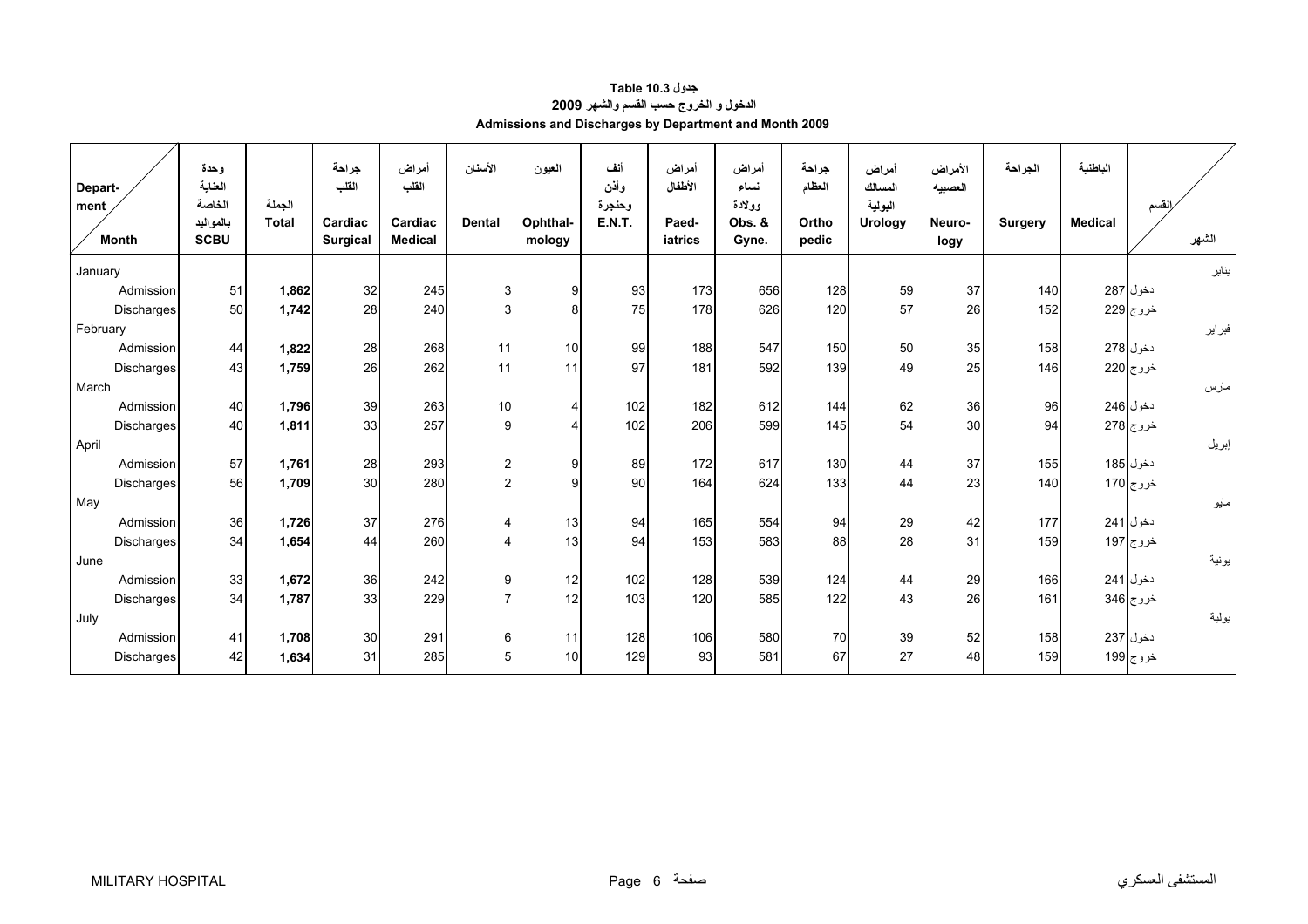# **الدخول <sup>و</sup> الخروج حسب القسم والشهر 2009 Admissions and Discharges by Department and Month 2009 (Cont'd) Table 10.3 جدول ) تابع(**

| Depart-              | وحدة<br>العناية                    |                        | جراحة<br>الفلب             | أمراض<br>القلب            | الأسنان          | العيون             | أنف<br>وأذن             | أمراض<br>الأطفال | أمراض<br>نساء             | جراحة<br>العظام | أمراض<br>المسالك   | الأمراض<br>العصبيه | الجراحة        | الباطنية       |                         |        |
|----------------------|------------------------------------|------------------------|----------------------------|---------------------------|------------------|--------------------|-------------------------|------------------|---------------------------|-----------------|--------------------|--------------------|----------------|----------------|-------------------------|--------|
| ment<br><b>Month</b> | الخاصة<br>بالمواليد<br><b>SCBU</b> | الجملة<br><b>Total</b> | Cardiac<br><b>Surgical</b> | Cardiac<br><b>Medical</b> | <b>Dental</b>    | Ophthal-<br>mology | وحنجرة<br><b>E.N.T.</b> | Paed-<br>iatrics | وولادة<br>Obs. &<br>Gyne. | Ortho<br>pedic  | البولية<br>Urology | Neuro-<br>logy     | <b>Surgery</b> | <b>Medical</b> |                         | الشهر  |
| August               |                                    |                        |                            |                           |                  |                    |                         |                  |                           |                 |                    |                    |                |                |                         | أغسطس  |
| Admission            | 56                                 | 1,749                  | 41                         | 277                       | 11               | 9                  | 118                     | 124              | 611                       | 109             | 32                 | 38                 | 160            |                | دخول 219                |        |
| Discharges           | 53                                 | 1,833                  | 36                         | 263                       | 11               | 9                  | 121                     | 126              | 588                       | 105             | 29                 | 35                 | 153            |                | خروج 357                |        |
| September            |                                    |                        |                            |                           |                  |                    |                         |                  |                           |                 |                    |                    |                |                |                         | سبتمبر |
| Admission            | 49                                 | 1,389                  | 33                         | 241                       | 4                | 4                  | 76                      | 111              | 507                       | 50              | 27                 | 17                 | 90             |                | دخول 229                |        |
| Discharges           | 48                                 | 1,436                  | 30                         | 226                       | 4                | 3                  | 74                      | 121              | 576                       | 83              | 25                 | 12                 | 85             |                | خروج <mark> </mark> 197 |        |
| October              |                                    |                        |                            |                           |                  |                    |                         |                  |                           |                 |                    |                    |                |                |                         | أكتوبر |
| Admission            | 58                                 | 1,813                  | 42                         | 256                       | 11               | 18                 | 109                     | 126              | 627                       | 120             | 37                 | 47                 | 160            |                | دخول 260                |        |
| Discharges           | 54                                 | 1,766                  | 43                         | 287                       | 11               | 17                 | 108                     | 131              | 598                       | 116             | 37                 | 40                 | 158            |                | خروج 220                |        |
| November             |                                    |                        |                            |                           |                  |                    |                         |                  |                           |                 |                    |                    |                |                |                         | نوفمبر |
| Admission            | 46                                 | 1,714                  | 40                         | 301                       | 10 <sub>1</sub>  | 6                  | 77                      | 174              | 565                       | 132             | 50                 | 38                 | 128            |                | دخول 193                |        |
| Discharges           | 45                                 | 1,643                  | 38                         | 282                       | 10               | 7                  | 78                      | 182              | 565                       | 129             | 47                 | 34                 | 122            |                | خروج 149                |        |
| December             |                                    |                        |                            |                           |                  |                    |                         |                  |                           |                 |                    |                    |                |                |                         | ديسمبر |
| Admission            | 49                                 | 1,815                  | 36                         | 245                       | $6 \overline{6}$ | 8                  | 75                      | 229              | 684                       | 113             | 27                 | 36                 | 130            |                | دخول 226                |        |
| Discharges           | 50                                 | 1,649                  | 27                         | 267                       | $6 \overline{6}$ | 8                  | 74                      | 219              | 581                       | 105             | 27                 | 27                 | 121            |                | خروج 187                |        |
| <b>Total</b>         |                                    |                        |                            |                           |                  |                    |                         |                  |                           |                 |                    |                    |                |                |                         | الجملة |
| Admission            | 560                                | 20,827                 | 422                        | 3,198                     | 87               | 113                | 1,162                   | 1,878            | 7,099                     | 1,364           | 500                | 444                | 1,718          | دخول 2,842     |                         |        |
| <b>Discharges</b>    | 549                                | 20,423                 | 399                        | 3,138                     | 83               | $111$              | 1,145                   | 1,874            | 7,098                     | 1,352           | 467                | 357                | 1,650          | خروج 2,749     |                         |        |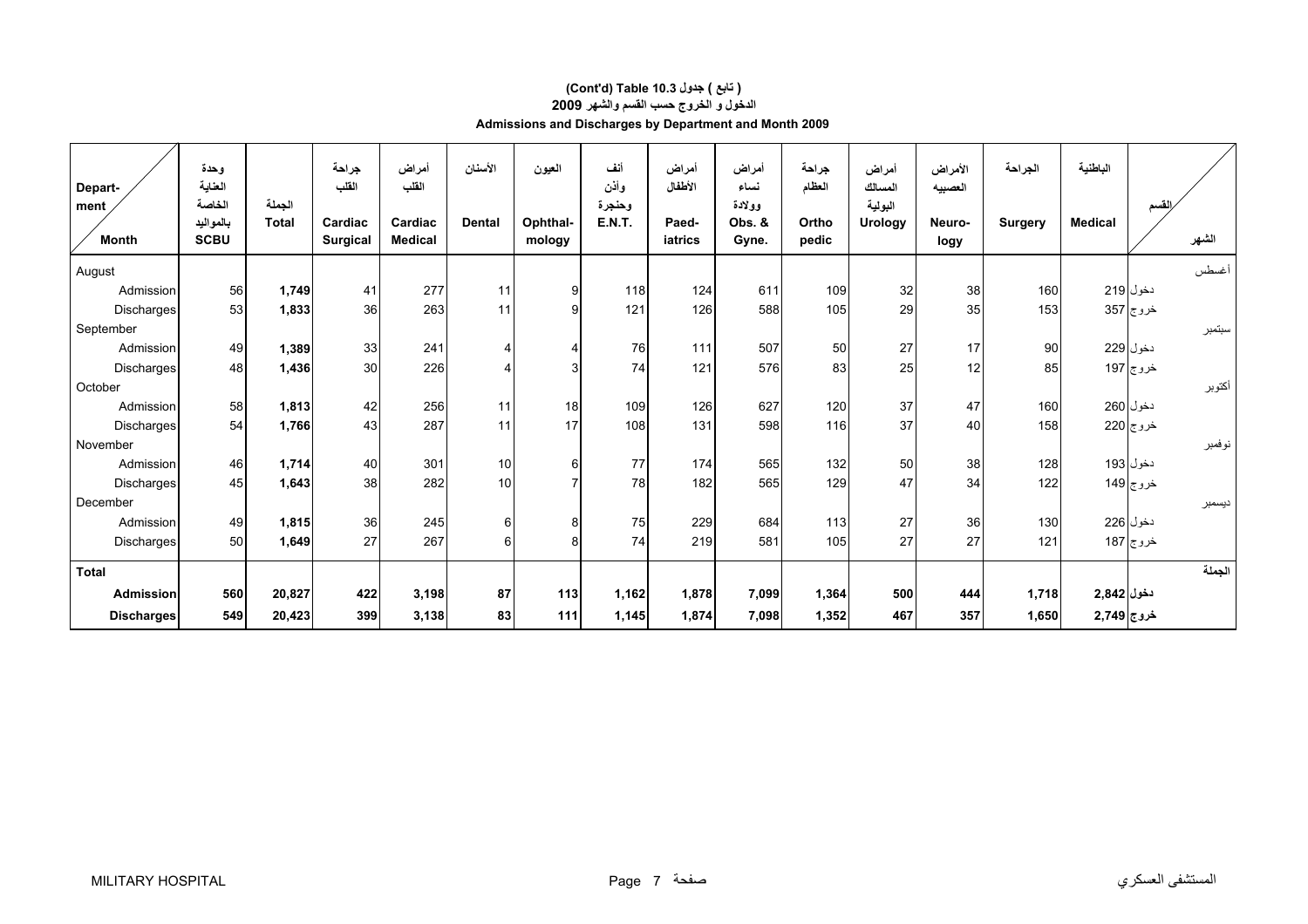## **جدول 10.4 Table الخروج حسب القسم 2005 - 2009 Discharges by Department 2005 - 2009**

<span id="page-6-0"></span>

|                        |       | 2009   |       | 2008   |       | 2007   |       | 2006   |               | 2005   |                                 |
|------------------------|-------|--------|-------|--------|-------|--------|-------|--------|---------------|--------|---------------------------------|
|                        |       |        |       |        |       |        |       |        |               |        |                                 |
|                        |       | العدد  |       | العدد  |       | العدد  |       | العدد  |               | العدد  |                                 |
| <b>Department</b>      | $\%$  | No.    | $\%$  | No.    | $\%$  | No.    | %     | No.    | $\frac{0}{0}$ | No.    | القسم                           |
| Medical                | 13.1  | 2,749  | 11.5  | 2,438  | 10.3  | 2,343  | 9.1   | 1,971  | 9.3           | 2,236  | الباطنية                        |
| Surgery                | 7.9   | 1,650  | 8.9   | 1,871  | 7.7   | 1,762  | 7.1   | 1,532  | 9.1           | 2,197  | الجراحة                         |
| Neurology              | 1.7   | 357    | 1.7   | 356    | 1.5   | 332    | 2.5   | 538    | 0.7           | 161    | الأمراض العصبية                 |
| Paediatrics            | 8.9   | 1,874  | 8.8   | 1,861  | 9.1   | 2,078  | 10.7  | 2,305  | 8.7           | 2,096  | أمراض الأطفال                   |
| Obstetrics\Gynecology  | 33.8  | 7,098  | 31.8  | 6,721  | 27.1  | 6,191  | 27.4  | 5,893  | 25.7          | 6,179  | أمراض النساء والولادة           |
| Ear, Nose & Throat     | 5.5   | 1,145  | 6.8   | 1,443  | 5.5   | 1,252  | 5.6   | 1,205  | 4.6           | 1,094  | أنف وأذن وحنجرة                 |
| Urology                | 2.2   | 467    | 4.5   | 941    | 6.5   | 1,479  | 6.7   | 1,452  | 6.1           | 1,462  | أمراض المسالك البولية           |
| Orthopedics            | 6.4   | 1,352  | 7.3   | 1,543  | 6.1   | 1,388  | 6.6   | 1,418  | 9.1           | 2,198  | العظام                          |
| Dental                 | 0.4   | 83     | 0.3   | 67     | 0.9   | 206    | 0.7   | 156    | 1.0           | 237    | الأسنان                         |
| Ophthalmology          | 0.5   | 111    | 0.9   | 199    | 1.0   | 233    | 1.1   | 234    | 1.5           | 349    | أمراض العيون                    |
| Sub-Total              | 80.5  | 16,886 | 82.6  | 17,440 | 75.6  | 17,264 | 77.5  | 16,704 | 75.7          | 18,209 | الجملة                          |
| <b>Cardiac Center</b>  |       |        |       |        |       |        |       |        |               |        | مركز القلب                      |
| <b>Cardiac Medical</b> | 15.0  | 3,138  | 13.6  | 2,861  | 18.4  | 4,203  | 18.8  | 4,052  | 19.9          |        | أمراض القلب 4,780               |
| Cardiac Surgical       | 1.9   | 399    | 1.4   | 294    | 3.6   | 822    | 1.4   | 293    | 2.5           |        | جراحة القلب 607                 |
| Sub-Total              | 16.9  | 3,537  | 14.9  | 3,155  | 22.0  | 5,025  | 20.2  | 4,345  | 22.4          | 5,387  | الجملة                          |
| <b>Total</b>           | 97.4  | 20,423 | 97.6  | 20,595 | 97.6  | 22,289 | 97.7  | 21,049 | 98.1          | 23,596 | الجملة                          |
| Special Care Baby Unit | 2.6   | 549    | 2.4   | 514    | 2.4   | 543    | 2.3   | 496    | 1.9           | 446    | وحدة العنابة الخاصبة بالمو البد |
| <b>Grand Total</b>     | 100.0 | 20,972 | 100.0 | 21,109 | 100.0 | 22,832 | 100.0 | 21,545 | 100.0         | 24,042 | الجملة الكلية                   |
| Day Case Unit          |       | 5,779  |       | 4,900  |       | 4,880  |       | 4,770  |               | 4,274  | وحدة الاقامة القصيرة            |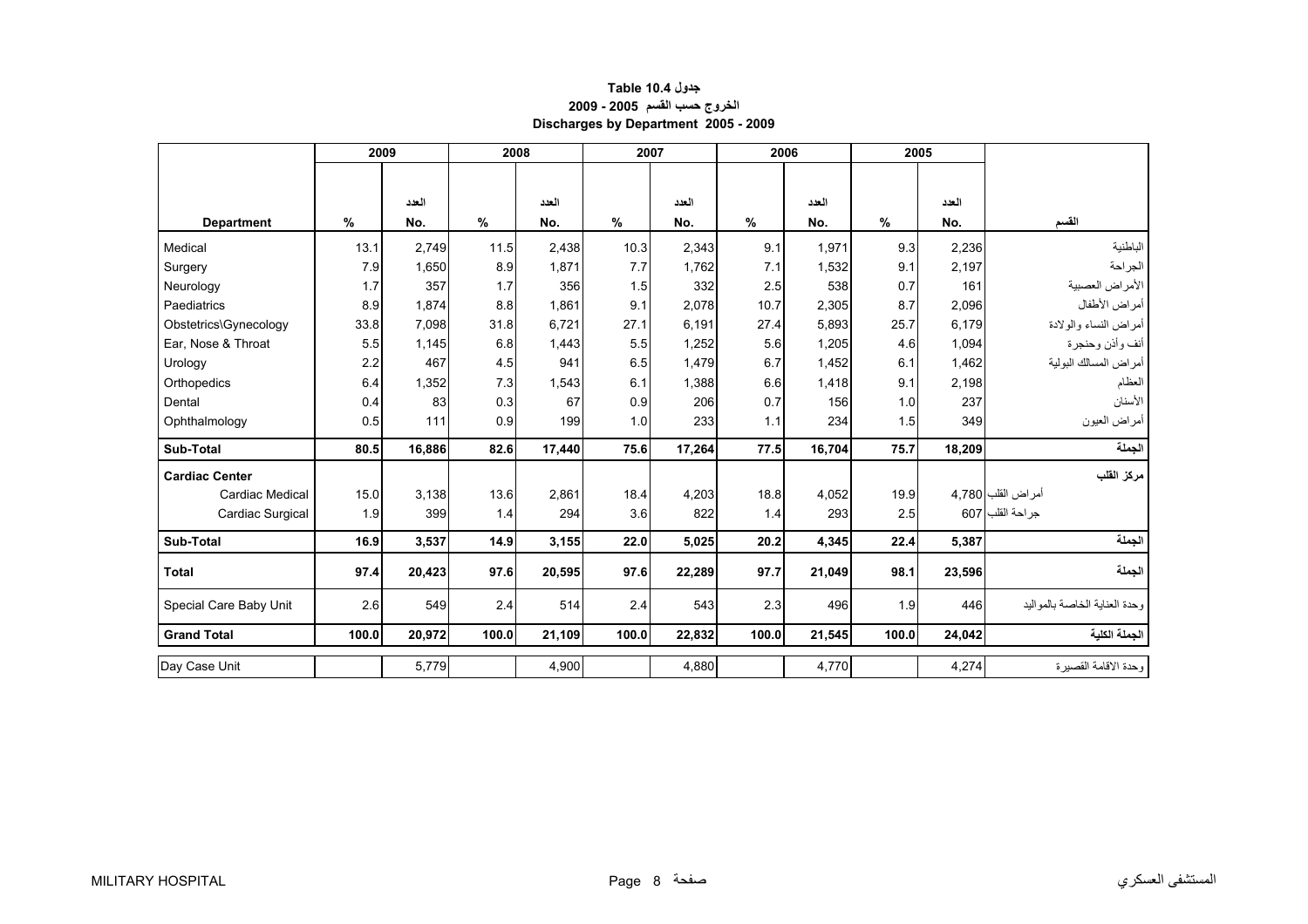# **جدول 10.5 Table الخروج (أحياء وأموات) حسب التشخيص الرئيسي وفئات العمر <sup>2009</sup> Discharges (Alive and Dead) by Principal Diagnosis and Age Groups 2009**

<span id="page-7-0"></span>

| المجموع<br><b>Total</b> | $70+$     | 60-69                | 50-59     | 40-49     | 30-39 | $20 - 29$      | $10-19$              | $1-9$                 | < 1 yr |                    |            | التشخيص الرئيسي<br><b>Principal Diagnosis</b>                                                | رمز<br>التصنيف<br>ICD-10 Code |
|-------------------------|-----------|----------------------|-----------|-----------|-------|----------------|----------------------|-----------------------|--------|--------------------|------------|----------------------------------------------------------------------------------------------|-------------------------------|
| 487                     | 103       | 64                   | 43        | 34        | 33    | 34             | 30                   | 125                   |        | 21 Alive           | حي         | الأمراض المعدية والطفيلية                                                                    | A00-B99                       |
| 53                      | 37        |                      | 3         |           |       | $\mathfrak{p}$ |                      |                       |        | 2Dead              | میت        | Infectious & parasitic diseases                                                              |                               |
| 654                     | 81        | 99                   | 125       | 143       | 88    | 61             | 24                   | 29                    |        | 4 Alive            | حي         | الأور ام                                                                                     | C00-D48                       |
|                         |           | 3                    |           |           |       |                |                      |                       |        | - Dead             | میت        | Neoplasms                                                                                    |                               |
| 447                     | 36        | 17                   | 27        | 24        | 35    | 69             | 78                   | 152                   |        | 9 Alive<br>- Dead  | حي<br>میت  | أمراض الدم وأعضاء تكوين الدم<br>واضطر ابات معينة تكتنف أجهز ة المناعة                        | D50-D89                       |
|                         |           |                      |           |           |       |                |                      |                       |        |                    |            | Diseases of the blood & blood-forming organs<br>and disorder involving immune mechanism      |                               |
| 375                     | 61        | 34                   | 46        | 42        | 59    | 63             | 34                   | 27                    |        | 9 Alive<br>1 Dead  | حي<br>میت  | أمراض الغدد الصماء والتغذية والتمثيل الغذائبي<br>Endocrine, Nutritional & Metabolic Diseases | E00-E90                       |
| 10<br>2                 |           |                      |           |           |       |                |                      |                       |        | - Alive<br>- Dead  | حي<br>میت  | الاضطر ابات العقلبة والسلوكبة<br>Mental & behavioural disorder                               | F00-F99                       |
| 344                     | 41        | 28<br>1              | 51        | 45        | 35    | 36             | 33                   | 66                    |        | 9 Alive<br>-Dead   | حي<br>میت  | أمراض الجهاز العصبي<br>Diseases of the nervous system                                        | G00-G99                       |
| 94                      | 16        | 17                   | 18        | 5         | 6     | 6              | 10                   | 13                    |        | 3 Alive<br>- Dead  | حي<br>میت  | أمراض العين وملحقاتها<br>Diseases of the Eye and Adnexa                                      | H00-H59                       |
| 171                     |           | 5                    | 14        | 20        | 26    | 18             | 18                   | 69                    |        | - Alive<br>- Dead  | حي<br>میت  | الاضطر ابات بالإذن والنتوء الحلمي<br>Diseases of the Ear and Mustoid process                 | H60-H95                       |
| 1,525<br>119            | 325<br>57 | 297<br>14            | 399<br>14 | 287<br>11 | 119   | 62<br>2        | 17<br>$\overline{2}$ | 11<br>6               |        | 8 Alive<br>6Dead   | حي<br>امیت | أمراض الجهاز الدوري<br>Diseases of the circulatory system                                    | $100 - 199$                   |
| 1,609<br>21             | 105<br>11 | 54<br>$\overline{2}$ | 86<br>2   | 94<br>2   | 135   | 185            | 154                  | 718<br>$\overline{2}$ |        | 78 Alive<br>-IDead | حي<br>ميت  | أمراض الجهاز التنفسي<br>Diseases of the respiratory system                                   | J00-J99                       |
| 1,190                   | 90        | 92                   | 148       | 215<br>1  | 232   | 218            | 99                   | 80                    |        | 16 Alive<br>1Dead  | حي<br>میت  | أمراض الجهاز الهضمى<br>Diseases of the digestive system                                      | K00-K93                       |
| 214                     |           | 23                   | 23        | 26        | 30    | 48             | 27                   | 29                    |        | 1 Alive<br>- Dead  | حي<br>میت  | أمراض الجلد والنسيج الخلوى تحت الجلد<br>Diseases of the skin & subcutaneous tissue           | L00-L99                       |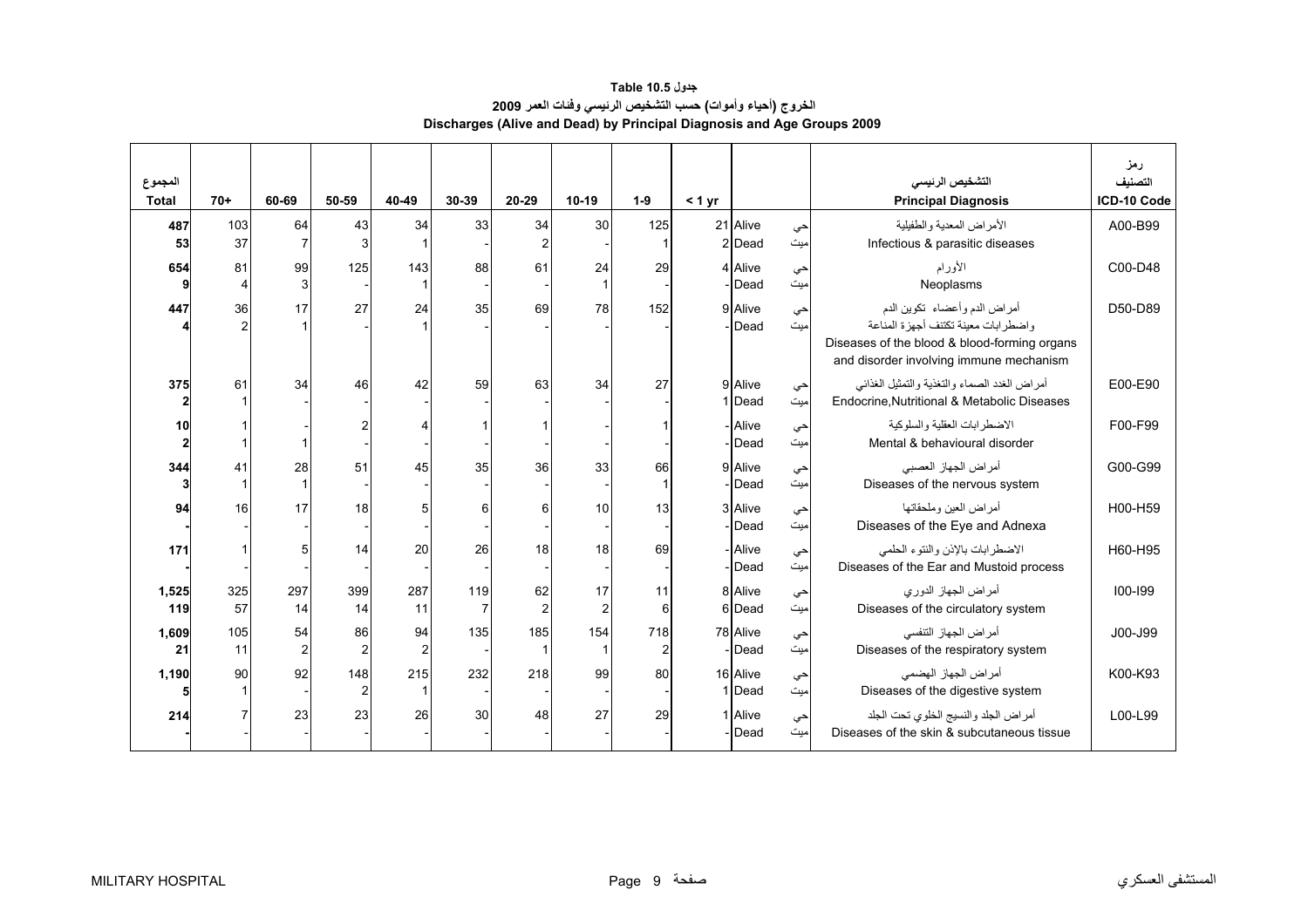## **الخروج (أحياء وأموات) حسب التشخيص الرئيسي وفئات العمر <sup>2009</sup> Discharges (Alive and Dead) by Principal Diagnosis and Age Groups 2009 (Cont'd) Table 10.5 جدول ) تابع(**

| المجموع<br><b>Total</b> | $70+$              | 60-69       | 50-59       | 40-49       | 30-39       | 20-29       | $10-19$ | $1 - 9$               | < 1 yr      |                            |               | التشخيص الرئيسي<br><b>Principal Diagnosis</b>                                                                                                                                          | رمز<br>التصنيف<br>ICD-10 Code |
|-------------------------|--------------------|-------------|-------------|-------------|-------------|-------------|---------|-----------------------|-------------|----------------------------|---------------|----------------------------------------------------------------------------------------------------------------------------------------------------------------------------------------|-------------------------------|
| 660                     | 53                 | 87          | 133         | 118         | 104         | 79          | 43      | 43                    |             | - Alive<br>1 Dead          | حي<br>میت     | أمراض الجهاز العضلى الهيكلي والنسيج الضام<br>Diseases of the musculoskeletal system and<br>connective tissue                                                                           | M00-M99                       |
| 905<br>12               | 112<br>8           | 81          | 135         | 225         | 155         | 113         | 38      | 39                    |             | 7 Alive<br>-Dead           | حي<br>میت     | أمراض الجهاز التناسلي البولي<br>Diseases of genitourinary system                                                                                                                       | N00-N99                       |
| 5,212                   |                    |             |             | 381         | 2.008       | 2.682       | 138     |                       |             | - Alive<br>- <b>I</b> Dead | حي<br>میت     | الحمل والو لادة والنفاس<br>Pregnancy, childbirth & the peurperium                                                                                                                      | O00-O99                       |
| 1,834<br>23             |                    |             |             |             |             |             |         |                       | 1,834 Alive | 23 Dead                    | حي<br>میت     | حالات معينة تنشأ في الفترة حوالي الولادة<br>Certain conditions originating in perinatal period                                                                                         | P00-P96                       |
| 106<br>6                |                    |             |             | c           |             | g           |         | 45                    |             | 16 Alive<br>6 Dead         | حي<br>میت     | التشوهات والعاهات والشذوذات الصبغوية<br>Congenital Malformations, Deformations and<br><b>Chromosomal Abnormalities</b>                                                                 | Q00-Q99                       |
| 2,262<br>33             | 343<br>15          | 328         | 463         | 359         | 233         | 178         | 91      | 228<br>$\overline{2}$ |             | 39 Alive<br>- Dead         | حي<br>میت     | الأعراض والعلامات والموجودات السريرية والمخبرية الغير<br>طبيعية التي لم تصنف في مكان آخر<br>Symptoms, Signs and Abnormal Clinical and<br>Laboratory Findings, not elsewhere classified | R00-R99                       |
| 967                     | 53                 | 37          | 78          | 85          | 168         | 228         | 136     | 153                   |             | 29 Alive<br>- Dead         | حى<br>میت     | الإصابات والتسممات وعواقب أخرى معينة للأسباب الخارجية<br>Injury, Poisoning and Certain other<br>Consequences of external causes                                                        | S00-T98                       |
| 866<br>12               | 95<br>$\mathbf{2}$ | 145         | 239         | 126         | 43          | 39<br>5     | 34<br>1 | 141<br>1              |             | 4 Alive<br>- <b>I</b> Dead | حي<br>میت     | الأسباب الخار جية للمر اضبة و الوفاة<br>External causes of Morbidity and Mortality                                                                                                     | V00-Y98                       |
| 729                     | 38                 | 44          | 59          | 81          | 184         | 261         | 24      | 31                    |             | 7 Alive<br>-Dead           | حي<br>میت     | العوامل التي تؤثر في الحالة الصحية وفي<br>الاتصال بالخدمات الصحبة<br>Factors influencing health status and<br>contact with health services                                             | Z00-Z99                       |
| 20,661                  | 1,568              | 1,456       | 2,096       | 2,323       | 3,701       | 4,390       | 1,033   | 2,000                 | 2,094 Alive |                            | حي            |                                                                                                                                                                                        |                               |
| 311<br>20,972           | 143<br>1,711       | 36<br>1,492 | 28<br>2,124 | 24<br>2,347 | 10<br>3,711 | 12<br>4,402 | 1,038   | 13<br>2,013           | 2,134 Total | 40 Dead                    | ميت<br>الجملة | الجملة<br><b>Total</b>                                                                                                                                                                 |                               |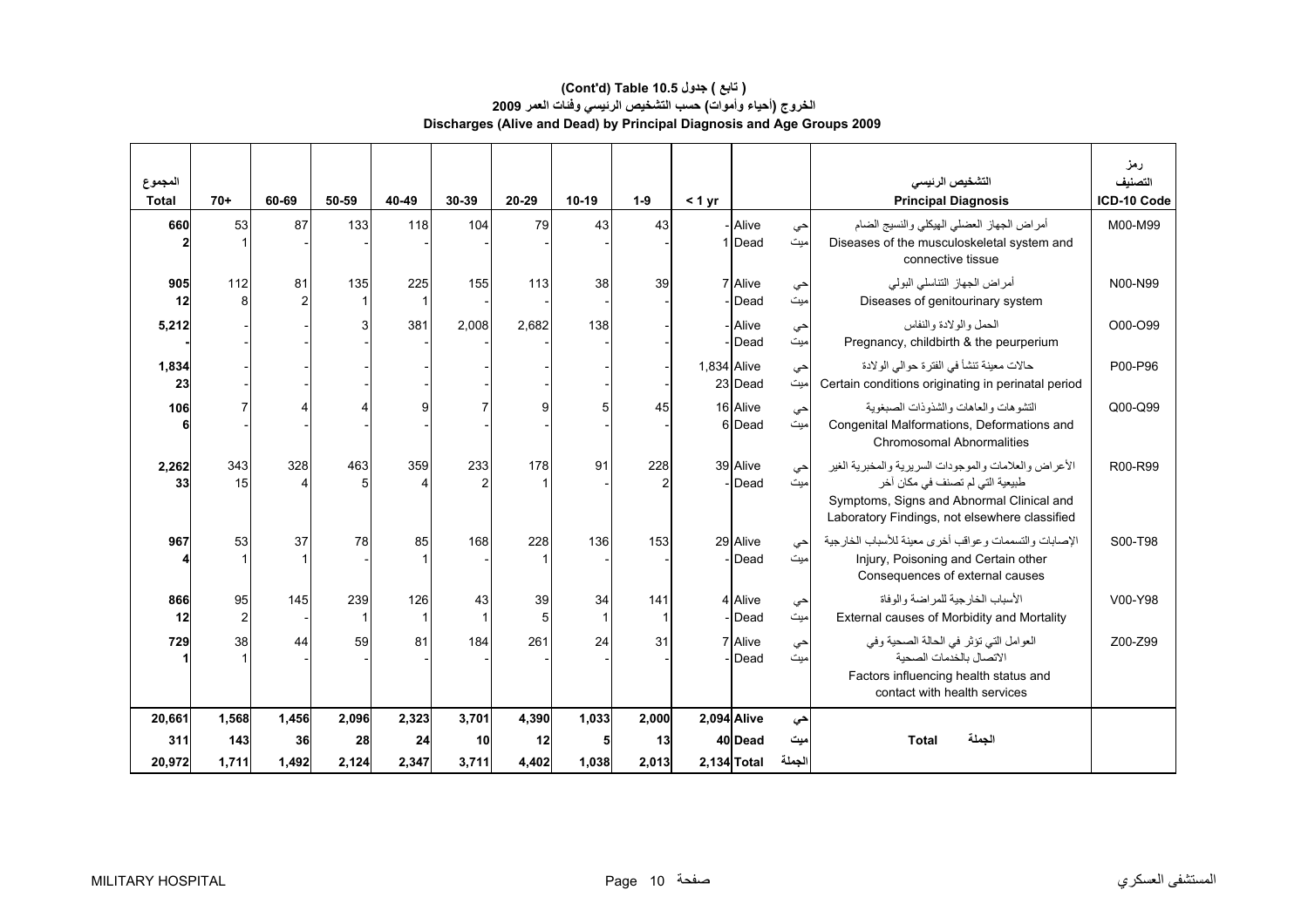<span id="page-9-0"></span>

| الأجمالي     | <b>Total</b> |       |                | الجملة | Non-Bahraini   |       |              | غير بحريني | <b>Bahraini</b><br>بحريني |       |                |       |                                                                                                                                                                  | رمز           |
|--------------|--------------|-------|----------------|--------|----------------|-------|--------------|------------|---------------------------|-------|----------------|-------|------------------------------------------------------------------------------------------------------------------------------------------------------------------|---------------|
| العام        | Female       | أننس  | <b>Male</b>    | ذكر    | Female         | أنشى  | <b>Male</b>  | ذكر        | Female                    | أنثى  | <b>Male</b>    | ذكر   |                                                                                                                                                                  | التصنيف       |
| Grand        | میت          | حى    | میت            | حى     | میت            | حى    | میت          | حى         | میت                       | حى    | میت            | حى    | التشخيص الرئيسى                                                                                                                                                  | <b>ICD-10</b> |
| <b>Total</b> | Dead         | Alive | Dead           | Alive  | Dead           | Alive | Dead         | Alive      | Dead                      | Alive | Dead           | Alive | <b>Principal Diagnosis</b>                                                                                                                                       | Code          |
| 540          | 27           | 255   | 26             | 232    | $\overline{2}$ | 53    | 3            | 42         | 25                        | 202   | 23             | 190   | الأمراض المعدية والطفيلية<br>Infectious & parasitic diseases                                                                                                     | A00-B99       |
| 663          |              | 286   |                | 368    |                | 60    |              | 103        |                           | 226   | 6              | 265   | الأورام<br>Neoplasms                                                                                                                                             | C00-D48       |
| 451          |              | 228   | $\mathfrak{p}$ | 219    |                | 72    |              | 49         | 2                         | 156   |                | 170   | أمراض الدم وأعضاء تكوين الدم<br>واضطر ابات معينة تكتنف أجهز ة المناعة<br>Diseases of the blood & blood-forming organs<br>and disorder involving immune mechanism | D50-D89       |
| 377          |              | 218   |                | 157    |                | 46    |              | 16         |                           | 172   |                | 141   | أمراض الغدد الصماء والتغذية والتمثيل الغذائبي<br>Endocrine, Nutritional & Metabolic Diseases                                                                     | E00-E90       |
| 12           |              |       |                | 6      |                | 2     |              | 2          |                           |       |                |       | الاضطرابات العقلية والسلوكية<br>Mental & behavioural disorder                                                                                                    | F00-F99       |
| 347          |              | 158   | 2              | 186    |                | 35    |              | 37         |                           | 123   | 2              | 149   | أمراض الجهاز العصبي<br>Diseases of the nervous system                                                                                                            | G00-G99       |
| 94           |              | 37    |                | 57     |                | 6     |              | 6          |                           | 31    |                | 51    | أمراض العين وملحقاتها<br>Diseases of the Eye and Adnexa                                                                                                          | H00-H59       |
| 171          |              | 78    |                | 93     |                | 30    |              | 29         |                           | 48    |                | 64    | الاضطرابات بالإذن والنتوء الحلمى<br>Diseases of the Ear and Mustoid process                                                                                      | H60-H95       |
| 1,644        | 43           | 565   | 76             | 960    | $\mathfrak{p}$ | 72    | 16           | 221        | 41                        | 493   | 60             | 739   | أمراض الجهاز الدوري<br>Diseases of the circulatory system                                                                                                        | $100 - 199$   |
| 1,630        | Q            | 664   | 12             | 945    |                | 132   | $\mathbf{3}$ | 246        | 8                         | 532   | 9              | 699   | أمراض الجهاز التنفسي<br>Diseases of the respiratory system                                                                                                       | J00-J99       |
| 1,195        |              | 554   | 3              | 636    |                | 131   |              | 180        | $\overline{2}$            | 423   | $\overline{2}$ | 456   | أمراض الجهاز الهضمى<br>Diseases of the digestive system                                                                                                          | K00-K93       |
| 214          |              | 70    |                | 144    |                | 12    |              | 44         |                           | 58    |                | 100   | أمراض الجلد والنسيج الخلوى تحت الجلد<br>Diseases of the skin & subcutaneous tissue                                                                               | L00-L99       |

**جدول 10.6 Table الخروج (أحياء وأموات) حسب التشخيص الرئيسي والجنسية والنوع <sup>2009</sup> Discharges (Alive and Dead) by Principal Diagnosis, Nationality and Sex 2009**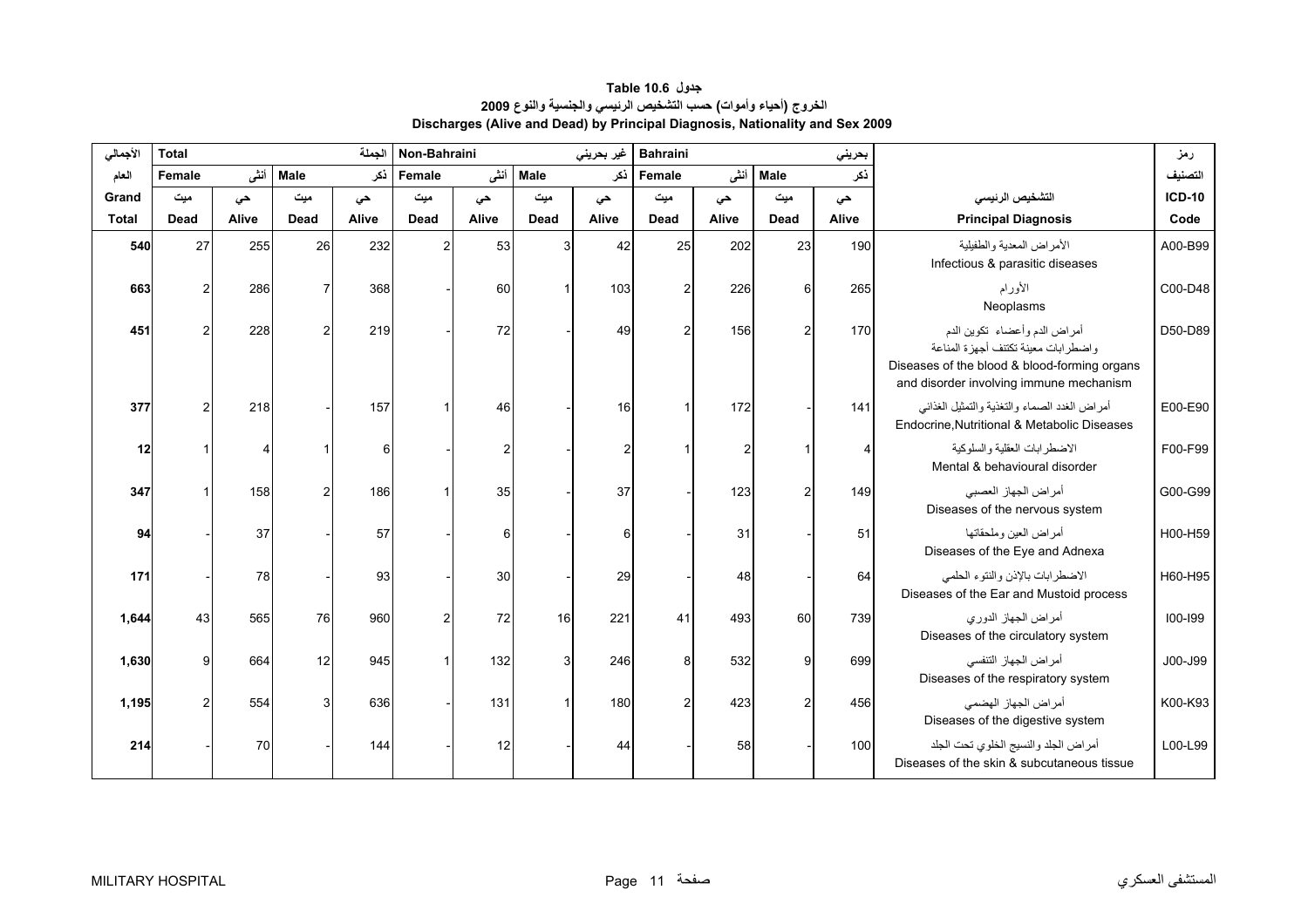| الأجمالي     | <b>Total</b>     |        |             | الجملة | Non-Bahraini<br>غیر بحرینی |       |             |       | <b>Bahraini</b> |       |             | بحريني |                                                                                                                                                                                        | رمز      |
|--------------|------------------|--------|-------------|--------|----------------------------|-------|-------------|-------|-----------------|-------|-------------|--------|----------------------------------------------------------------------------------------------------------------------------------------------------------------------------------------|----------|
| العام        | Female           | أننشى  | <b>Male</b> | ذكر    | Female                     | أنشى  | <b>Male</b> | ذكر   | Female          | أنثى  | <b>Male</b> | ذكر    |                                                                                                                                                                                        | التصنيف  |
| Grand        | میت              | حى     | ميت         | حى     | میت                        | حى    | ميت         | حى    | میت             | حى    | میت         | حي     | التشخيص الرئيسي                                                                                                                                                                        | $ICD-10$ |
| <b>Total</b> | Dead             | Alive  | Dead        | Alive  | Dead                       | Alive | Dead        | Alive | Dead            | Alive | Dead        | Alive  | <b>Principal Diagnosis</b>                                                                                                                                                             | Code     |
| 662          | 2                | 238    |             | 422    |                            | 37    |             | 88    | $\mathcal{P}$   | 201   |             | 334    | أمراض الجهاز العضلى الهيكلي والنسيج الضام<br>Diseases of the musculoskeletal system and<br>connective tissue                                                                           | M00-M99  |
| 917          |                  | 597    |             | 308    |                            | 122   |             | 75    |                 | 475   |             | 233    | أمراض الجهاز التناسلي البولي<br>Diseases of genitourinary system                                                                                                                       | N00-N99  |
| 5,212        |                  | 5,212  |             |        |                            | 2,477 |             |       |                 | 2,735 |             |        | الحمل والو لادة والنفاس<br>Pregnancy, childbirth & the peurperium                                                                                                                      | O00-O99  |
| 1,857        | 13               | 894    | 10          | 940    |                            | 347   |             | 341   | 8               | 547   | 3           | 599    | حالات معينة تنشأ في الفترة حوالى الولادة<br>Certain conditions originating in perinatal period                                                                                         | P00-P96  |
| 112          |                  | 44     | 3           | 62     | 2                          | 8     |             | 22    |                 | 36    |             | 40     | التشوهات والعاهات والشذوذات الصبغوية<br>Congenital Malformations, Deformations and<br><b>Chromosomal Abnormalities</b>                                                                 | Q00-Q99  |
| 2,295        | 14               | 915    | 19          | 1,347  |                            | 191   | 5           | 381   | 13              | 724   | 14          | 966    | الأعراض والعلامات والموجودات السريرية والمخبرية الغير<br>طبيعية التي لم تصنف في مكان آخر<br>Symptoms, Signs and Abnormal Clinical and<br>Laboratory Findings, not elsewhere classified | R00-R99  |
| 971          |                  | 238    |             | 729    |                            | 56    |             | 277   | 2               | 182   |             | 452    | الإصابات والتسممات وعواقب أخرى معينة للأسباب الخارجية<br>Injury, Poisoning and Certain other<br>Consequences of external causes                                                        | S00-T98  |
| 878          |                  | 327    | 9           | 539    |                            | 48    |             | 150   | 2               | 279   |             | 389    | الأسباب الخار جية للمر اضنة و الوفاة<br>External causes of Morbidity and Mortality                                                                                                     | V01-Y98  |
| 730          |                  | 563    | $\Omega$    | 166    |                            | 187   |             | 51    |                 | 376   |             | 115    | العوامل التي تؤثر في الحالة الصحية وفي<br>الاتصال بالخدمات الصحبة<br>Factors influencing health status and<br>contact with health services                                             | Z00-Z99  |
| 20,972       | 135 <sup>1</sup> | 12,145 | 176         | 8,516  | 18                         | 4.124 | 39          | 2,360 | 117             | 8,021 | 137         | 6,156  | الجملة<br><b>Total</b>                                                                                                                                                                 |          |

## **Discharges (Alive and Dead) by Principal Diagnosis, Nationality and Sex 2009 (Cont'd) Table 10.6 جدول ) تابع( الخروج (أحياء وأموات) حسب التشخيص الرئيسي والجنسية والنوع <sup>2009</sup>**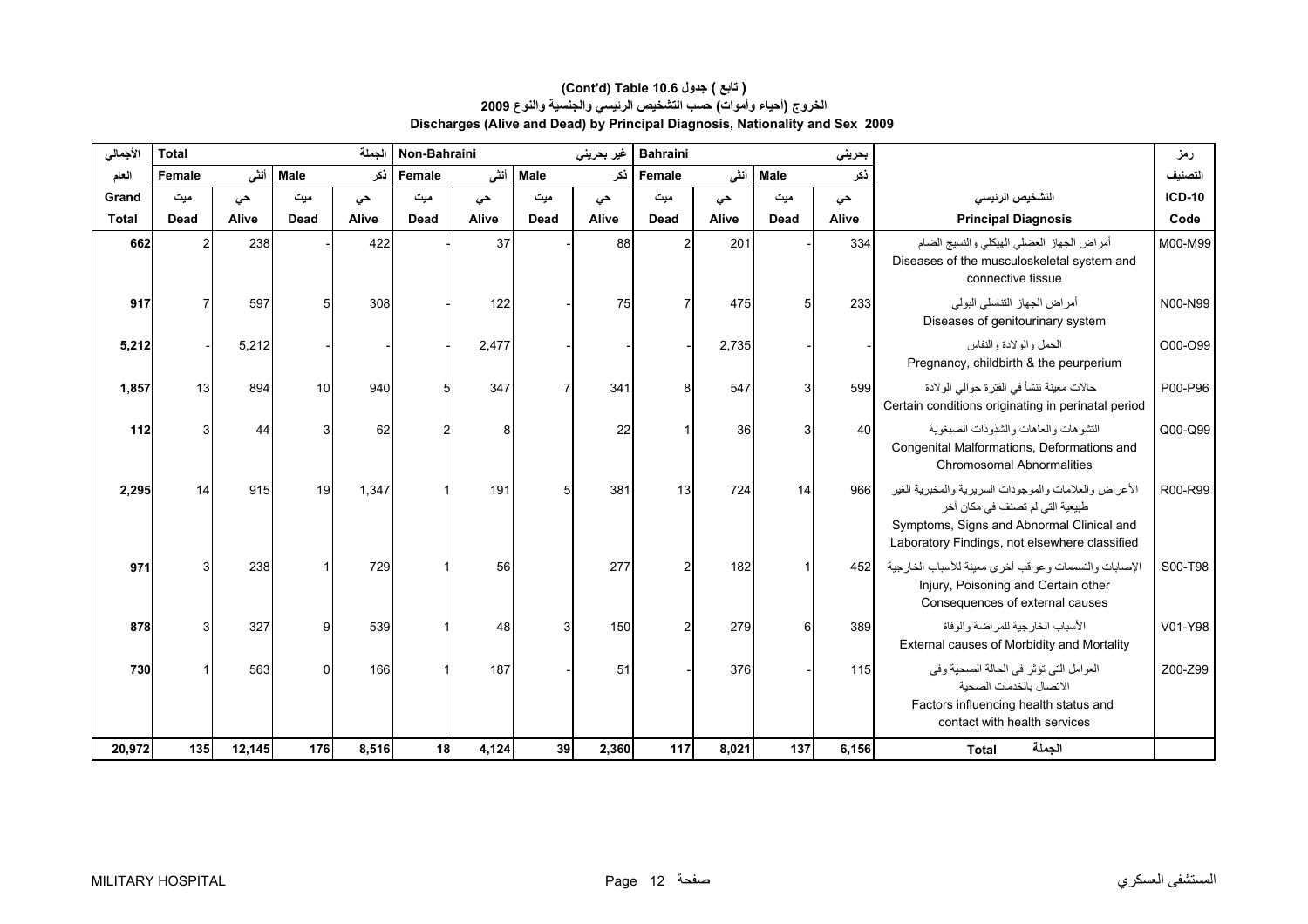<span id="page-11-0"></span>

| <b>Total</b>            |                         | الجملة                | Non-Bahraini         |                      | غير بحريني                          | <b>Bahraini</b>         |                       | بحريني      |                                                          |                        |
|-------------------------|-------------------------|-----------------------|----------------------|----------------------|-------------------------------------|-------------------------|-----------------------|-------------|----------------------------------------------------------|------------------------|
| الجملة                  | أننى                    | ذكر                   | الجملة               | أننى                 | ذكر                                 | الجملة                  | أننى                  | ذكر         |                                                          | فنات العمر ( بالسنوات) |
| <b>Total</b>            | Female                  | <b>Male</b>           | <b>Total</b>         | Female               | <b>Male</b>                         | <b>Total</b>            | Female                | <b>Male</b> |                                                          | Age Group (Years)      |
| 2,094<br>40             | 1,006<br>20             | 1,088<br>20           | 750<br>18            | 373<br>9             | 377<br>9                            | 1,344<br>22             | 633<br>11             |             | 711 Alive<br>حى<br>میت<br>11 Dead                        | <1 year                |
| 2,134                   | 1,026                   | 1,108                 | 768                  | 382                  | 386                                 | 1,366                   | 644                   |             | الجملة<br>722 Total                                      |                        |
| 2,000<br>13             | 855                     | 1,145                 | 544                  | 229                  | 315                                 | 1,456<br>9              | 626                   |             | 830 Alive<br>حي<br>4 Dead                                | $1 - 9$                |
| 2,013                   | 9<br>864                | 4<br>1,149            | 4<br>548             | 4<br>233             | 315                                 | 1,465                   | 5<br>631              |             | ميت<br>الجملة<br>834 Total                               |                        |
| 1,033<br>5              | 507<br>1                | 526                   | 274                  | 183                  | 91                                  | 759<br>3                | 324<br>1              |             | 435 Alive<br>حي<br>2 Dead                                | $10 - 19$              |
| 1,038                   | 508                     | 4<br>530              | $\mathbf 2$<br>276   | 183                  | $\overline{\mathbf{c}}$<br>93       | 762                     | 325                   |             | میت<br>الجملة<br>437 Total                               |                        |
| 4,390<br>12             | 3,556                   | 834<br>11             | 1,694                | 1,464                | 230<br>4                            | 2,696                   | 2,092                 |             | 604 Alive<br>حي<br>7 Dead<br>میت                         | $20 - 29$              |
| 4,402                   | 3,557                   | 845                   | 1,698                | 1,464                | 234                                 | 2,704                   | 2,093                 |             | الجملة<br>611 Total                                      |                        |
| 3,701<br>10             | 2,833<br>3              | 868<br>7              | 1,618<br>2           | 1,269                | 349<br>2                            | 2,083<br>8              | 1,564<br>3            |             | 519 Alive<br>حي<br>5 Dead<br>میت                         | $30 - 39$              |
| 3,711                   | 2,836                   | 875                   | 1,620                | 1,269                | 351                                 | 2,091                   | 1,567                 |             | الجملة<br>524 Total                                      |                        |
| 2,323<br>24<br>2,347    | 1,244<br>5<br>1,249     | 1,079<br>19<br>1,098  | 743<br>9<br>752      | 360<br>360           | 383<br>9<br>392                     | 1,580<br>15<br>1,595    | 884<br>5<br>889       |             | 696 Alive<br>حي<br>10 Dead<br>میت<br>الجملة<br>706 Total | $40 - 49$              |
| 2,096                   | 802                     | 1,294                 | 520                  | 118                  | 402                                 | 1,576                   | 684                   |             | 892 Alive                                                |                        |
| 28<br>2,124             | 9<br>811                | 19<br>1,313           | 8<br>528             | 1<br>119             | 7<br>409                            | 20<br>1,596             | 8<br>692              |             | حي<br>12 Dead<br>میت<br>الجملة<br>904 Total              | $50 - 59$              |
| 1,456<br>36<br>1,492    | 653<br>15<br>668        | 803<br>21<br>824      | 210<br>5<br>215      | 69<br>1<br>70        | 141<br>4<br>145                     | 1,246<br>31<br>1,277    | 584<br>14<br>598      |             | 662 Alive<br>حى<br>17 Dead<br>میت<br>الجملة<br>679 Total | $60 - 69$              |
| 1,568<br>143<br>1,711   | 689<br>72<br>761        | 879<br>71<br>950      | 131<br>5<br>136      | 59<br>3<br>62        | 72<br>$\overline{\mathbf{c}}$<br>74 | 1,437<br>138<br>1,575   | 630<br>69<br>699      |             | 807 Alive<br>حي<br>69 Dead<br>میت<br>الجملة<br>876 Total | $70 +$                 |
| 20,661<br>311<br>20,972 | 12,145<br>135<br>12,280 | 8,516<br>176<br>8,692 | 6,484<br>57<br>6,541 | 4,124<br>18<br>4,142 | 2,360<br>39<br>2,399                | 14,177<br>254<br>14,431 | 8,021<br>117<br>8,138 | 6,156 Alive | حى<br>137 Dead<br>میت<br>الجملة<br>6,293 Total           | الجملة<br><b>Total</b> |

**جدول 10.7 Table الخروج (أحياء وأموات) حسب فئات العمر والجنسية والنوع <sup>2009</sup> Discharges (Alive and Dead) by Age Groups, Nationality and Sex 2009**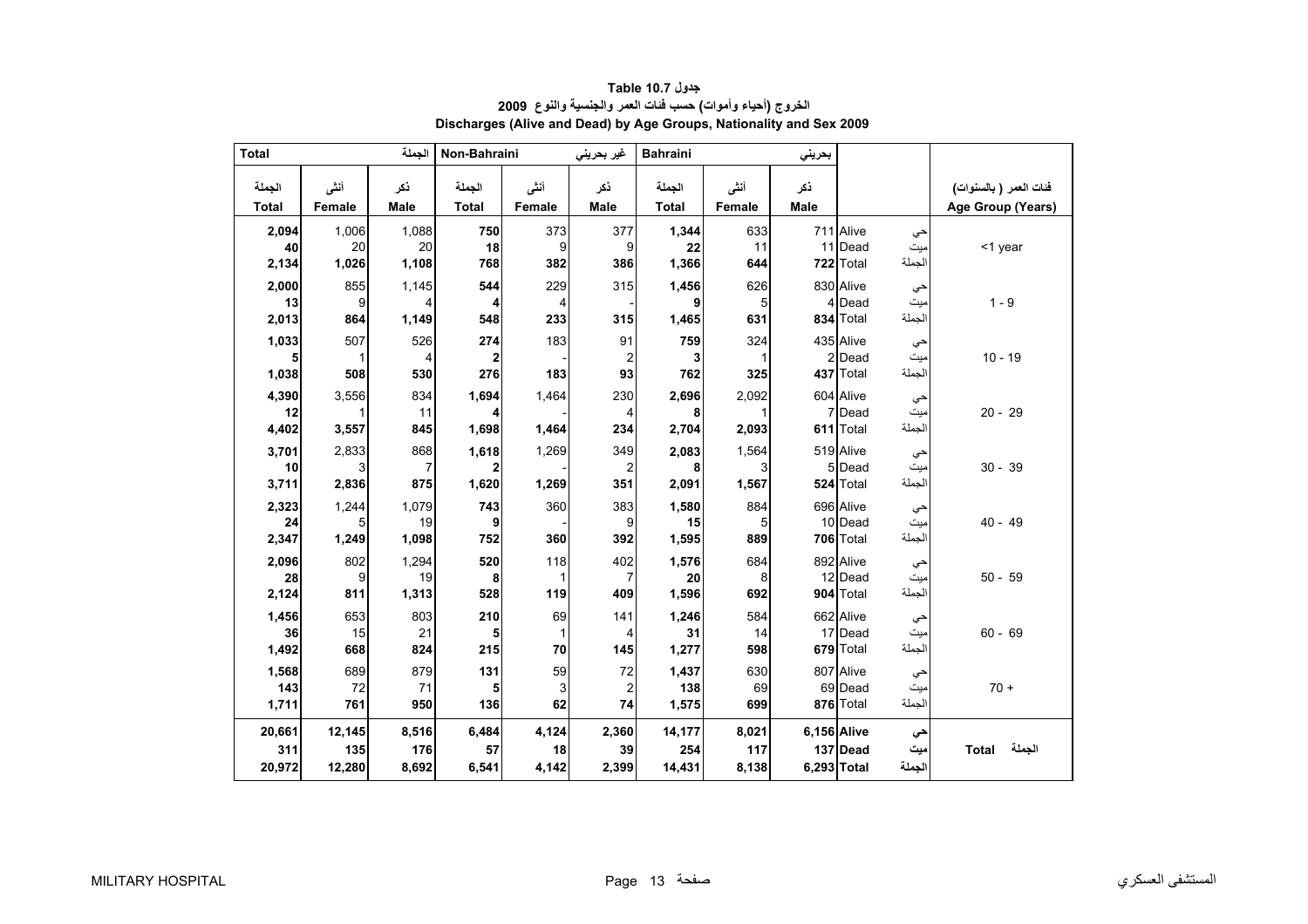<span id="page-12-0"></span>

| الجملة<br><b>Total</b> | جراحة<br>القلب<br>Cardiac<br><b>Surgery</b> | أمراض<br>القلب<br>Cardiac<br><b>Medical</b> | الأسنان<br><b>Dental</b> | العيون<br>Opthal-<br>mology | أنف<br>وأذن<br>وحنجرة<br><b>E.N.T.</b> | أمراض<br>الأطفال *<br>Paed-<br>iatrics * | أمراض<br>نساء<br>وولادة<br>Obs. &<br>Gyne. | جراحة<br>العظام<br>Ortho<br>pedic | أمراض<br>المسالك<br>البولية<br>Urology | الأمراض<br>العصبية<br>Neuro-<br>logy | الجراحة<br>العامة<br><b>Surgery</b> | الباطنية<br>General   Medical |                        | الجنسية<br><b>Nationality</b>  | حالة الخروج<br><b>Discharged Status</b>  |
|------------------------|---------------------------------------------|---------------------------------------------|--------------------------|-----------------------------|----------------------------------------|------------------------------------------|--------------------------------------------|-----------------------------------|----------------------------------------|--------------------------------------|-------------------------------------|-------------------------------|------------------------|--------------------------------|------------------------------------------|
| 43                     |                                             | 5                                           |                          |                             |                                        | 17                                       | 3                                          | 5                                 |                                        |                                      | 3                                   |                               | 10 Bah                 | بحريني                         | خروج ضد رغبة الطبيب                      |
| 17                     |                                             | $\overline{2}$                              |                          |                             |                                        | 6                                        |                                            |                                   |                                        |                                      |                                     |                               |                        | اغير بحريني Non-Bah            | Left against medical advice              |
| 60                     |                                             |                                             |                          |                             |                                        | 23                                       | 4                                          | 5                                 |                                        |                                      |                                     |                               | 17 Total               | الجملة                         |                                          |
| 14,102                 | 247                                         | 2,371                                       | 60                       | 94                          | 854                                    | 1,598                                    | 4,052                                      | 966                               | 345                                    | 242                                  | 1,212                               | $2,061$ Bah                   |                        | بحريني                         | خروج حي للمنزل                           |
| 6,459                  | 142                                         | 692                                         | 23                       | 17                          | 291                                    | 749                                      | 3,041                                      | 377                               | 122                                    | 102                                  | 424                                 |                               | غير بحريني Non-Bah 479 |                                | Discharged home                          |
| 20,561                 | 389                                         | 3,063                                       | 83                       | 111                         | 1,145                                  | 2,347                                    | 7,093                                      | 1,343                             | 467                                    | 344                                  | 1,636                               | 2,540 Total                   |                        | الجملة                         |                                          |
|                        |                                             |                                             |                          |                             |                                        |                                          |                                            |                                   |                                        |                                      |                                     |                               |                        |                                |                                          |
| 21                     |                                             | 13                                          |                          |                             |                                        | 3                                        |                                            |                                   |                                        |                                      |                                     |                               | 3Bah                   | بحرينى                         | تحويل لمستشفيات محلية                    |
| 6                      |                                             | 3                                           |                          |                             |                                        |                                          |                                            |                                   |                                        |                                      |                                     |                               |                        | غير بحريني Non-Bah             | Transferred to local hospitals           |
| 27                     |                                             | 16                                          |                          |                             |                                        |                                          |                                            |                                   |                                        |                                      |                                     |                               | 5 Total                | الجملة                         |                                          |
| 10                     |                                             | 8                                           |                          |                             |                                        |                                          |                                            |                                   |                                        |                                      |                                     |                               | $1$ Bah                |                                | تحويل لخدمات طبية أخرى للإستشارة إبحريني |
| $\mathbf{2}$           |                                             |                                             |                          |                             |                                        |                                          |                                            |                                   |                                        |                                      |                                     |                               |                        | غير بحريني Non-Bah             | Discharged to other medical              |
| 12                     |                                             | g                                           |                          |                             |                                        |                                          |                                            |                                   |                                        |                                      |                                     |                               | 2Total                 | الجملة                         | services for consultation                |
|                        |                                             |                                             |                          |                             |                                        |                                          |                                            |                                   |                                        |                                      |                                     |                               |                        |                                |                                          |
|                        |                                             |                                             |                          |                             |                                        |                                          |                                            |                                   |                                        |                                      |                                     |                               | 1Bah                   | بحريني                         | تحويل لمستشفيات خارج البحرين             |
|                        |                                             |                                             |                          |                             |                                        |                                          |                                            |                                   |                                        |                                      |                                     |                               | 1 Total                | غير بحريني Non-Bah .<br>الجملة | Discharged to overseas<br>hospitals      |
|                        |                                             |                                             |                          |                             |                                        |                                          |                                            |                                   |                                        |                                      |                                     |                               |                        |                                |                                          |
| 254                    |                                             | 37                                          |                          |                             |                                        | 28                                       |                                            | 3                                 |                                        | 10                                   | 9                                   |                               | $163$ Bah              | بحريني                         | الو فاة                                  |
| 57                     |                                             | 6                                           |                          |                             |                                        | 22                                       |                                            |                                   |                                        | 3                                    |                                     |                               |                        | غير بحريني Non-Bah 21          | Death                                    |
| 311                    | 8                                           | 43                                          |                          |                             |                                        | 50                                       |                                            | $\mathbf{3}$                      |                                        | 13                                   | 9                                   |                               | 184 Total              | الجملة                         |                                          |
| 14,431                 | 252                                         | 2,434                                       | 60                       | 94                          | 854                                    | 1,646                                    | 4,056                                      | 975                               | 345                                    | 252                                  | 1,224                               | 2,239 Bah                     |                        | بحريني                         |                                          |
| 6,541                  | 147                                         | 704                                         | 23                       | 17                          | 291                                    | 777                                      | 3,042                                      | 377                               | 122                                    | 105                                  | 426                                 |                               | غير بحريني Non-Bah 510 |                                | الجملة<br><b>Total</b>                   |
| 20,972                 | 399                                         | 3,138                                       | 83                       | $111$                       | 1,145                                  | 2,423                                    | 7,098                                      | 1,352                             | 467                                    | 357                                  | 1,650                               | 2,749 Total                   |                        | الجملة                         |                                          |

**جدول 10.8 Table الخروج حسب حالة الخروج والجنسية والقسم <sup>2009</sup> Discharges by Discharged Status, Nationality and Department 2009** 

\* أمراض الأطفال تشمل وحدة العناية الخاصة بالمواليد . . Unit Baby Care Special including Paediatrics\*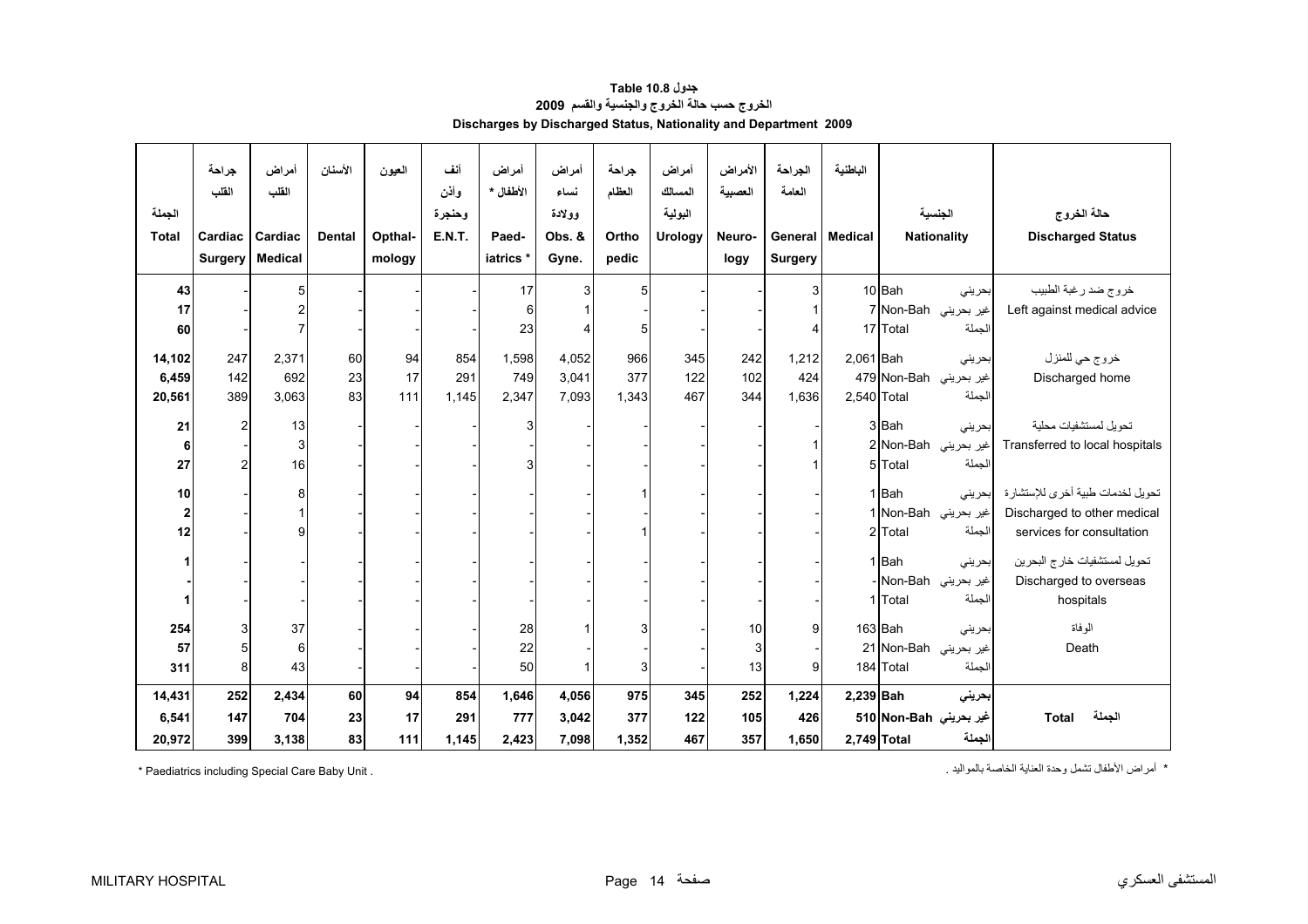<span id="page-13-0"></span>

| Male              |                  |       |             |          | ذكور                    | Female            |       |       |                |          | اناث             |          | الخروج       |                                                                                         |              |
|-------------------|------------------|-------|-------------|----------|-------------------------|-------------------|-------|-------|----------------|----------|------------------|----------|--------------|-----------------------------------------------------------------------------------------|--------------|
| <b>Age Groups</b> |                  |       |             |          | فئات العمر              | <b>Age Groups</b> |       |       |                |          | فئات العمر       |          | الرعاية      |                                                                                         |              |
|                   |                  |       |             |          |                         |                   |       |       |                |          |                  | الأجمالي | الأقامة      |                                                                                         | رمز          |
|                   |                  |       |             |          |                         |                   |       |       |                |          |                  | العام    | <b>DISCH</b> | التشخيص الرئيسى                                                                         | التصنيف      |
| الجملة            |                  |       |             |          |                         | الحملة            |       |       |                |          |                  | Grand    | <b>DOC</b>   | <b>Principal Diagnosis</b>                                                              | <b>ICD10</b> |
| <b>Total</b>      | $60+$            | 40-59 | 20-39       | $1 - 19$ | $1\geq$                 | <b>Total</b>      | $60+$ | 40-59 | 20-39          | $1 - 19$ | $1\geq$          | Total    | <b>ALS</b>   |                                                                                         | Code         |
| 258               | 98               | 41    | 27          | 80       | 12                      | 282               | 113   | 40    | 42             | 76       | 11               | 540      | <b>DISCH</b> | الأمراض المعدية والطفيلية                                                               | A00-B99      |
| 1,733             | 906              | 271   | 159         | 348      | 49                      | 2,189             | 1,130 | 480   | 186            | 348      | 45               | 3,922    | DOC          | Infectious & parasitic diseases                                                         |              |
| 6.7               | 9.2              | 6.6   | 5.9         | 4.4      | 4.1                     | 7.8               | 10.0  | 12.0  | 4.4            | 4.6      | 4.1              | 7.3      | <b>ALS</b>   |                                                                                         |              |
| 375               | 124              | 144   | 72          | 33       | $\overline{\mathbf{c}}$ | 288               | 63    | 125   | 77             | 21       | $\boldsymbol{2}$ | 663      | <b>DISCH</b> | الأورام                                                                                 | C00-D49      |
| 2,003             | 1,073            | 683   | 174         | 71       | $\overline{c}$          | 1,196             | 409   | 510   | 232            | 40       | $\overline{5}$   | 3,199    | <b>DOC</b>   | Neoplasms                                                                               |              |
| 5.3               | 8.7              | 4.7   | 2.4         | 2.2      | 1.0                     | 4.2               | 6.5   | 4.1   | 3.0            | 1.9      | 2.5              | 4.8      | <b>ALS</b>   |                                                                                         |              |
| 221               | 27               | 16    | 45          | 130      | 3                       | 230               | 29    | 36    | 59             | 100      | 6                | 451      | <b>DISCH</b> | أمراض الدم وأعضاء تكوين الدم                                                            | D50-D89      |
| 1,267             | 172              | 56    | 766         | 257      | 16                      | 608               | 92    | 138   | 197            | 157      | 24               | 1,875    | <b>DOC</b>   | واضطر ابات معبنة تكتنف أجهز ة المناعة                                                   |              |
| 5.7               | 6.4              | 3.5   | 17.0        | 2.0      | 5.3                     | 2.6               | 3.2   | 3.8   | 3.3            | 1.6      | 4.0              | 4.2      | <b>ALS</b>   | Diseases of the blood & blood-forming organs<br>and disorder involving immune mechanism |              |
| 157               | 53               | 40    | 32          | 25       | $\overline{7}$          | 220               | 43    | 48    | 90             | 36       | 3                | 377      | <b>DISCH</b> | أمراض الغدد الصماء والتغذية والتمثيل الغذائي                                            | E00-E90      |
| 806               | 378              | 164   | 87          | 128      | 49                      | 797               | 271   | 145   | 191            | 129      | 61               | 1,603    | <b>DOC</b>   | Endocrine, Nutritional & Metabolic Diseases                                             |              |
| 5.1               | 7.1              | 4.1   | 2.7         | 5.1      | 7.0                     | 3.6               | 6.3   | 3.0   | 2.1            | 3.6      | 20.3             | 4.3      | <b>ALS</b>   |                                                                                         |              |
| 7                 | $\boldsymbol{2}$ |       | $\mathbf 1$ |          |                         | 5                 | 1     | 3     |                |          |                  | 12       | <b>DISCH</b> | الإضطر ابات العقلبة والسلوكبة                                                           | F00-F99      |
| 26                | $\overline{4}$   | 11    | 10          |          |                         | 15                | 6     | 8     |                |          |                  | 41       | <b>DOC</b>   | Mental & behavioural disorder                                                           |              |
| 3.7               | 2.0              | 3.7   | 10.0        | 1.0      |                         | 3.0               | 6.0   | 2.7   | 1.0            |          |                  | 3.4      | <b>ALS</b>   |                                                                                         |              |
| 188               | 38               | 53    | 44          | 48       | 5                       | 159               | 33    | 43    | 27             | 52       | 4                | 347      | <b>DISCH</b> | أمر اض الجهاز العصبي                                                                    | G00-G99      |
| 817               | 218              | 282   | 144         | 145      | 28                      | 753               | 166   | 225   | 82             | 261      | 19               | 1,570    | <b>DOC</b>   | Diseases of the nervous system                                                          |              |
| 4.3               | 5.7              | 5.3   | 3.3         | 3.0      | 5.6                     | 4.7               | 5.0   | 5.2   | 3.0            | 5.0      | 4.8              | 4.5      | <b>ALS</b>   |                                                                                         |              |
| 57                | 21               | 14    | 9           | 12       | $\mathbf{1}$            | 37                | 12    | 9     | $\overline{3}$ | 11       | 2                | 94       | <b>DISCH</b> | أمر اض العين وملحقاتها                                                                  | H00-H59      |
| 168               | 77               | 33    | 30          | 26       | $\overline{2}$          | 86                | 30    | 23    | $\mathsf{g}$   | 18       | 6                | 254      | <b>DOC</b>   | Diseases of the Eye and Adnexa                                                          |              |
| 2.9               | 3.7              | 2.4   | 3.3         | 2.2      | 2.0                     | 2.3               | 2.5   | 2.6   | 3.0            | 1.6      | 3.0              | 2.7      | <b>ALS</b>   |                                                                                         |              |

# **جدول 10.9 Table الخروج وأيام الرعاية ومتوسط مدة الإقامة حسب التشخيص الرئيسي والنوع وفئات العمر <sup>2009</sup> Discharges, DOC, ALS by Principal Diagnosis, Sex and Age Groups 2009**

DOC : Days of Care (by number of discharges) المرضى تلقاها التي الرعاية أيام عدد : الرعاية

الإقامة : متوسط مدة الإقامة : "ALS : Average Length of Stay ، متوسط مدة الإقامة الإقامة متوسط مدة الإقامة م

الخروج : المرضى المرخصين من المستشفى Discharges : DISCH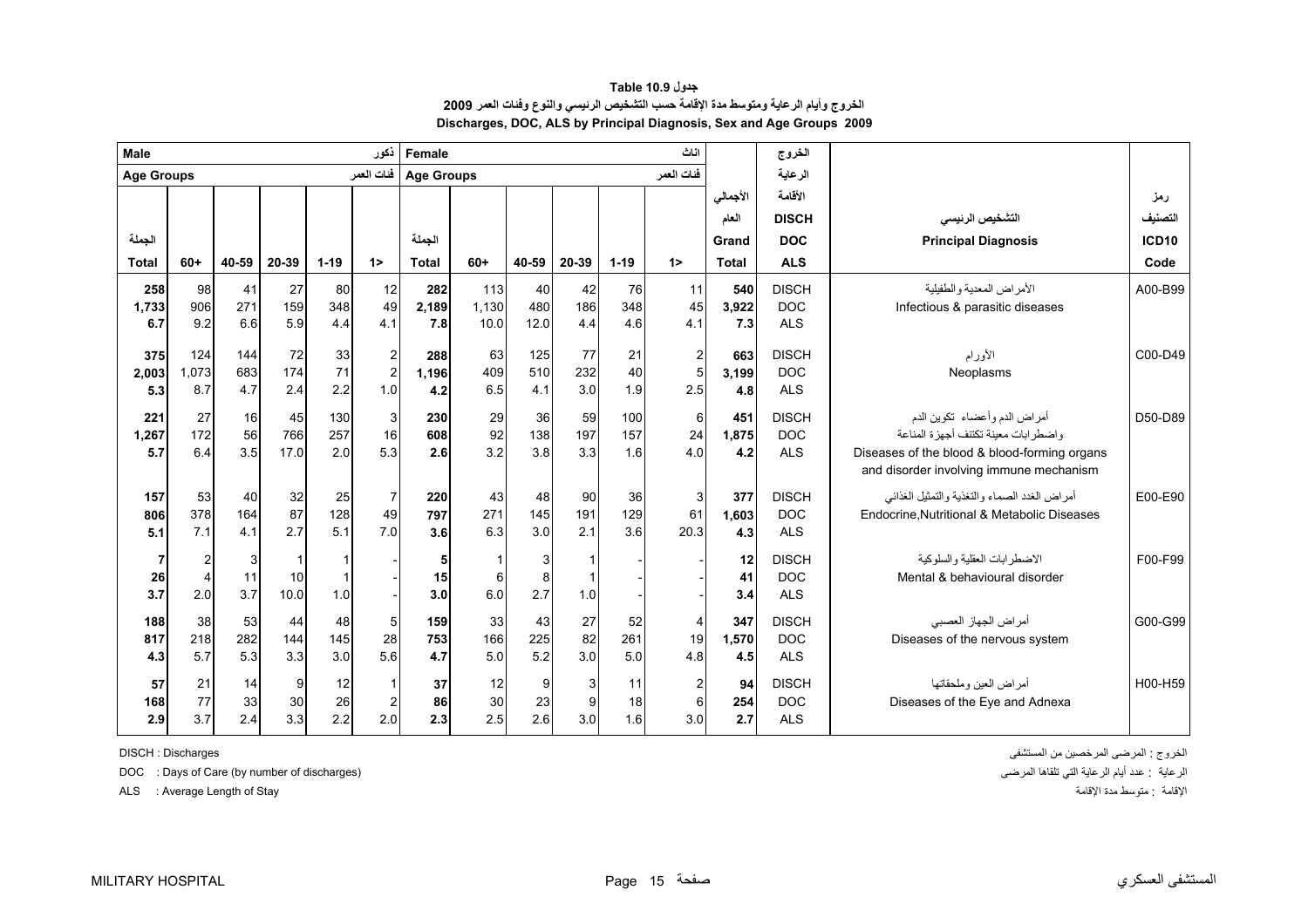| <b>Male</b>       |                |           |           |           | ذكور       | Female            |           |       |        |          | اناث                    |          | الخروج       |                                            |                   |
|-------------------|----------------|-----------|-----------|-----------|------------|-------------------|-----------|-------|--------|----------|-------------------------|----------|--------------|--------------------------------------------|-------------------|
| <b>Age Groups</b> |                |           |           |           | فئات العمر | <b>Age Groups</b> |           |       |        |          | فئات العمر              |          | الرعاية      |                                            |                   |
|                   |                |           |           |           |            |                   |           |       |        |          |                         | الأجمالي | الأقامة      |                                            | رمز               |
|                   |                |           |           |           |            |                   |           |       |        |          |                         | العام    | <b>DISCH</b> | التشخيص الرئيسى                            | التصنيف           |
| الجملة            |                |           |           |           |            | الجملة            |           |       |        |          |                         | Grand    | <b>DOC</b>   | <b>Principal Diagnosis</b>                 | ICD <sub>10</sub> |
| <b>Total</b>      | $60+$          | 40-59     | 20-39     | $1 - 19$  | $1\geq$    | Total             | $60+$     | 40-59 | 20-39  | $1 - 19$ | $1\geq$                 | Total    | <b>ALS</b>   |                                            | Code              |
| 93                | 1              | 17        | 19        | 56        |            | 78                | 5         | 17    | 25     | 31       |                         | 171      | <b>DISCH</b> | الاضطرابات بالإذن والنتوء الحلمى           | H60-H95           |
| 140               | $\overline{a}$ | 25        | 24        | 89        |            | 191               | 34        | 77    | 36     | 44       |                         | 331      | <b>DOC</b>   | Diseases of the Ear and Mustoid process    |                   |
| 1.5               | 2.0            | 1.5       | 1.3       | 1.6       |            | 2.4               | 6.8       | 4.5   | 1.4    | 1.4      |                         | 1.9      | <b>ALS</b>   |                                            |                   |
| 1,036             | 387            | 492       | 128       | 21        | 8          | 608               | 306       | 219   | 62     | 15       | 6                       | 1.644    | <b>DISCH</b> | أمراض الجهاز الدوري                        | $100 - 199$       |
| 5,455             | 2,627          | 1.901     | 561       | 142       | 224        | 5,089             | 3,087     | 900   | 216    | 816      | 70                      | 10,544   | <b>DOC</b>   | Diseases of the circulatory system         |                   |
| 5.3               | 6.8            | 3.9       | 4.4       | 6.8       | 28.0       | 8.4               | 10.1      | 4.1   | 3.5    | 54.4     | 11.7                    | 6.4      | <b>ALS</b>   |                                            |                   |
| 957               | 85             | 109       | 200       | 515       | 48         | 673               | 87        | 75    | 121    | 360      | 30                      | 1.630    | <b>DISCH</b> | أمراض الجهاز التنفسي                       | J00-J99           |
| 3,764             | 897            | 669       | 642       | 1,321     | 235        | 2,692             | 893       | 383   | 335    | 931      | 150                     | 6,456    | DOC.         | Diseases of the respiratory system         |                   |
| 3.9               | 10.6           | 6.1       | 3.2       | 2.6       | 4.9        | 4.0               | 10.3      | 5.1   | 2.8    | 2.6      | 5.0                     | 4.0      | <b>ALS</b>   |                                            |                   |
| 639               | 104            | 206       | 222       | 99        | 8          | 556               | 79        | 160   | 228    | 80       | 9                       | 1,195    | <b>DISCH</b> | أمر اض الجهاز الهضمي                       | K00-K93           |
| 1,781             | 425            | 547       | 542       | 247       | 20         | 1,505             | 329       | 446   | 512    | 181      | 37                      | 3,286    | <b>DOC</b>   | Diseases of the digestive system           |                   |
| 2.8               | 4.1            | 2.7       | 2.4       | 2.5       | 2.5        | 2.7               | 4.2       | 2.8   | 2.2    | 2.3      | 4.1                     | 2.7      | <b>ALS</b>   |                                            |                   |
| 144               | 21             | 30        | 56        | 37        |            | 70                | 9         | 19    | 22     | 19       | $\mathbf 1$             | 214      | <b>DISCH</b> | أمراض الجلد والنسيج الخلوى نحت الجلد       | L00-L99           |
| 370               | 99             | 105       | 96        | 70        |            | 268               | 63        | 82    | 37     | 82       | $\overline{4}$          | 638      | <b>DOC</b>   | Diseases of the skin & subcutaneous tissue |                   |
| 2.6               | 4.7            | 3.5       | 1.7       | 1.9       |            | 3.8               | 7.0       | 4.3   | 1.7    | 4.3      | 4.0                     | 3.0      | <b>ALS</b>   |                                            |                   |
| 422               | 77             | 140       | 141       | 64        |            | 240               | 64        | 111   | 42     | 22       | $\overline{1}$          | 662      | <b>DISCH</b> | أمراض الجهاز العضلي الهيكلي والنسيج الضام  | M00-M99           |
| 1,456             | 507            | 442       | 340       | 167       |            | 988               | 410       | 361   | 144    | 71       | $\overline{\mathbf{c}}$ | 2,444    | <b>DOC</b>   | Diseases of the musculoskeletal system and |                   |
| 3.5               | 6.6            | 3.2       | 2.4       | 2.6       |            | 4.1               | 6.4       | 3.3   | 3.4    | 3.2      | 2.0                     | 3.7      | <b>ALS</b>   | connective tissue                          |                   |
| 313               | 94             | 113       | 77        | 23        | 6          | 604               | 109       | 249   | 191    | 54       | $\mathbf{1}$            | 917      | <b>DISCH</b> | أمراض الجهاز التناسلي البولي               | N00-N99           |
| 1,175             | 498            | 284       | 246       | 108       | 39         | 2,125             | 671       | 731   | 502    | 215      | 6                       | 3,300    | <b>DOC</b>   | Diseases of genitourinary system           |                   |
| 3.8               | 5.3            | 2.5       | 3.2       | 4.7       | 6.5        | 3.5               | 6.2       | 2.9   | 2.6    | 4.0      | 6.0                     | 3.6      | <b>ALS</b>   |                                            |                   |
| <b>NA</b>         | <b>NA</b>      | <b>NA</b> | <b>NA</b> | <b>NA</b> | <b>NA</b>  | 5,212             | <b>NA</b> | 384   | 4,690  | 138      | <b>NA</b>               | 5,212    | <b>DISCH</b> | الحمل والو لادة والنفاس                    | O00-O99           |
| <b>NA</b>         | <b>NA</b>      | <b>NA</b> | <b>NA</b> | <b>NA</b> | <b>NA</b>  | 12,394            | <b>NA</b> | 988   | 11.084 | 322      | <b>NA</b>               | 12,394   | <b>DOC</b>   | Pregnancy, childbirth & the peurperium     |                   |
| <b>NA</b>         | <b>NA</b>      | <b>NA</b> | <b>NA</b> | <b>NA</b> | <b>NA</b>  | 2.4               | <b>NA</b> | 2.6   | 2.4    | 2.3      | <b>NA</b>               | 2.4      | <b>ALS</b>   |                                            |                   |

# **Discharges, DOC, ALS by Principal Diagnosis, Sex and Age Groups 2009 الخروج وأيام الرعاية ومتوسط مدة الإقامة حسب التشخيص الرئيسي والنوع وفئات العمر <sup>2009</sup> (Cont'd) Table 10.9 جدول ) تابع(**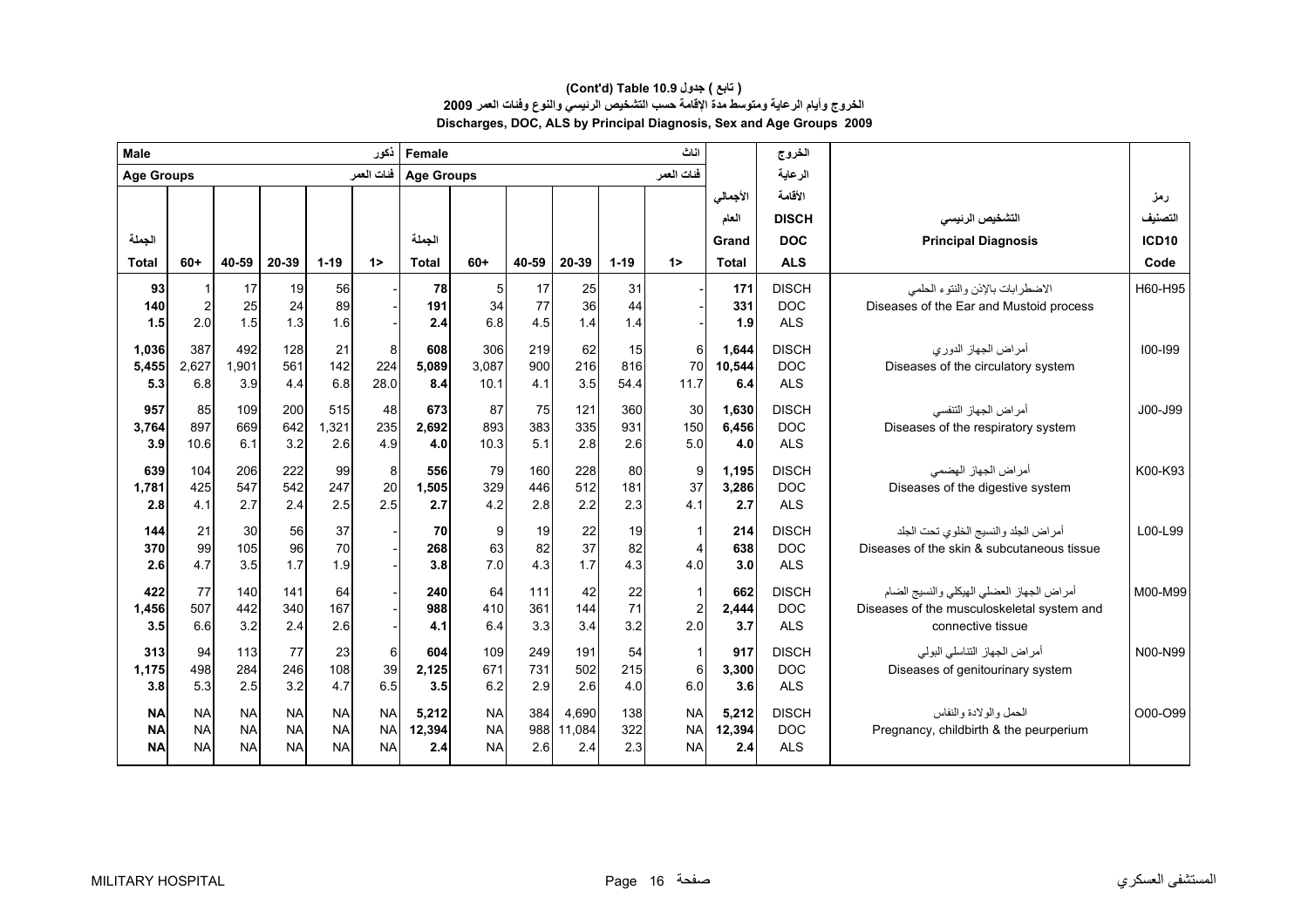| Male              |           |           |            |           | نكور         | Female            |                         |           |           |           | اناث                    |              | الخروج       |                                                                                            |              |
|-------------------|-----------|-----------|------------|-----------|--------------|-------------------|-------------------------|-----------|-----------|-----------|-------------------------|--------------|--------------|--------------------------------------------------------------------------------------------|--------------|
| <b>Age Groups</b> |           |           |            |           | فئات العمر   | <b>Age Groups</b> |                         |           |           |           | فئات العمر              |              | الرعاية      |                                                                                            |              |
|                   |           |           |            |           |              |                   |                         |           |           |           |                         | الأجمالي     | الأقامة      |                                                                                            | رمز          |
|                   |           |           |            |           |              |                   |                         |           |           |           |                         | العام        | <b>DISCH</b> | التشخيص الرئيسى                                                                            | التصنيف      |
| الجملة            |           |           |            |           |              | الجملة            |                         |           |           |           |                         | Grand        | <b>DOC</b>   | <b>Principal Diagnosis</b>                                                                 | <b>ICD10</b> |
| <b>Total</b>      | $60+$     | 40-59     | 20-39      | $1 - 19$  | $1\geq$      | <b>Total</b>      | $60+$                   | 40-59     | 20-39     | $1 - 19$  | 1                       | <b>Total</b> | <b>ALS</b>   |                                                                                            | Code         |
| 950               | <b>NA</b> | <b>NA</b> | <b>NA</b>  | <b>NA</b> | 950          | 907               | <b>NA</b>               | <b>NA</b> | <b>NA</b> | <b>NA</b> | 907                     | 1,857        | <b>DISCH</b> | حالات معينة تنشأ في الفترة حوالي الولادة                                                   | P00-P96      |
| 3,458             | <b>NA</b> | <b>NA</b> | <b>NA</b>  | <b>NA</b> | 3,458        | 3,873             | <b>NA</b>               | <b>NA</b> | <b>NA</b> | <b>NA</b> | 3,873                   | 7,331        | <b>DOC</b>   | Certain conditions originating in perinatal period                                         |              |
| 3.6               | <b>NA</b> | <b>NA</b> | <b>NAI</b> | <b>NA</b> | 3.6          | 4.3               | <b>NA</b>               | <b>NA</b> | <b>NA</b> | <b>NA</b> | 4.3                     | 3.9          | <b>ALS</b>   |                                                                                            |              |
| 65                | 9         | 8         | 10         | 29        | 9            | 47                | $\overline{\mathbf{c}}$ | 5         | 6         | 21        | 13                      | 112          | <b>DISCH</b> | التشو هات والعاهات والشذوذات الصبغوبة                                                      | Q00-Q99      |
| 285               | 71        | 34        | 48         | 52        | 80           | 250               | 15                      | 12        | 17        | 73        | 133                     | 535          | <b>DOC</b>   | Congenital Malformations, Deformations and                                                 |              |
| 4.4               | 7.9       | 4.3       | 4.8        | 1.8       | 8.9          | 5.3               | 7.5                     | 2.4       | 2.8       | 3.5       | 10.2                    | 4.8          | <b>ALS</b>   | <b>Chromosomal Abnormalities</b>                                                           |              |
| 1,366             | 404       | 542       | 229        | 166       | 25           | 929               | 286                     | 289       | 185       | 155       | 14                      | 2,295        | <b>DISCH</b> | الأعراض والعلامات والموجودات السريرية والمخبرية الغير                                      | R00-R99      |
| 6,086             | 2,456     | 2,131     | 961        | 425       | 113          | 3.746             | 1,457                   | 912       | 499       | 829       | 49                      | 9,832        | <b>DOC</b>   | طبيعية التي لم تصنف في مكان أخر                                                            |              |
| 4.5               | 6.1       | 3.9       | 4.2        | 2.6       | 4.5          | 4.0               | 5.1                     | 3.2       | 2.7       | 5.3       | 3.5                     | 4.3          | <b>ALS</b>   | Symptoms, Signs and Abnormal Clinical and<br>Laboratory Findings, not elsewhere classified |              |
| 730               | 43        | 120       | 331        | 216       | 20           | 241               | 49                      | 44        | 66        | 73        | 9                       | 971          | <b>DISCH</b> | الإصبابات والتسممات وعواقب أخرى معبنة للأسباب الخارجية                                     | S00-T98      |
| 2,729             | 220       | 705       | 1,089      | 479       | 236          | 1,172             | 506                     | 137       | 201       | 118       | 210                     | 3,901        | <b>DOC</b>   | Injury, Poisoning and Certain other                                                        |              |
| 3.7               | 5.1       | 5.9       | 3.3        | 2.2       | 11.8         | 4.9               | 10.3                    | 3.1       | 3.0       | 1.6       | 23.3                    | 4.0          | <b>ALS</b>   | Consequences of external causes                                                            |              |
| 548               | 147       | 257       | 50         | 93        | $\mathbf{1}$ | 330               | 95                      | 110       | 38        | 84        | 3                       | 878          | <b>DISCH</b> | الأسباب الخار جية للمر اضبة و الو فاة                                                      | V00-Y98      |
| 2,230             | 559       | 892       | 555        | 223       | $\mathbf{1}$ | 1,024             | 425                     | 262       | 105       | 229       | $\mathbf{3}$            | 3,254        | <b>DOC</b>   | External causes of Morbidity and Mortality                                                 |              |
| 4.1               | 3.8       | 3.5       | 11.1       | 2.4       | 1.0          | 3.1               | 4.5                     | 2.4       | 2.8       | 2.7       | 1.0                     | 3.7          | <b>ALS</b>   |                                                                                            |              |
| 166               | 39        | 66        | 27         | 31        | 3            | 564               | 44                      | 74        | 418       | 24        | $\overline{\mathbf{4}}$ | 730          | <b>DISCH</b> | العوامل التي تؤثر في الحالة الصحية وفي                                                     | Z00-Z99      |
| 531               | 169       | 206       | 68         | 50        | 38           | 1,382             | 234                     | 227       | 768       | 28        | 125                     | 1,913        | <b>DOC</b>   | الاتصال بالخدمات الصحبة                                                                    |              |
| 3.2               | 4.3       | 3.1       | 2.5        | 1.6       | 12.7         | 2.5               | 5.3                     | 3.1       | 1.8       | 1.2       | 31.3                    | 2.6          | <b>ALS</b>   | Factors influencing health status and<br>contact with health services                      |              |
| 8,692             | 1,774     | 2,411     | 1,720      | 1,679     | 1,108        | 12,280            | 1,429                   | 2,060     | 6,393     | 1,372     | 1,026                   | 20,972       | <b>DISCH</b> |                                                                                            |              |
| 36,280            | 11,358    | 9.441     | 6.542      | 4,349     | 4.590        | 42,343            | 10,228                  | 7,047     | 15,354    | 4,892     | 4,822                   | 78,623       | <b>DOC</b>   | الجملة<br><b>Total</b>                                                                     |              |
| 4.2               | 6.4       | 3.9       | 3.8        | 2.6       | 4.1          | 3.4               | 7.2                     | 3.4       | 2.4       | 3.6       | 4.7                     | 3.7          | <b>ALS</b>   |                                                                                            |              |

# **(Cont'd) Table 10.9 جدول ) تابع( الخروج وأيام الرعاية ومتوسط مدة الإقامة حسب التشخيص الرئيسي والنوع وفئات العمر <sup>2009</sup> Discharges, DOC, ALS by Principal Diagnosis, Sex and Age Groups 2009**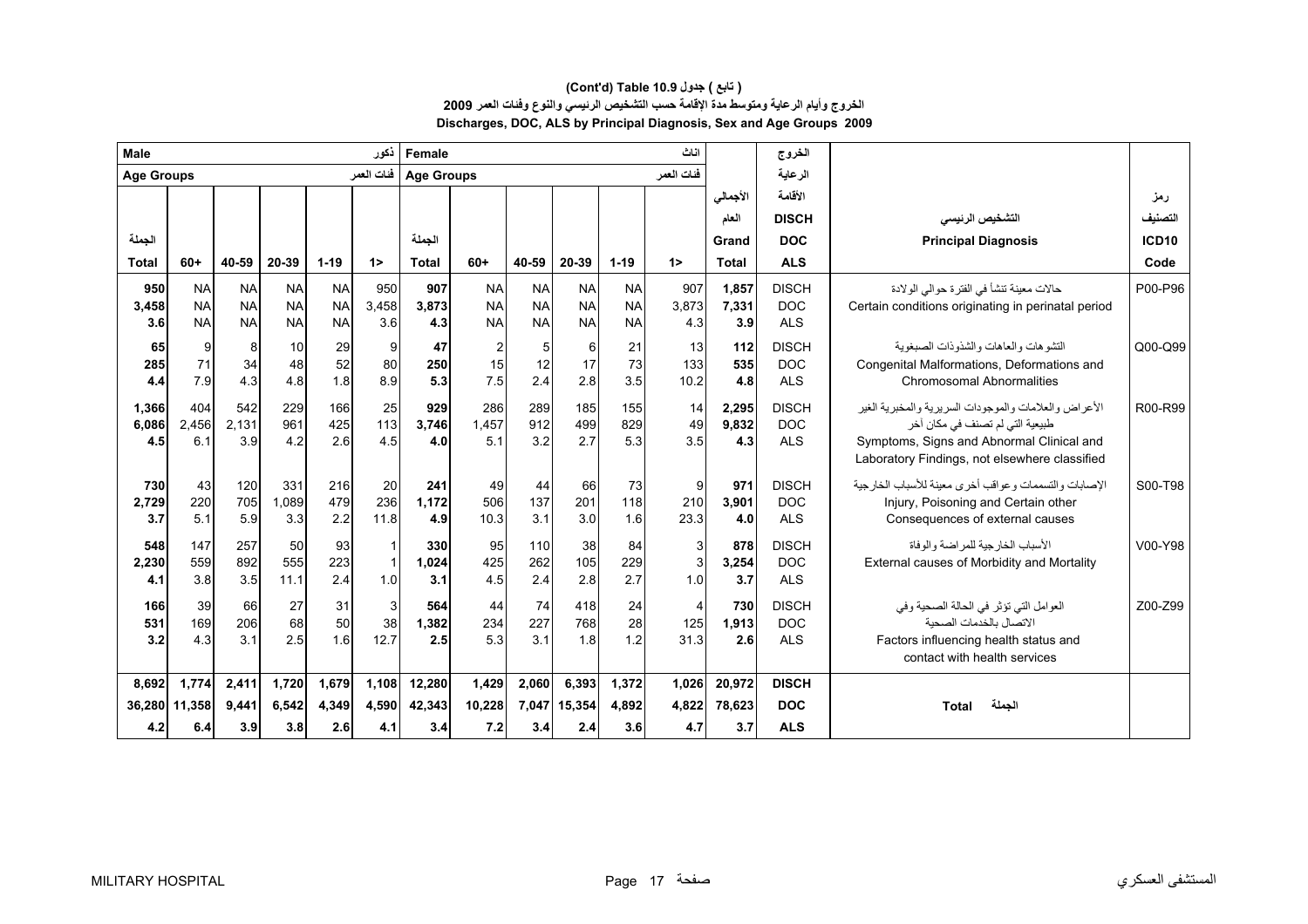<span id="page-16-0"></span>

|              | الجملة         |            |                         | 48 ساعة فاكثر |                         |                | أقل من 48 ساعة   |            |            |       |                                                  | رمز           |
|--------------|----------------|------------|-------------------------|---------------|-------------------------|----------------|------------------|------------|------------|-------|--------------------------------------------------|---------------|
|              | <b>Total</b>   |            |                         | 48 hrs & over |                         |                | Less than 48 hrs |            |            |       |                                                  | التصنيف       |
| الجملة       | غير بحريني     | بحريني     | الجملة                  | غير بحريني    | بحرينى                  | الجملة         | غير بحريني       | بحرينى     | النوع      |       | التشخيص الرئيسى للوفاة                           | <b>ICD10-</b> |
| <b>Total</b> | Non-Bah        | <b>Bah</b> | <b>Total</b>            | Non-Bah       | <b>Bah</b>              | <b>Total</b>   | Non-Bah          | <b>Bah</b> | <b>Sex</b> |       | <b>Principal Diagnosis of Death</b>              | Code          |
| 26           | 3              | 23         | 21                      | 2             | 19                      | 5              |                  |            | 4 Male     | نكر   | الأمراض المعدية والطفيلية                        | A00-B99       |
| 27           | $\overline{2}$ | 25         | 23                      |               | 22                      | $\Delta$       |                  |            | 3 Female   | أنثى  | Infectious & parasitic diseases                  |               |
| 53           | 5              | 48         | 44                      |               | 41                      | 9              | $\overline{c}$   |            | 7 Total    | جملة  |                                                  |               |
|              |                | 6          | 5                       |               | 4                       | $\overline{c}$ |                  |            | 2 Male     | نكر   | الأورام                                          | C00-D49       |
|              |                |            | 1                       |               |                         |                |                  |            | 1 Female   | أنثى  | Neoplasms                                        |               |
| a            |                |            | 6                       |               | 5                       | 3              |                  |            | 3 Total    | جملة  |                                                  |               |
|              |                |            | 2                       |               |                         |                |                  |            | - Male     | نكر   | أمراض الدم وأعضاء تكوين الدم واضطرابات           | D50-D89       |
|              |                |            | $\overline{2}$          |               | $\frac{2}{2}$           |                |                  |            | Female     | أنثى  | معينة تكتنف أجهز ة المناعة                       |               |
|              |                |            | 4                       |               | 4                       |                |                  |            | Total      | جملة  | Diseases of the blood & blood-forming organs and |               |
|              |                |            |                         |               |                         |                |                  |            |            |       | disorder involving immune mechanism              |               |
|              |                |            |                         |               |                         |                |                  |            | - Male     | نكر   | أمراض الغدد الصماء والتغذية والتمثيل الغذائبي    | E00-E90       |
|              |                |            | $\overline{c}$          |               |                         |                |                  |            | Female     | أننًى | Endocrine.Nutritional & Metabolic Diseases       |               |
|              |                |            | $\overline{c}$          |               |                         |                |                  |            | Total      | جملة  |                                                  |               |
|              |                |            |                         |               |                         |                |                  |            | 1 Male     | نكر   | الاضطرابات العقلية والسلوكية                     | F00-F99       |
|              |                |            |                         |               |                         |                |                  |            | Female     | أنثى  | Mental & behavioural disorder                    |               |
|              |                |            |                         |               |                         |                |                  |            | 1 Total    | جملة  |                                                  |               |
|              |                |            | 2                       |               |                         |                |                  |            | - Male     | نكر   | أمراض الجهاز العصبي                              | G00-G99       |
|              |                |            | 1                       |               |                         |                |                  |            | Female     | أنثى  | Diseases of the nervous system                   |               |
|              |                |            | 3                       |               | $\overline{2}$          |                |                  |            | Total      | جملة  |                                                  |               |
| 76           | 16             | 60         | 49                      |               | 42                      | 27             | 9                |            | 18 Male    | نكر   | أمراض الجهاز الدوري                              | 100-199       |
| 43           | $\overline{2}$ | 41         | 32                      |               | 31                      | 11             | $\overline{1}$   |            | 10 Female  | أنثى  | Diseases of the circulatory system               |               |
| 119          | 18             | 101        | 81                      |               | 73                      | 38             | 10               |            | 28 Total   | جملة  |                                                  |               |
| 12           | 3              | 9          | 11                      |               | 8                       | 1              |                  |            | 1 Male     | نكر   | أمراض الجهاز التنفسي                             | J00-J99       |
| 9            |                | 8          | 9                       |               | 8                       |                |                  |            | Female     | أنثى  | Diseases of the respiratory system               |               |
| 21           | 4              | 17         | 20                      |               | 16                      |                |                  |            | 1 Total    | جملة  |                                                  |               |
|              |                |            | $\overline{\mathbf{c}}$ |               | $\overline{\mathbf{c}}$ |                |                  |            | - Male     | نكر   | أمراض الجهاز الهضمى                              | K00-K93       |
|              |                |            | $\overline{2}$          |               | $\overline{c}$          |                |                  |            | Female     | أنثى  | Diseases of the digestive system                 |               |
|              |                |            | 4                       |               | $\overline{\mathbf{4}}$ |                |                  |            | Total      | جملة  |                                                  |               |

# **جدول 10.10 Table الوفيات حسب التشخيص الرئيسي للوفاة ومدة الإقامة والجنسية والنوع<sup>2009</sup> Deaths by Principal Diagnosis , Length of Stay, Nationality and Sex 2009**

ملاحظة : الوفيات تشمل 28 حالة وفاة تم احتسابها في الطريق إلى المستشفى .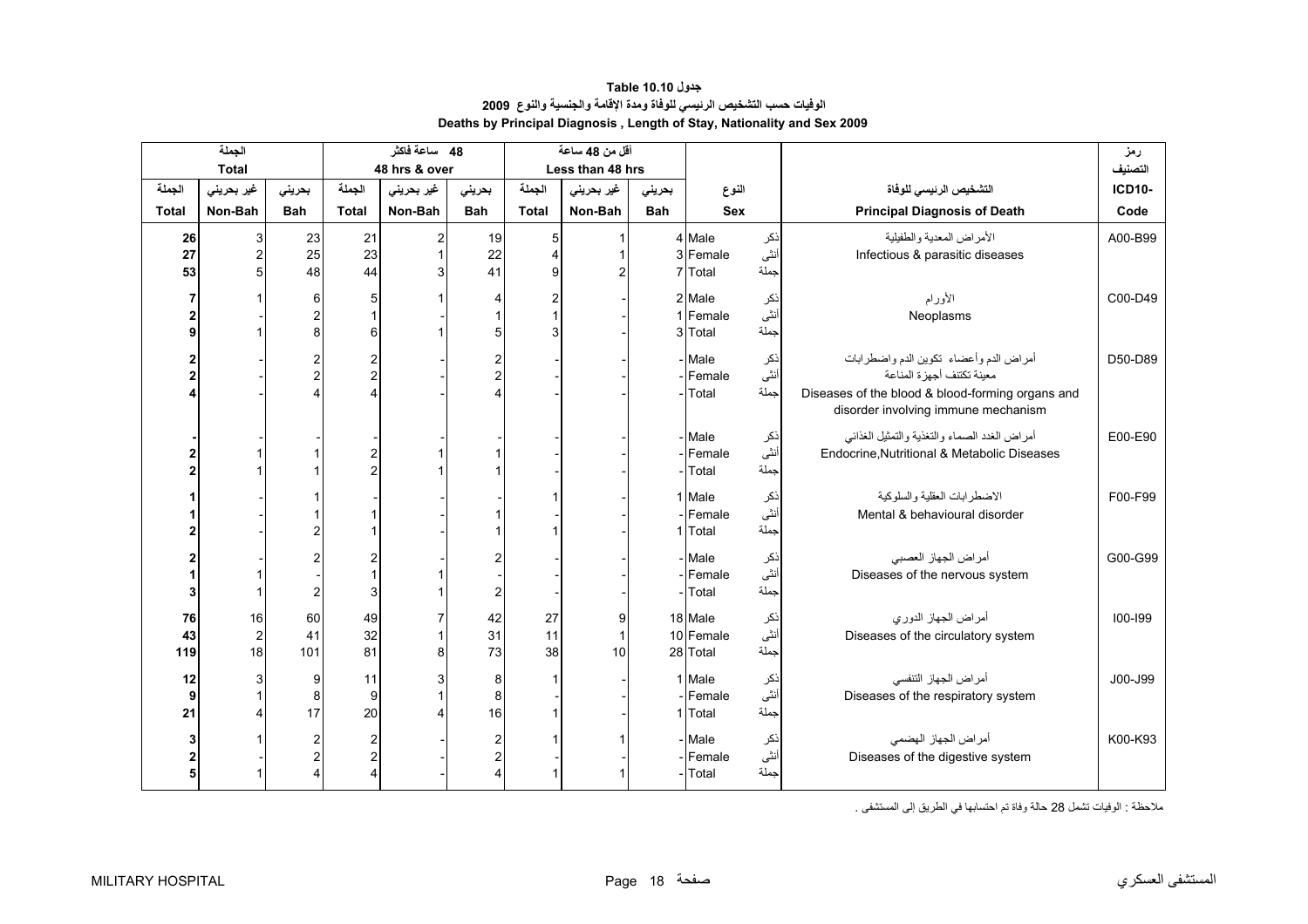# **الوفيات حسب التشخيص الرئيسي للوفاة ومدة الإقامة والجنسية والنوع<sup>2009</sup> Deaths by Principal Diagnosis , Length of Stay, Nationality and Sex 2009 (Cont'd) Table 10.10 جدول ) تابع(**

|                   | الجملة         |                           |                                           | 48 ساعة فاكثر                    |                                                             |                           | أقل من 48 ساعة             |            |                                        |                     |                                                                                                                                                                                        | رمز           |
|-------------------|----------------|---------------------------|-------------------------------------------|----------------------------------|-------------------------------------------------------------|---------------------------|----------------------------|------------|----------------------------------------|---------------------|----------------------------------------------------------------------------------------------------------------------------------------------------------------------------------------|---------------|
|                   | <b>Total</b>   |                           |                                           | 48 hrs & over                    |                                                             |                           | Less than 48 hrs           |            |                                        |                     |                                                                                                                                                                                        | التصنيف       |
| الجملة            | غير بحريني     | بحرينى                    | الجملة                                    | غیر بحرینی                       | بحرينى                                                      | الجملة                    | غیر بحرینی                 | بحرينى     | النوع                                  |                     | التشخيص الرئيسى للوفاة                                                                                                                                                                 | <b>ICD10-</b> |
| <b>Total</b>      | Non-Bah        | <b>Bah</b>                | <b>Total</b>                              | Non-Bah                          | <b>Bah</b>                                                  | <b>Total</b>              | Non-Bah                    | <b>Bah</b> | <b>Sex</b>                             |                     | <b>Principal Diagnosis of Death</b>                                                                                                                                                    | Code          |
|                   |                |                           | $\overline{\mathbf{c}}$<br>$\overline{2}$ |                                  | 2<br>$\overline{c}$                                         |                           |                            |            | - Male<br>- Female<br>- Total          | ذكر<br>أنثى<br>جملة | أمراض الجهاز العضلي الهيكلي والنسيج الضام<br>Diseases of the musculoskeletal system and<br>connective tissue                                                                           | M00-M99       |
| 7<br>12           |                | 5<br>$\overline{7}$<br>12 | 4<br>$\,6$<br>10                          |                                  | 4<br>6<br>10                                                | $\overline{2}$            |                            |            | 1 Male<br>1 Female<br>2 Total          | ذكر<br>أنثى<br>جملة | أمراض الجهاز التناسلي البولي<br>Diseases of genitourinary system                                                                                                                       | N00-N99       |
| <b>NA</b>         | <b>NA</b>      | <b>NA</b>                 | <b>NA</b>                                 | <b>NA</b>                        | <b>NA</b>                                                   | <b>NA</b>                 | <b>NA</b>                  |            | <b>NA</b> Male<br>- Female<br>-l Total | ذكر<br>أنثى<br>جملة | الحمل والولادة والنفاس<br>Pregnancy, childbirth & the peurperium                                                                                                                       | O00-O99       |
| 10<br>13<br>23    | 5<br>12        | 3<br>8<br>11              | 5<br>$6\phantom{1}$<br>11                 | 5                                | 1<br>5<br>6                                                 | 5<br>$\overline{7}$<br>12 |                            |            | 2 Male<br>3 Female<br>Total            | ذكر<br>أنثى<br>جملة | حالات معينة تنشأ في الفترة حوالي الولادة<br>Certain conditions originating in perinatal period                                                                                         | P00-P96       |
| 3<br>3<br>6       |                | Δ                         | $\overline{\mathbf{c}}$<br>3<br>5         | $\overline{c}$<br>$\overline{c}$ | $\overline{\mathbf{c}}$<br>$\overline{1}$<br>3              |                           |                            |            | 1 Male<br>-Female<br>1 Total           | ذكر<br>نٹی<br>جملة  | التشوهات والعاهات والشذوذات الصبغوية<br>Congenital Malformations, Deformations<br>and Chromosomal Abnormalities                                                                        | Q00-Q99       |
| 19<br>14<br>33    | 6              | 14<br>13<br>27            | 11<br>9<br>20                             | 2<br>$\overline{c}$              | 9<br>9<br>18                                                | 8<br>5<br>13              | 3                          |            | 5 Male<br>4 Female<br>9 Total          | ذكر<br>أنثى<br>جملة | الأعراض والعلامات والموجودات السريرية والمخبرية الغير<br>طبيعية التي لم تصنف في مكان آخر<br>Symptoms, Signs and Abnormal Clinical and<br>Laboratory Findings, not elsewhere classified | R00-R99       |
|                   |                |                           | 1<br>$\overline{c}$<br>3                  |                                  | $\mathbf{1}$<br>$\overline{\mathbf{c}}$                     |                           |                            |            | - Male<br>1 Female<br>1 Total          | نكر<br>أنثى<br>جملة | الإصابات والتسممات وعواقب أخرى معينة للأسباب الخارجية<br>Injury, Poisoning and Certain other<br>Consequences of external causes                                                        | S00-T98       |
| 3<br>12           |                | 6                         | 3<br>3<br>6                               |                                  | $\overline{\mathbf{c}}$<br>$\overline{c}$<br>$\overline{4}$ | 6                         | 2                          |            | 4 Male<br>-lFemale<br>4 Total          | ذكر<br>أنثى<br>جملة | الأسباب الخار جية للمر اضنة و الو فاة<br>External causes of Morbidity and Mortality                                                                                                    | V01-Y98       |
|                   |                |                           | $\mathbf{1}$                              |                                  | $\mathbf{1}$                                                |                           |                            |            | - Male<br>Female<br>- Total            | ذكر<br>أنثى<br>حملة | العوامل التي تؤثِّر في الحالة الصحية وفي الاتصال بالخدمات الصحية<br>Factors influencing health status and<br>contact with health services                                              | V01-Y98       |
| 176<br>135<br>311 | 39<br>17<br>56 | 137<br>118<br>255         | 118<br>105<br>223                         | 20<br>10<br>30                   | 98<br>95<br>193                                             | 58<br>30<br>88            | 19<br>$\overline{7}$<br>19 |            | 39 Male<br>23 Female<br>57 Total       | ذكر<br>أنشى<br>جملة | الجملة<br><b>Total</b>                                                                                                                                                                 |               |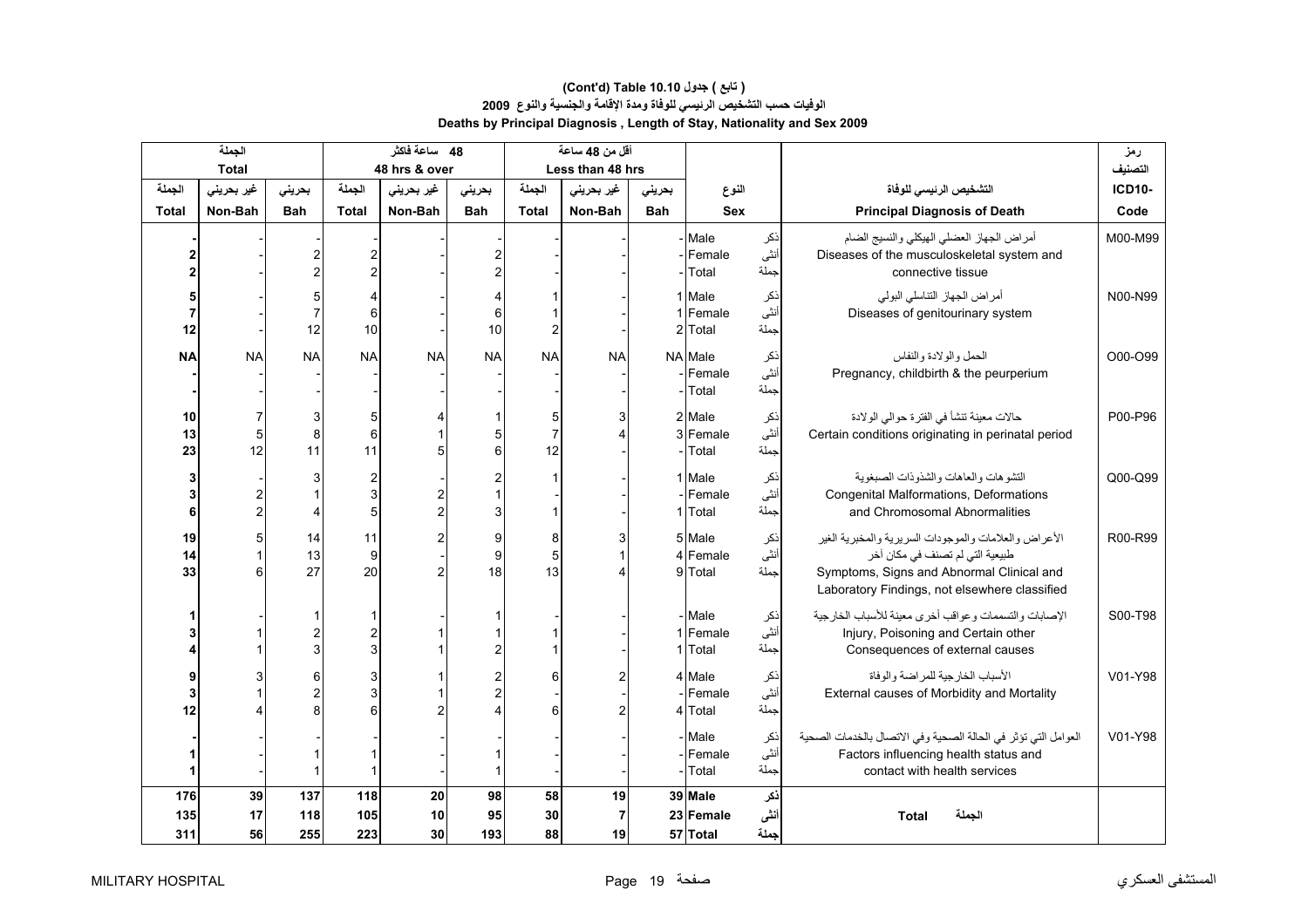<span id="page-18-0"></span>

|                            | <b>Total</b> |         | الحملة      | Non-Bahraini |        | غیر بحرینی  | <b>Bahraini</b> |         | بحريني      |                      |
|----------------------------|--------------|---------|-------------|--------------|--------|-------------|-----------------|---------|-------------|----------------------|
|                            |              |         |             |              |        |             |                 |         |             |                      |
|                            | الجملة       | أنشى    | ذكر         | الحملة       | أنشى   | ذكر         | الجملة          | أنشى    | ذكر         |                      |
| <b>Department</b>          | <b>Total</b> | Female  | <b>Male</b> | <b>Total</b> | Female | <b>Male</b> | <b>Total</b>    | Female  | <b>Male</b> | القسم                |
| Accident & Emergency       | 80,055       | 35,022  | 45,033      | 21,221       | 9,011  | 12,210      | 58,834          | 26,011  | 32,823      | الحوادث والطوارئ     |
| General practice           | 171,459      | 88,629  | 82,830      | 118,654      | 61.170 | 57,484      | 52,805          | 27,459  | 25,346      | العبادات العامة      |
| Dental clinic              | 28,636       | 13,645  | 14,991      | 5,797        | 2,527  | 3,270       | 22,839          | 11,118  | 11,721      | عيادة الأسنان        |
| <b>Consultant clinics:</b> | 112,546      | 62,307  | 50,239      | 32,932       | 19,552 | 13,380      | 79,614          | 42,755  | 36,859      | العيادات الأستشارية: |
| Medical                    | 10,854       | 5,734   | 5,120       | 2,272        | 1,126  | 1,146       | 8,582           | 4,608   | 3,974       | الباطنية             |
| Surgery                    | 8,454        | 4,340   | 4,114       | 2,293        | 1,033  | 1,260       | 6,161           | 3,307   | 2,854       | الجراحة              |
| Neurology                  | 1,728        | 747     | 981         | 428          | 140    | 288         | 1,300           | 607     | 693         | الأمراض العصبيه      |
| Orthopedics                | 9,600        | 3,904   | 5,696       | 2,101        | 690    | 1.411       | 7,499           | 3,214   | 4,285       | العظام               |
| Antenatal                  | 19,571       | 19,571  | <b>NA</b>   | 9,658        | 9,658  | <b>NA</b>   | 9,913           | 9,913   | <b>NA</b>   | عبادة الحو امل       |
| Paediatrics                | 11,289       | 5,359   | 5,930       | 3,834        | 1,767  | 2,067       | 7,455           | 3,592   | 3,863       | أمراض الأطفال        |
| Ear, Nose and Throat       | 15,245       | 6,282   | 8,963       | 4,048        | 1,507  | 2,541       | 11,197          | 4,775   | 6,422       | أنف وأذن وحنجرة      |
| Urology                    | 3,223        | 814     | 2,409       | 940          | 180    | 760         | 2,283           | 634     | 1,649       | المسالك البولية      |
| Dermatology                | 7,190        | 3,926   | 3,264       | 1,734        | 896    | 838         | 5,456           | 3,030   | 2,426       | الأمراض الجلدية      |
| Trauma                     | 8,612        | 2,969   | 5,643       | 1,731        | 476    | 1,255       | 6,881           | 2,493   | 4,388       | الكسور               |
| Psychiatric                | 600          | 316     | 284         | 87           | 64     | 23          | 513             | 252     | 261         | الطب النفسي          |
| Opthalmology               | 13,543       | 5,931   | 7,612       | 2,837        | 1,099  | 1,738       | 10,706          | 4,832   | 5,874       | العيون               |
| <b>IVF</b>                 | 2,637        | 2,414   | 223         | 969          | 916    | 53          | 1,668           | 1,498   | 170         | العقم                |
| <b>Total</b>               | 392,696      | 199,603 | 193,093     | 178,604      | 92,260 | 86,344      | 214,092         | 107,343 | 106,749     | الحملة               |
| <b>Cardiac Center</b>      | 22,515       | 9.567   | 12,948      | 3,312        | 964    | 2,348       | 19,203          | 8,603   | 10,600      | مركز القلب           |
| <b>Cardiac Medical</b>     | 16,973       | 7.115   | 9.858       | 2,012        | 609    | 1,403       | 14.961          | 6506    | 8455        | أمراض القلب          |
| Chest Pain Clinic          | 5,542        | 2,452   | 3,090       | 1,300        | 355    | 945         | 4,242           | 2097    | 2145        | عيادة ألام الصدر     |
| <b>Grand Total</b>         | 415,211      | 209,170 | 206,041     | 181,916      | 93,224 | 88,692      | 233,295         | 115,946 | 117,349     | الجملة الكلية        |

## **زيارات العيادات الخارجية ( الصباحية ) حسب القسم والجنسية والنوع<sup>2009</sup> Out-Patient Visits (Morning) by Department, Nationality and Sex 2009 جدول 10.11 Table**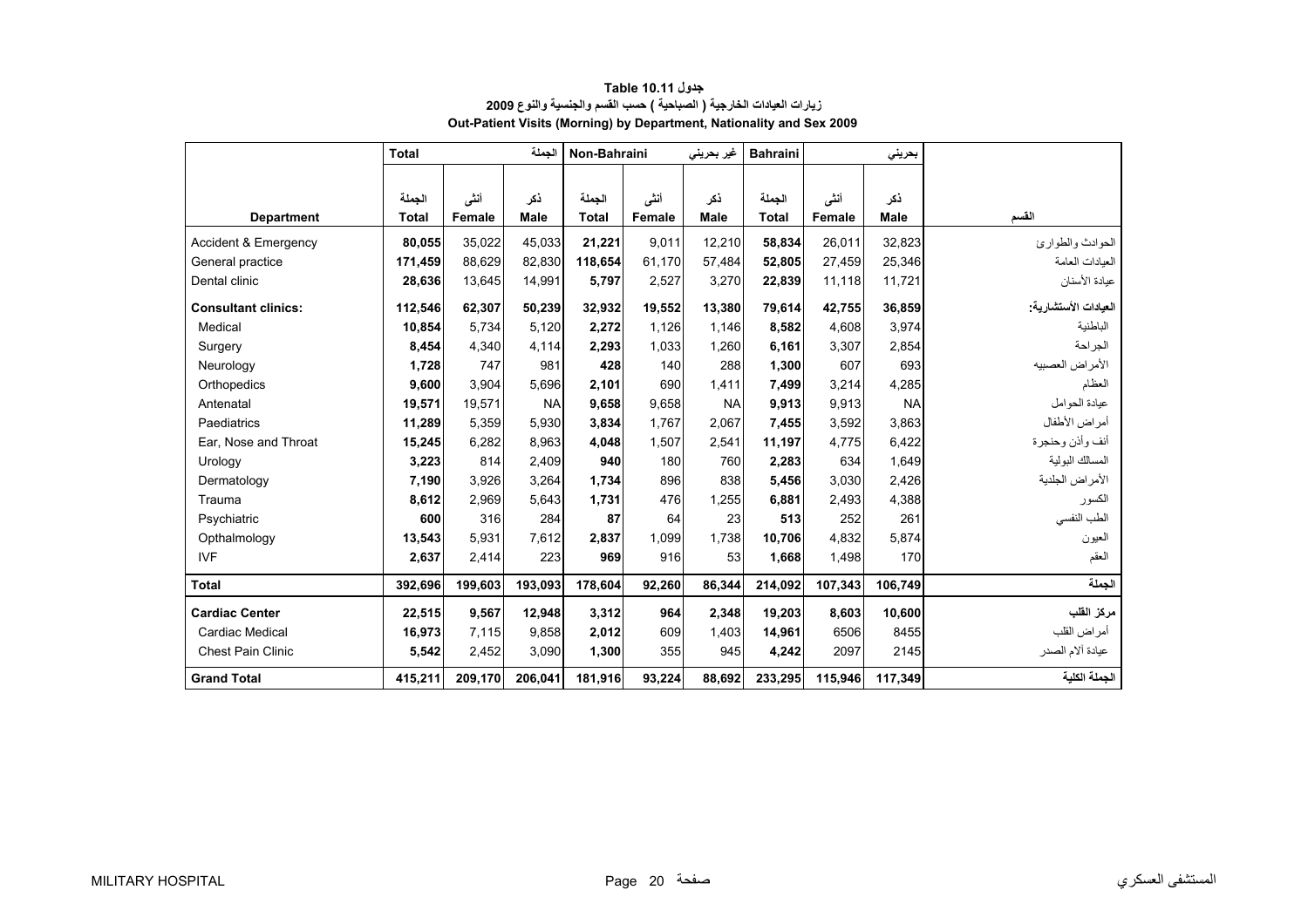<span id="page-19-0"></span>

|                            | <b>Total</b> |        | الحملة      | Non-Bahraini |        | غیر بحرین <i>ی</i> | <b>Bahraini</b> |        | بحريني      |                      |
|----------------------------|--------------|--------|-------------|--------------|--------|--------------------|-----------------|--------|-------------|----------------------|
|                            |              |        |             |              |        |                    |                 |        |             |                      |
|                            | الجملة       | أنشى   | ذکر         | الجملة       | أنشى   | ذكر                | الجملة          | أنشى   | نكر         |                      |
| <b>Department</b>          | <b>Total</b> | Female | <b>Male</b> | <b>Total</b> | Female | <b>Male</b>        | <b>Total</b>    | Female | <b>Male</b> | القسم                |
| <b>Consultant clinics:</b> |              |        |             |              |        |                    |                 |        |             | العيادات الأستشارية: |
| Medical                    | 7,824        | 4,711  | 3,113       | 1,359        | 716    | 643                | 6,465           | 3,995  | 2,470       | الباطنية             |
| Surgery                    | 5,472        | 3,474  | 1,998       | 1,088        | 553    | 535                | 4,384           | 2,921  | 1,463       | الجراحة              |
| Neurology                  | 745          | 267    | 478         | 155          | 52     | 103                | 590             | 215    | 375         | الامراض العصبيه      |
| Orthopedics                | 7,032        | 2,946  | 4.086       | 1,546        | 549    | 997                | 5,486           | 2,397  | 3,089       | العظام               |
| Antenatal                  | 11,923       | 11,923 | <b>NA</b>   | 2,439        | 2,439  | <b>NA</b>          | 9,484           | 9,484  | <b>NA</b>   | عيادة الحوامل        |
| Paediatrics                | 4,487        | 2,074  | 2,413       | 776          | 369    | 407                | 3,711           | 1,705  | 2,006       | أمراض الأطفال        |
| Ear, Nose and Throat       | 5,172        | 2,504  | 2,668       | 1,034        | 445    | 589                | 4,138           | 2,059  | 2,079       | أنف وأذن وحنجرة      |
| Urology                    | 1,060        | 255    | 805         | 335          | 61     | 274                | 725             | 194    | 531         | المسالك البولية      |
| Dermatology                | 3,199        | 1.899  | 1.300       | 607          | 351    | 256                | 2.592           | 1.548  | 1.044       | الأمراض الجلدية      |
| Dental                     | 2,894        | 955    | 1,939       | 234          | 86     | 148                | 2,660           | 869    | 1,791       | عيادة الأسنان        |
| Psychiatry                 | 49           | 24     | 25          | 9            | 3      | 6                  | 40              | 21     | 19          | الطب النفسي          |
| Opthalmology               | 1,944        | 1.036  | 908         | 360          | 150    | 210                | 1,584           | 886    | 698         | العيون               |
| <b>Total</b>               | 51,801       | 32,068 | 19,733      | 9,942        | 5,774  | 4,168              | 41,859          | 26,294 | 15,565      | الجملة               |
| <b>Cardiac Center</b>      |              |        |             |              |        |                    |                 |        |             | مركز القلب           |
| Cardiac Medical            | 5,365        | 1,789  | 3,576       | 1,774        | 426    | 1,348              | 3,591           | 1363   | 2228        | أمراض القلب          |
| <b>Grand Total</b>         | 57,166       | 33,857 | 23,309      | 11,716       | 6,200  | 5,516              | 45,450          | 27,657 | 17,793      | الجملة الكلية        |

## **زيارات العيادات الخارجية في العيادات الخاصة حسب القسم والجنسية والنوع<sup>2009</sup> Private Practice Clinics Out-Patient Visits by Department, Nationality and Sex 2009 جدول 10.12 Table**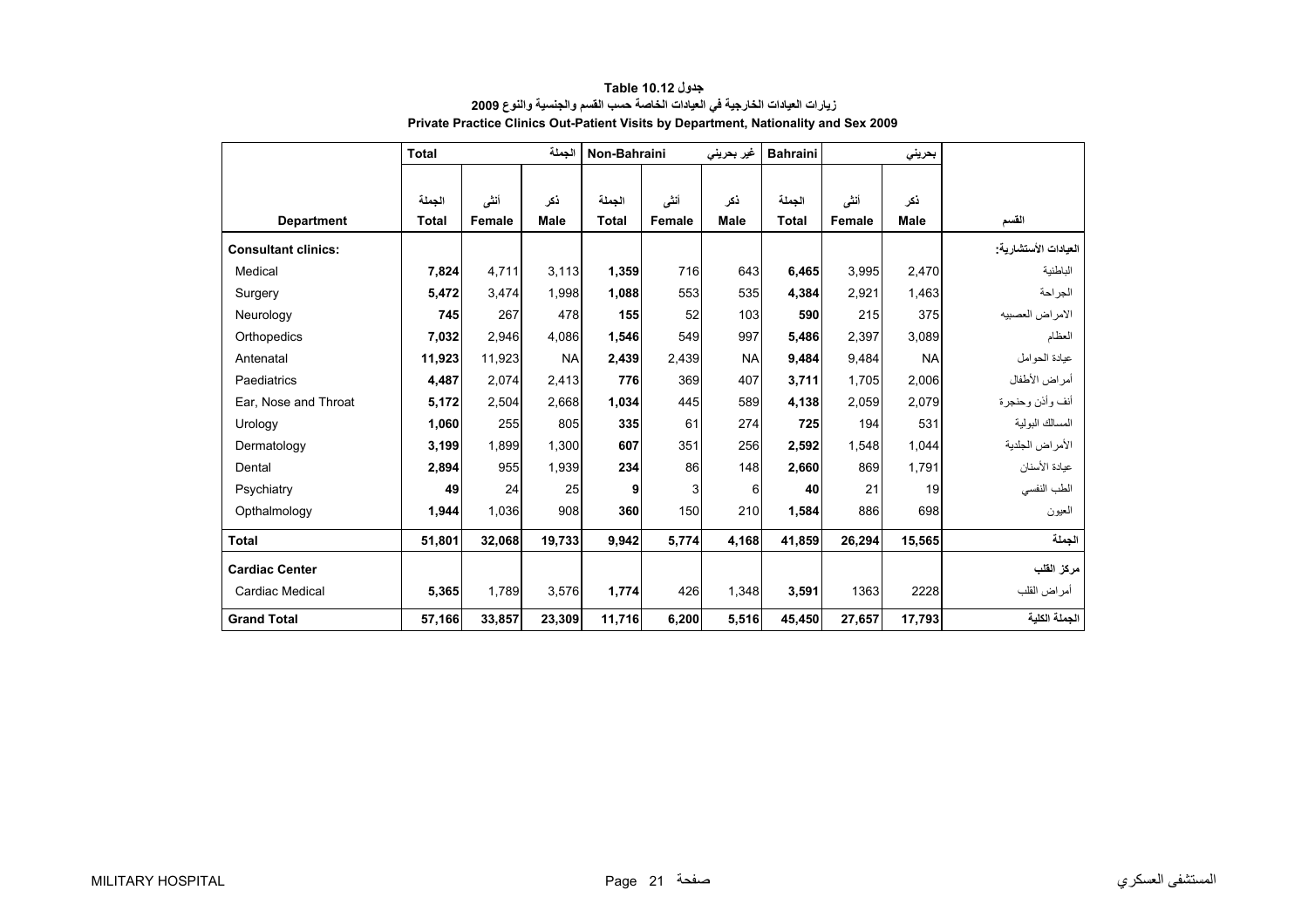<span id="page-20-0"></span>

| <b>Department / Clinic</b>      | 2009    | 2008    | 2007    | 2006      | 2005      | القسم / العيادة              |
|---------------------------------|---------|---------|---------|-----------|-----------|------------------------------|
| <b>Accident &amp; Emergency</b> | 80.055  | 82,525  | 81,432  | 82,937    | 89,903    | الحو ادث و الطو ار ئ         |
| General practice                | 171,459 | 171,774 | 169,788 | 166,556   | 166,607   | العبادات العامة              |
| Dental clinic                   | 31,530  | 29,270  | 27,178  | 25,651    | 24,554    | عيادة الأسنان                |
| <b>Consultant clinics:</b>      | 161,453 | 162,821 | 154,914 | 146,144   | 152,631   | العيادات الأستشارية:         |
| Medical                         | 18.678  | 17,507  | 16,169  | 15,708    | 20,411    | الباطنية <sup>1</sup>        |
| Surgery                         | 13,926  | 12,529  | 13,362  | 16,616    | 14,448    | الجراحة                      |
| Neurology                       | 2,473   | 2,497   | 2,130   | <b>NA</b> | <b>NA</b> | الامراض العصبيه              |
| Orthopedics                     | 16,632  | 15,933  | 13,244  | 10,660    | 18,568    | العظام                       |
| Antenatal                       | 31,494  | 34,839  | 31,735  | 29,587    | 30,351    | عيادة الحوامل                |
| Paediatrics                     | 15,776  | 16,823  | 15,303  | 12,862    | 12,043    | أمراض الأطفال                |
| Ear. Nose and Throat            | 20,417  | 17,697  | 17,676  | 15,870    | 14,198    | أنف وأذن وحنجرة <sup>2</sup> |
| Urology                         | 4,283   | 4,740   | 7,522   | 7,550     | 7,526     | المسالك البولية              |
| Dermatology                     | 10,389  | 12,190  | 11,394  | 10,961    | 10,172    | الأمراض الجلدية              |
| Trauma                          | 8.612   | 11.237  | 10.636  | 9.681     | 9.247     | الكسو ر                      |
| Psychiatric                     | 649     | 499     | 408     | <b>NA</b> | 670       | الطب النفسي                  |
| Ophthalmology                   | 15,487  | 13,327  | 13,028  | 13,899    | 12,516    | العيون                       |
| <b>IVF</b>                      | 2,637   | 3,003   | 2,307   | 2,750     | 2,481     | العقم                        |
| Sub-Total                       | 444,497 | 446,390 | 433,312 | 421,288   | 433,695   | الحملة                       |
| <b>Cardiac Center</b>           | 27,880  | 30,426  | 27,184  | 25,445    | 24,147    | مركز القلب                   |
| Cardiac Medical                 | 22,338  | 26,183  | 23,958  | 23,029    | 21,044    | أمر اض القلب                 |
| <b>Chest Pain Clinic</b>        | 5,542   | 4,243   | 3,226   | 2,416     | 3,103     | عيادة ألام الصدر             |
| <b>Grand Total</b>              | 472,377 | 476,816 | 460,496 | 446,733   | 457,842   | الجملة الكلية                |
| <b>Other Services</b>           |         |         |         |           |           | خدمات أخرى                   |
| Day Case Unit                   | 5,779   | 4,900   | 4,880   | 4,770     | 446       | وحدة الاقامة القصيرة         |
| <b>Kidney Dialysis</b>          | 11,265  | 11,110  | 11,373  | 10,299    | 9,395     | الغسيل الكلوي                |
| <b>Neutrition Clinic</b>        | 3,403   | 3,190   | 2,070   | 1,615     | 1,721     | عبادة التغذبة                |

**جدول 10.13 Table زيارات العيادات الخارجية ( الصباحية والخاصة ) حسب القسم 2005 - 2009 Out-Patient Visits (Morning and Private Practice Clinics) by Department 2005 - 2009**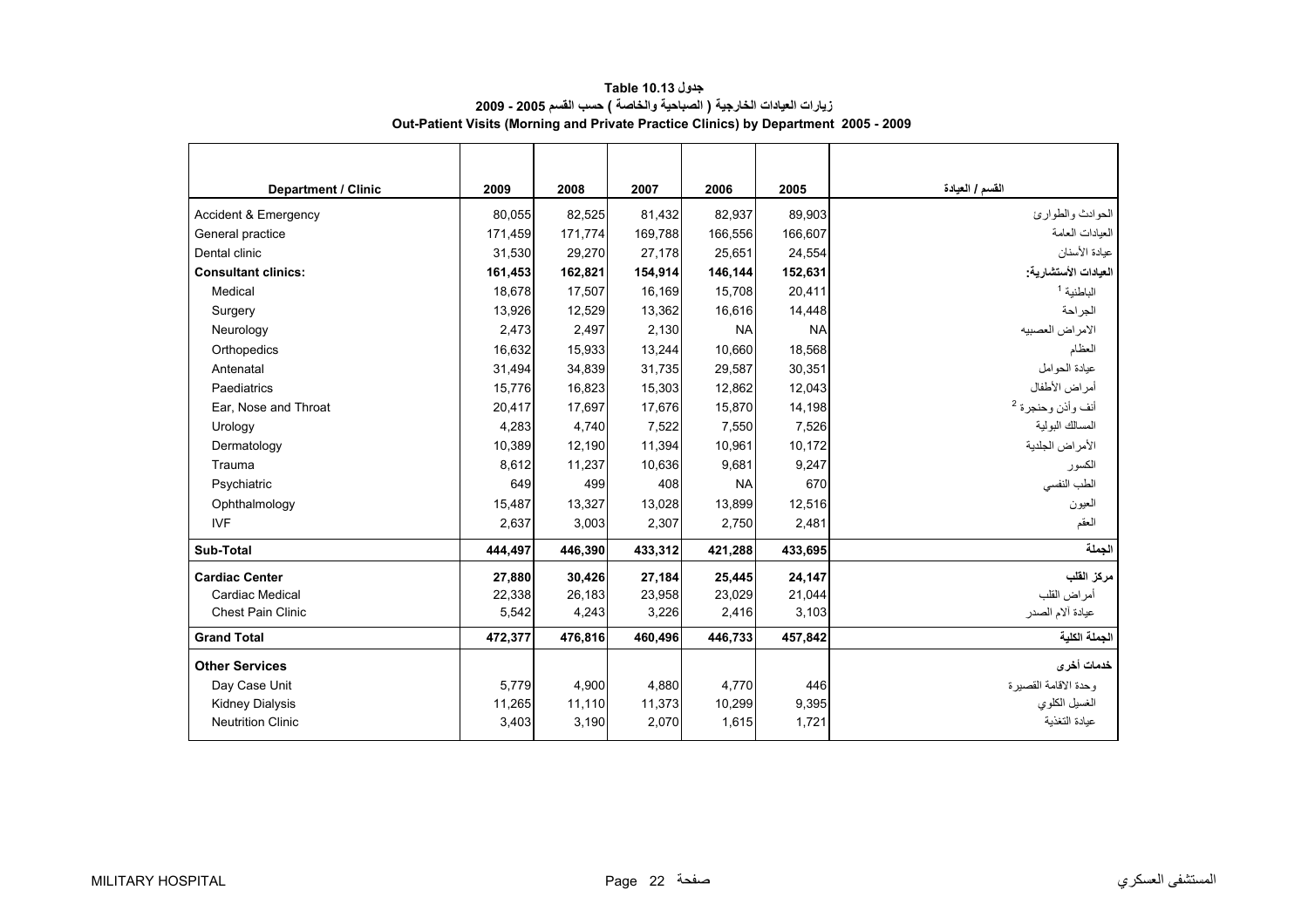# **رسم بياني 10.1 Figure زيارات العيادات الخارجية (الصباحية والخاصة) حسب القسم<sup>2009</sup> Out-Patient Visits (Morning and Private Practice Clinics) by Department 2009**

<span id="page-21-0"></span>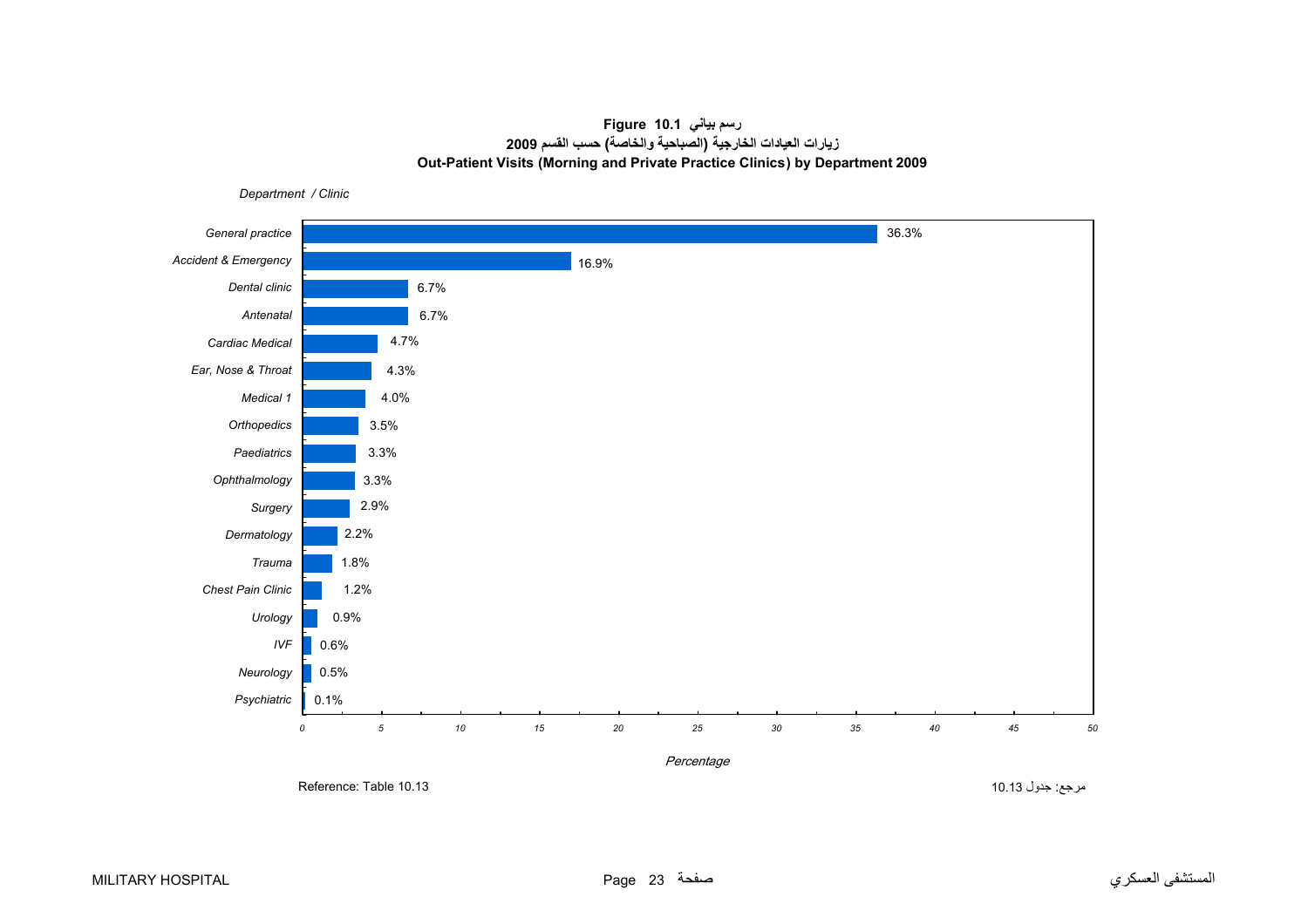<span id="page-22-0"></span>

|                                                         | <b>Total</b> |                 | الجملة      | Non-Bahraini |        | غیر بحرین <i>ی</i> | <b>Bahraini</b> |        | بحريني |                                   |
|---------------------------------------------------------|--------------|-----------------|-------------|--------------|--------|--------------------|-----------------|--------|--------|-----------------------------------|
|                                                         |              |                 |             |              |        |                    |                 |        |        |                                   |
|                                                         | الجملة       | أنشى            | ذکر         | الجملة       | أننى   | ذكر                | الجملة          | أننى   | ذکر    |                                   |
| Category                                                | <b>Total</b> | Female          | <b>Male</b> | <b>Total</b> | Female | <b>Male</b>        | <b>Total</b>    | Female | Male   | الفنة                             |
| Physicians                                              | 268          | 97              | 171         | 123          | 28     | 95                 | 145             | 69     | 76     | الأطباء                           |
| <b>Dentists</b>                                         | 18           |                 | 12          |              |        |                    | 12              |        |        | أطباء الأسنان                     |
| Pharmacists & Technicians                               | 47           | 36 <sup>1</sup> | 11          | 24           | 15     |                    | 23              | 21     |        | الصيادلة وفنيو صيدلة              |
| Nurses <sup>*</sup>                                     | 853          | 754             | 99          | 554          | 515    | 39                 | 299             | 239    | 60     | الممرضات *                        |
| <b>Practical Nurses</b>                                 | 163          | 108             | 55          | 21           | 6      | 15                 | 142             | 102    | 40     | الممرضين العمليين                 |
| Dental Hygienists & Technicians                         |              |                 |             |              |        |                    |                 |        |        | فنيو صحة الفم والأسنان            |
| Laboratory Technologists & Technicians                  | 61           | 51              | 10          | 13           | 11     |                    | 48              | 40     |        | محللو وفنيو مختبر                 |
| Radiographers & Technicians                             | 37           | 25              | 12          | 13           |        |                    | 24              | 21     |        | مصورو وفنيو أشعة                  |
| Physiotherapists, Occupational Therapists & Technicians | 38           | 27              | 11          | 14           |        |                    | 24              | 18     |        | فنيو علاج طبيعي وتأهيل مهنى       |
| Prosthetic, Orthotics Technicians                       |              |                 |             |              |        |                    |                 |        |        | فننيو أطراف صناعية وعظام          |
| Anaesthesia Technician                                  | 13           |                 | 13          |              |        |                    |                 |        |        | فنيو التخدير                      |
| Audio Visual Technician                                 |              |                 |             |              |        |                    |                 |        |        | فنيو التسجيل السمعي/ البصري       |
| Electro Cardiogram technician                           |              |                 |             |              |        |                    |                 |        |        | فنيو تخطيط القلب                  |
| Cardio Vascular Technician                              |              |                 |             |              |        |                    |                 |        |        | فني أمراض القلب والأوعيه الدمويه  |
| Cathlab Technician                                      |              |                 |             |              |        |                    |                 |        |        | فننييو القسطره                    |
| Dietician                                               |              |                 |             |              |        |                    |                 |        |        | اخصائي الحميات                    |
| Social Worker                                           |              |                 |             |              |        |                    |                 |        |        | الاخصائي الاجتماعي                |
| Speech Therapist                                        |              |                 |             |              |        |                    |                 |        |        | معالج نطق                         |
| Plaster Technician                                      |              |                 |             |              |        |                    |                 |        |        | فنييو تجبير كسور                  |
| Electro Encephalograph                                  |              |                 |             |              |        |                    |                 |        |        | فنيو تخطيط الدماغ و الأعصاب       |
| Paramedic and Respiratory Specialist                    | 38           |                 | 38          |              |        |                    | 37              |        | 37     | المسعفين و أخصائيي التنفس الصناعي |
| Other Health Professions                                | 82           | 42              | 40          | 44           | 20     | 24                 | 38              | 22     | 16     | مهن طبية أخر ي                    |

**جدول 10.14 Table القوى العاملة بالمهن الطبية والمساندة حسب الفئة والجنسية والنوع <sup>2009</sup> Medical and Allied Health Manpower by Category, Nationality and Sex 2009**

\* Nurses excluding practical nurses and other grades below staff nurse . . الأقل والفئات العمليين الممرضين يشمل لا العدد : الممرضات\*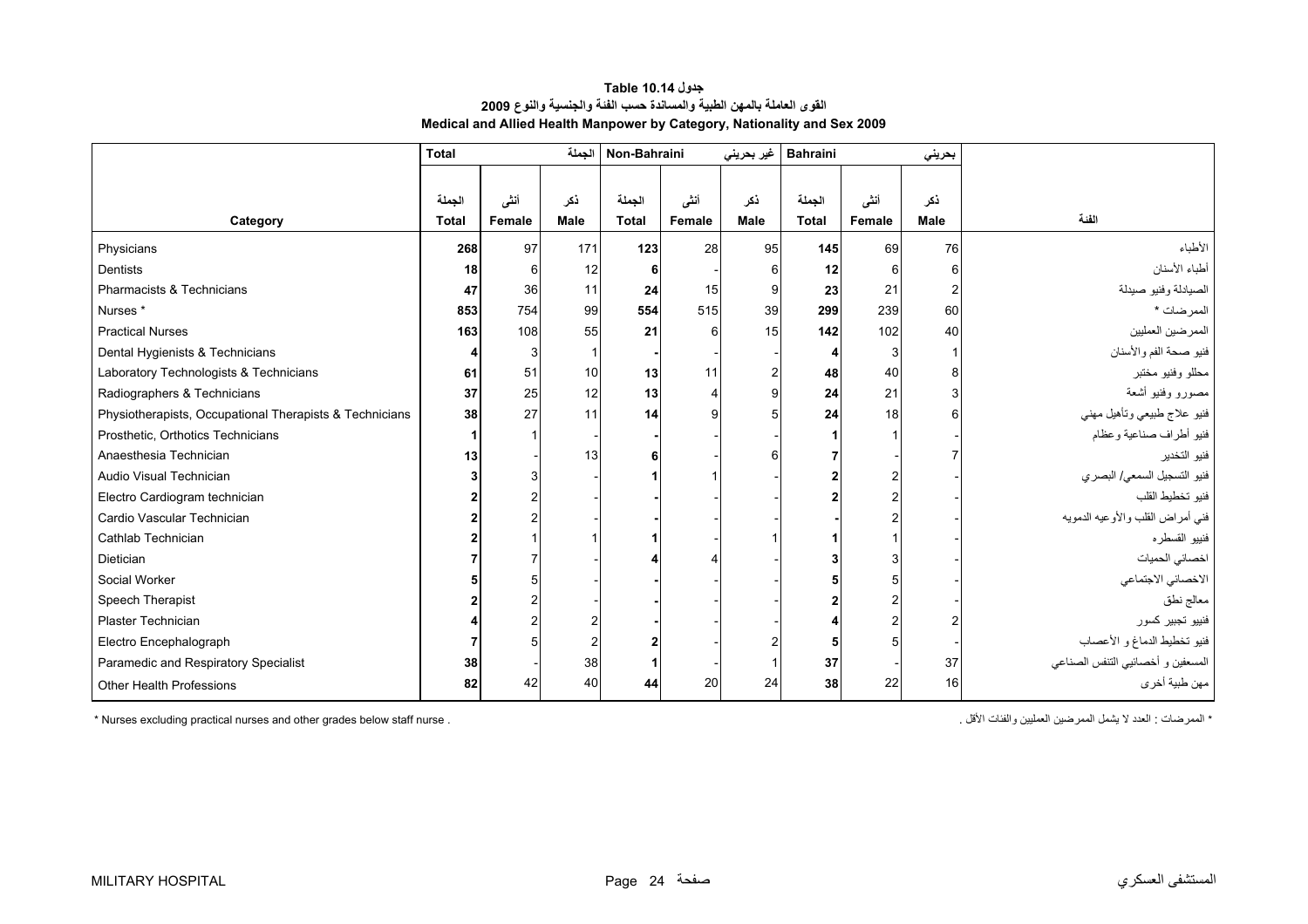|                                 | <b>Total</b>           |                |                    | Non-Bahraini الجملة |                | غير بحريني         | <b>Bahraini</b>        |        | بحريني             |                                   |                  |
|---------------------------------|------------------------|----------------|--------------------|---------------------|----------------|--------------------|------------------------|--------|--------------------|-----------------------------------|------------------|
|                                 |                        |                |                    |                     |                |                    |                        |        |                    |                                   |                  |
|                                 |                        |                |                    |                     |                |                    |                        |        |                    |                                   |                  |
|                                 | الجملة<br><b>Total</b> | أننى           | ذكر<br><b>Male</b> | الجملة              | أنشى           | ذكر<br><b>Male</b> | الجملة<br><b>Total</b> | أنشى   | ذكر<br><b>Male</b> |                                   |                  |
| <b>Type of Treatment</b>        |                        | Female         |                    | Total               | Female         |                    |                        | Female |                    |                                   | نوع العلاج       |
| Extraction                      |                        |                |                    |                     |                |                    |                        |        |                    |                                   | الخلع            |
| Decidious                       | 523                    | 258            | 265                | 98                  | 43             | 55                 | 425                    | 215    |                    | اللبنية 210                       |                  |
| Permanent                       | 1,539                  | 586            | 953                | 450                 | 145            | 305                | 1,089                  | 441    |                    | الدائمة 648                       |                  |
| <b>Surgical Extraction</b>      | 536                    | 276            | 260                | 138                 | 65             | 73                 | 398                    | 211    |                    | الخلع الجراحي 187                 |                  |
| Implant                         | 23                     | 15             | 8                  | 5                   | 2              |                    | 18                     | 13     |                    | زراعة الأسنان 5                   |                  |
| Biopsy                          | 11                     | $\overline{7}$ |                    | 3                   | $\overline{a}$ |                    | 8                      | 5      |                    | عينات مخبرية <mark>3</mark> 3     |                  |
| Fine Needle Aspiration (F.N.A.) | 3                      |                | 3                  | $\boldsymbol{2}$    |                | $\overline{c}$     |                        |        |                    | عينات مخبرية دقيقة <mark>1</mark> |                  |
| <b>Other Procedures</b>         | 2,231                  | 1,089          | 1,142              | 454                 | 194            | 260                | 1,777                  | 895    |                    | إجراءات أخرى 882                  |                  |
| Restoration                     |                        |                |                    |                     |                |                    |                        |        |                    |                                   | الترميم          |
| Amalgam                         | 975                    | 438            | 537                | 165                 | 85             | 80                 | 810                    | 353    |                    | فضة (الأملغم) 457                 |                  |
| Plastic                         |                        |                |                    |                     |                |                    |                        |        |                    | عاج                               |                  |
| Composite                       | 1,862                  | 928            | 934                | 311                 | 176            | 135                | 1,551                  | 752    |                    | حشوات تجميلية 799                 |                  |
| Glass Ionomer Cement (G.I.C.)   | 951                    | 395            | 556                | 215                 | 99             | 116                | 736                    | 296    |                    | حشوات زجاجية 440                  |                  |
| Temporary filling               | 827                    | 339            | 488                | 187                 | 76             | 111                | 640                    | 263    |                    | حشوات مؤقتة 377                   |                  |
| Periodontal                     |                        |                |                    |                     |                |                    |                        |        |                    |                                   | اعلاج اللثة      |
| Periodontal disease             | 574                    | 170            | 404                | 178                 | 48             | 130                | 396                    | 122    |                    | أمر اض اللثة 274                  |                  |
| Scaling & polishing             | 2,919                  | 1,330          | 1,589              | 613                 | 242            | 371                | 2,306                  | 1,088  |                    | تنظيف الأسنان 1,218               |                  |
| Prosthodontics                  |                        |                |                    |                     |                |                    |                        |        |                    |                                   | تر كيبات الأسنان |
| Crown & Bridges                 | 568                    | 296            | 272                | 113                 | 66             | 47                 | 455                    | 230    |                    | التيجان الخز فية 225              |                  |
| Removables                      | 1,090                  | 466            | 624                | 231                 | 105            | 126                | 859                    | 361    |                    | التركيبات المتحركة 498            |                  |
| <b>Others</b>                   |                        |                |                    |                     |                |                    |                        |        |                    |                                   | أخرى             |
| Root canal treatment            | 608                    | 285            | 323                | 134                 | 57             | 77                 | 474                    | 228    |                    | علاج جذور السن 246                |                  |
| Medication                      | 3,120                  | 1,164          | 1,956              | 891                 | 330            | 561                | 2,229                  | 834    | الأدوية 395,1      |                                   |                  |
| Consultation                    | 2,387                  | 1,085          | 1,302              | 513                 | 228            | 285                | 1,874                  | 857    |                    | الاستشارات 1,017                  |                  |
| Orthodontics                    | 6,455                  | 4,361          | 2,094              | 376                 | 259            | 117                | 6,079                  | 4,102  |                    | تقويم الأسنان 1,977               |                  |
| Referral                        | 1,062                  | 391            | 671                | 258                 | 95             | 163                | 804                    | 296    |                    | التحويلات 508                     |                  |
| Others                          | 3,266                  | 1,705          | 1,561              | 696                 | 358            | 338                | 2,570                  | 1,347  | أخرى 1,223         |                                   |                  |
|                                 |                        |                |                    |                     |                |                    |                        |        |                    |                                   |                  |
| <b>Total</b>                    | 31,530                 | 15,584         | 15,946             | 6,031               | 2,675          | 3,356              | 25,499                 | 12,909 | 12,590             |                                   | الجملة           |

# **جدول 10.15 Table علاج الأسنان حسب نوع العلاج <sup>و</sup> الجنسية <sup>و</sup> النوع <sup>2009</sup> Dental Treatment by Type of Treatment, Nationality and Sex 2009**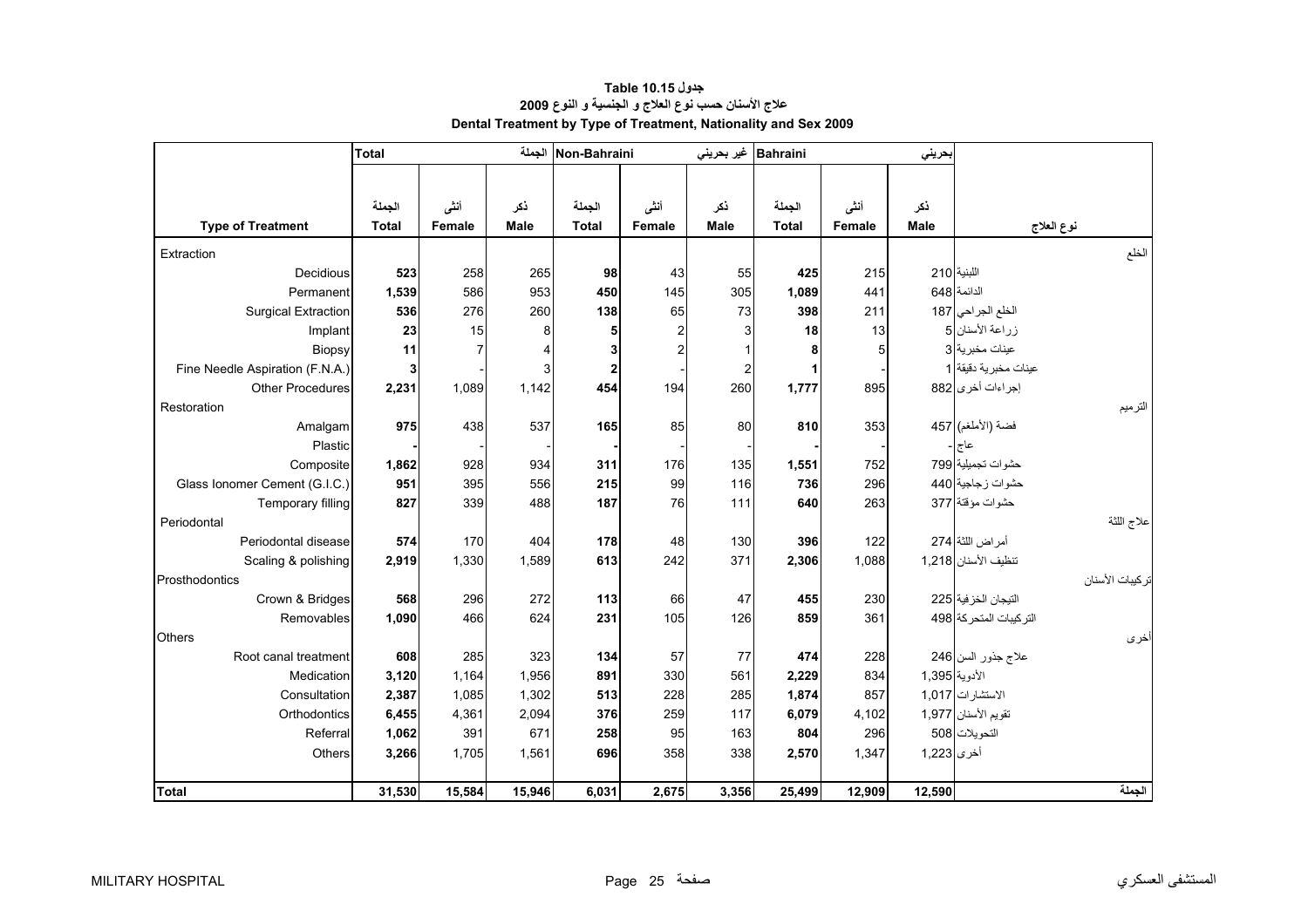<span id="page-24-0"></span>

|                               | الحملة<br><b>Total</b> |        |             | Non-Bahraini |        | غیر بحرینی  | <b>Bahraini</b> |        | بحرينى      |                                 |
|-------------------------------|------------------------|--------|-------------|--------------|--------|-------------|-----------------|--------|-------------|---------------------------------|
|                               |                        |        |             |              |        |             |                 |        |             |                                 |
|                               | الجملة                 | أنشى   | نكر         | الجملة       | أننى   | ذكر         | الجملة          | أنشى   | ذكر         |                                 |
| <b>Department / Procedure</b> | <b>Total</b>           | Female | <b>Male</b> | <b>Total</b> | Female | <b>Male</b> | <b>Total</b>    | Female | <b>Male</b> | القسم / الإجراء                 |
| Surgery                       | 1,872                  | 852    | 1,020       | 482          | 187    | 295         | 1,390           | 665    | 725         | الجر احة                        |
| Urology                       | 695                    | 83     | 612         | 254          | 18     | 236         | 441             | 65     | 376         | المسالك البولية                 |
| Neurology                     | 207                    | 74     | 133         | 64           | 23     | 41          | 143             | 51     | 92          | الأمراض العصبيه                 |
| Ophthalmology                 | 570                    | 263    | 307         | 85           | 41     | 44          | 485             | 222    | 263         | العيون                          |
| Orthopedics                   | 1,567                  | 502    | 1,065       | 418          | 96     | 322         | 1,149           | 406    | 743         | العظام                          |
| Ear, Nose and Throat          | 1,368                  | 497    | 871         | 356          | 126    | 230         | 1,012           | 371    | 641         | أنف وأذن وحنجرة                 |
| Obstetrics/Gynecology         | 2,045                  | 2,045  | <b>NA</b>   | 698          | 698    | <b>NA</b>   | 1,347           | 1.347  | <b>NA</b>   | أمر اض النساء والو لادة         |
| Dental                        | 311                    | 171    | 140         | 62           | 32     | 30          | 249             | 139    | 110         | الأسنان                         |
| E.S.W.L.                      | 292                    | 59     | 233         | 107          | 8      | 99          | 185             | 51     | 134         | تفتيت الحصبي بالموجات الصادمة   |
| LASIK                         | 189                    | 87     | 102         | 29           | 14     | 15          | 160             | 73     | 87          | عملية قشط القرنية مع الليزر     |
| <b>Cardiac Operations</b>     | 468                    | 140    | 328         | 160          | 36     | 124         | 308             | 104    | 204         | عمليات القلب                    |
| Cardiac Catheterization       | 1,566                  | 432    | 1,134       | 363          | 48     | 315         | 1,203           | 384    | 819         | فسطرة القلب                     |
| Amaliyath Laser (E.N.T.)      | 406                    | 175    | 231         | 101          | 39     | 62          | 305             | 136    | 169         | عمليات الليزر (أنف وأذن وحنجرة) |
| Day Case Unit                 |                        |        |             |              |        |             |                 |        |             | وحدة الإقامة القصيرة            |
| General                       | 1,630                  | 742    | 888         | 420          | 163    | 257         | 1,210           | 579    | 631         | عام                             |
| <b>Endoscopies</b>            |                        |        |             |              |        |             |                 |        |             | المناظير                        |
| Gastroscopy                   | 951                    | 433    | 518         | 245          | 95     | 150         | 706             | 338    | 368         | المعدة                          |
| L. Colnoscopy                 | 107                    | 13     | 94          | 39           | 3      | 36          | 68              | 10     | 58          | القولون (محدود)                 |
| F. Colnoscopy                 | 313                    | 112    | 201         | 97           | 35     | 62          | 216             | 77     | 139         | القولون (كلي)                   |
| <b>ERCP</b>                   | 36                     | 13     | 23          | 9            | 3      | 6           | 27              | 10     | 17          | فحص القناة الصفر اء والبنكر ياس |
| Bronchoscopy                  | 36                     | 6      | 30          | 9            |        | 9           | 27              | 6      | 21          | القصبة الهوائية                 |
| <b>Total</b>                  | 14,629                 | 6,699  | 7,930       | 3,998        | 1,665  | 2,333       | 10,631          | 5,034  | 5,597       | الجملة                          |

#### **جدول 10.16 Table الإجراءات الجراحية والمناظير حسب القسم ونوع الإجراء والجنسية والنوع <sup>2009</sup> Surgical and Endoscopies Procedures by Department / Procedure, Nationality and Sex 2009**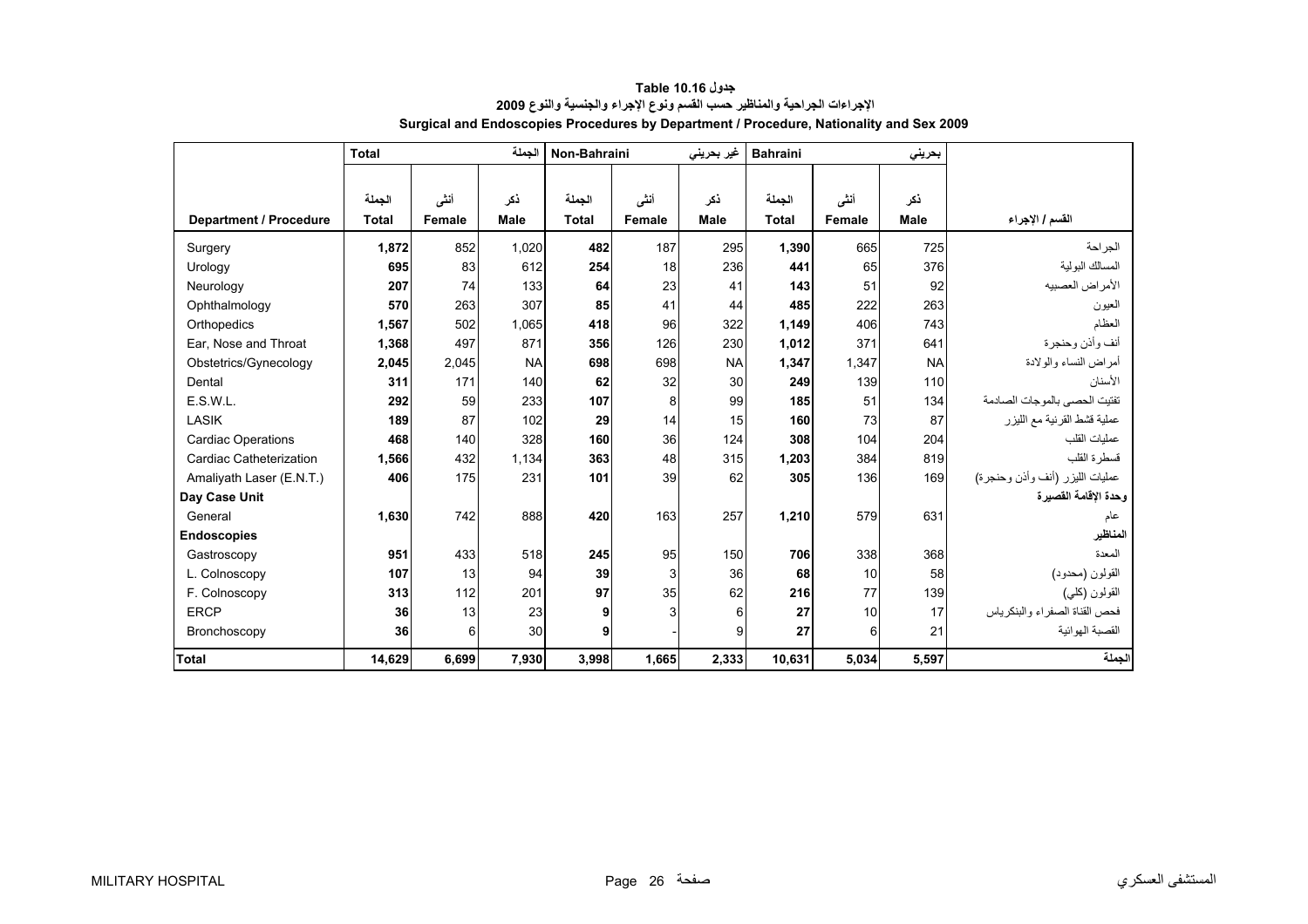<span id="page-25-0"></span>

|                     | <b>Total</b> |         |             | Non-Bahraini الجملة |        | غیر بحرین <i>ی</i> | <b>Bahraini</b> |         |             |                              |
|---------------------|--------------|---------|-------------|---------------------|--------|--------------------|-----------------|---------|-------------|------------------------------|
|                     |              |         |             |                     |        |                    |                 |         |             |                              |
|                     | الجملة       | أننى    | ذكر         | الجملة              | أنشى   | ذكر                | الجملة          | أنشى    | ذكر         |                              |
| <b>Type of Test</b> | Total        | Female  | <b>Male</b> | Total               | Female | <b>Male</b>        | Total           | Female  | <b>Male</b> | نوع الفحص                    |
| Histology           | 4,057        | 2,554   | 1,503       | 1,191               | 738    | 453                | 2,866           | 1,816   | 1,050       | فحوصات النسجيات              |
| Cytology            | 3,173        | 2,986   | 187         | 1,064               | 994    | 70                 | 2,109           | 1,992   | 117         | فحو صات الخلايا              |
| Microbiology        | 56,992       | 30,781  | 26,211      | 20,722              | 9,681  | 11,041             | 36,270          | 21,100  | 15,170      | فحو صات الكائنات الدقيقة     |
| Haematology         | 88,434       | 45,335  | 43,099      | 26,721              | 12,743 | 13,978             | 61,713          | 32,592  | 29,121      | تحاليل الدم                  |
| <b>Blood Bank</b>   | 3,809        | 1,867   | 1,942       | 1,372               | 673    | 699                | 2,437           | 1,194   | 1,243       | بنك الدم                     |
| Biochemistry        | 153,936      | 73,568  | 80,368      | 35,536              | 15,206 | 20,330             | 118,400         | 58,362  | 60,038      | الفحو صات الكيميائية الحيوية |
| Hormones            | 111,317      | 55,877  | 55,440      | 27,286              | 12,751 | 14,535             | 84,031          | 43,126  | 40,905      | هورمونات                     |
| Drug                | 2,346        | 853     | 1,493       | 553                 | 188    | 365                | 1,793           | 665     | 1,128       | مخدرات                       |
| Coagulation         | 26,498       | 9,234   | 17,264      | 3,878               | 1,410  | 2,468              | 22,620          | 7,824   | 14,796      | تخثر                         |
| Serology            | 22,911       | 7,784   | 15,127      | 13,066              | 2,983  | 10,083             | 9,845           | 4,801   | 5,044       | فحو صبات الأمصيال            |
| <b>Total</b>        | 473,473      | 230,839 | 242,634     | 131,389             | 57,367 | 74,022             | 342,084         | 173,472 | 168,612     | الجملة                       |

## **جدول 10.17 Table الفحوصات المختبرية حسب نوع الفحص والجنسية والنوع <sup>2009</sup> Laboratory Tests by Type of Test, Nationality and Sex 2009**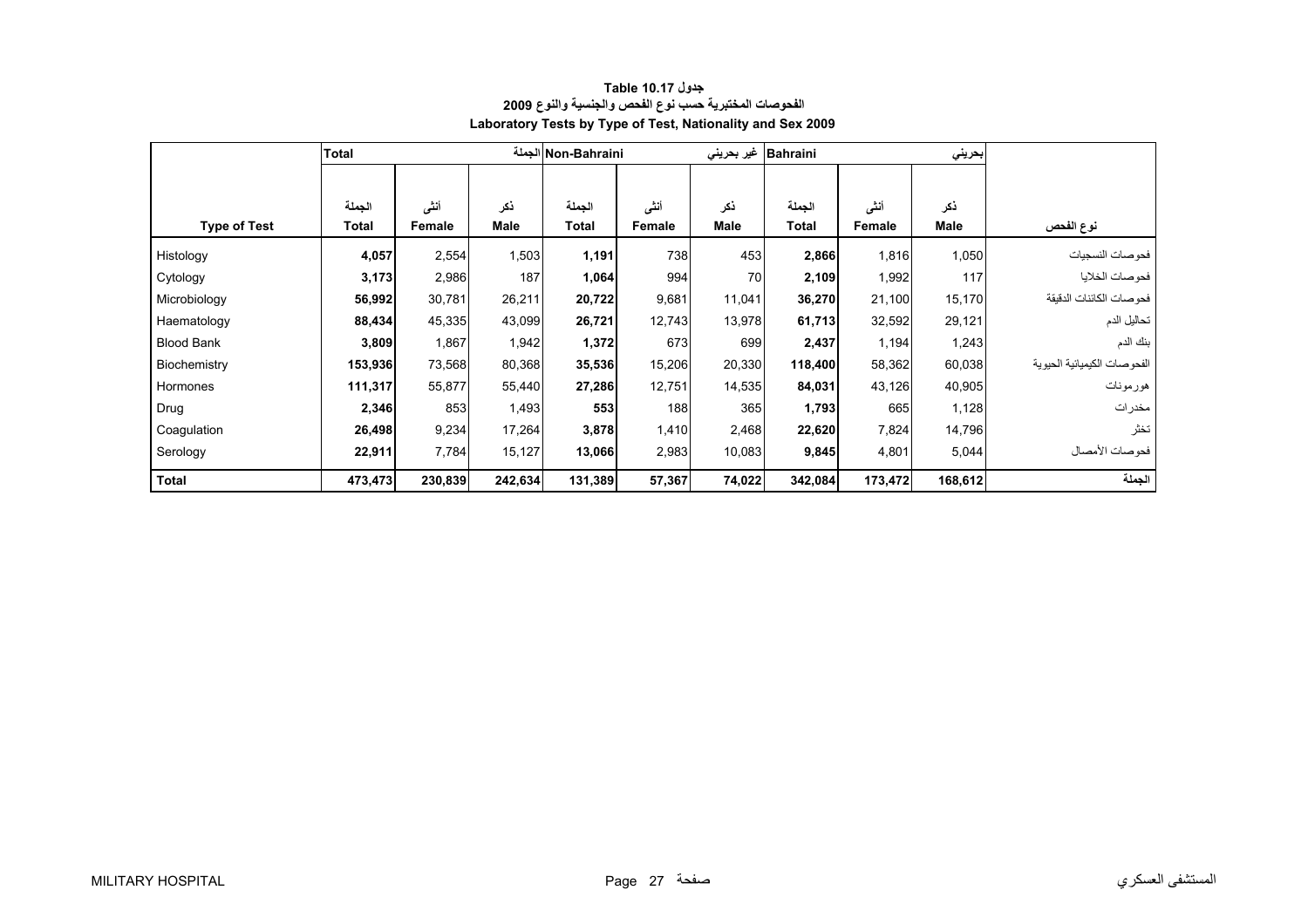<span id="page-26-0"></span>

|                                            | الحملة<br><b>Total</b> |        |             | Non-Bahraini |        | غیر بحرینی | <b>Bahraini</b><br>بحريني |        |        |                                                     |
|--------------------------------------------|------------------------|--------|-------------|--------------|--------|------------|---------------------------|--------|--------|-----------------------------------------------------|
|                                            |                        |        |             |              |        |            |                           |        |        |                                                     |
|                                            | الجملة                 | أنشى   | ذكر         | الجملة       | أنشى   | نكر        | الجملة                    | أنشى   | ذكر    |                                                     |
| <b>Type of Procedure</b>                   | Total                  | Female | <b>Male</b> | <b>Total</b> | Female | Male       | <b>Total</b>              | Female | Male   | نوع الاجراء                                         |
| Skull, Mastoids, I.A.M. facial bones       | 7,774                  | 2,917  | 4,857       | 1,776        | 572    | 1,204      | 5,998                     | 2,345  | 3,653  | الجمجمة ، العظام ، الصدفية ، قناة الأذن الداخلية ،  |
| and Mandible joints                        |                        |        |             |              |        |            |                           |        |        | عظام الوجه ومفصل الفك                               |
| Cervical spine and thoracic spine          | 3,621                  | 1,442  | 2,179       | 875          | 256    | 619        | 2,746                     | 1,186  | 1,560  | الفقرات العنقية و الفقرات الظهرية                   |
| Long bones & short bones                   | 15,569                 | 4,768  | 10,801      | 3,793        | 952    | 2,841      | 11,776                    | 3,816  | 7,960  | العظام الطويلة والعظام القصيرة                      |
| Shoulder, elbow, wrist, knee, ankle & hip  | 13,585                 | 4,684  | 8,901       | 3,137        | 899    | 2,238      | 10,448                    | 3,785  | 6,663  | الكتف ، الكوع ، الرسغ ، الركبة ، الكاحل ومفصل الفخذ |
| Chest (including ribs, sternum & scapulae) | 19,244                 | 5,728  | 13,516      | 6,642        | 1,265  | 5,377      | 12,602                    | 4,463  | 8,139  | الصدر (يشمل الضلوع عظم الغص عظم اللوح)              |
| Abdomen (including pelvis)                 | 11,136                 | 4,060  | 7,076       | 2,783        | 846    | 1,937      | 8,353                     | 3,214  | 5,139  | البطن (يشمل الحوض)                                  |
| Special procedures                         | 1,479                  | 872    | 607         | 345          | 195    | 150        | 1,134                     | 677    | 457    | التصوير الملون الخاص                                |
| C.T. scan                                  | 6,833                  | 2,801  | 4,032       | 1,738        | 606    | 1,132      | 5,095                     | 2,195  | 2,900  | تصوير طبقي محوري مبرمج                              |
| Ultra sound                                | 27,456                 | 13,089 | 14,367      | 6,987        | 2,852  | 4,135      | 20,469                    | 10,237 | 10,232 | تصوير بالموجات فوق الصوتية                          |
| Mammography                                | 914                    | 914    |             | 279          | 279    |            | 635                       | 635    |        | تصوير الثدي                                         |
| Nuclear medicine                           | 1,867                  | 688    | 1,179       | 428          | 142    | 286        | 1,439                     | 546    | 893    | الطب النووي                                         |
| Magnetic Resonace Imaging                  | 5,690                  | 2,338  | 3,352       | 1,296        | 474    | 822        | 4,394                     | 1,864  | 2,530  | التشخيص بالرنين المغناطيسي                          |
| <b>Total</b>                               | 115,168                | 44,301 | 70,867      | 30,079       | 9,338  | 20,741     | 85,089                    | 34,963 | 50,126 | لجملة                                               |

## **جدول 10.18 Table Radiology Procedures by Type of Procedure, Nationality and Sex 2009 إجراءات الأشعة حسب نوع الإجراء والجنسية والنوع <sup>2009</sup>**